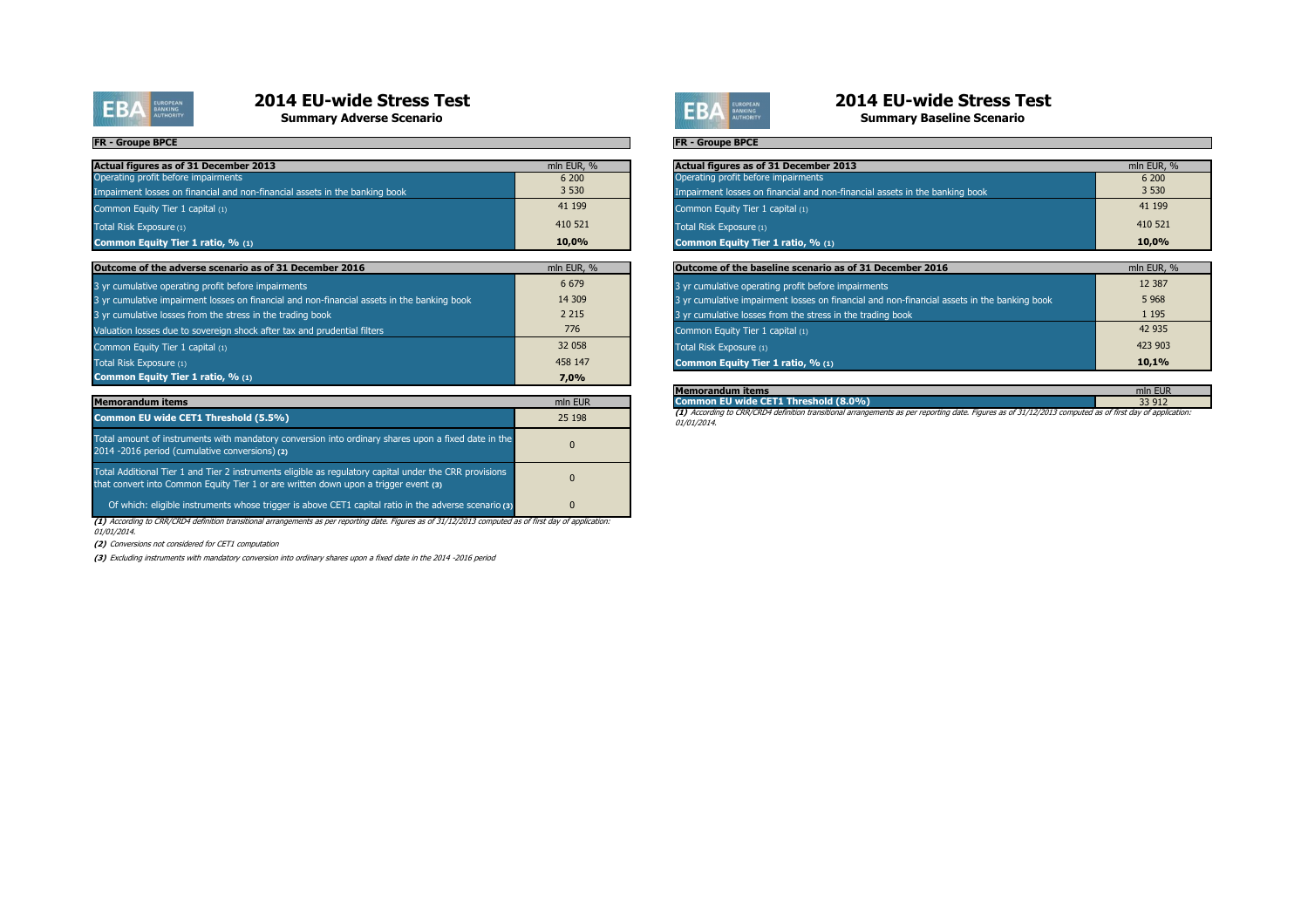| <b>EBA</b> | <b>U-wide Stress Test</b> |  |
|------------|---------------------------|--|
|            | <b>Credit Risk</b>        |  |

(\*) Refers to the part of Securitization exposure that is deducted from capital and is not included in RWA

(\*) Refers to the part of Securitization exposure that is deducted from capital and is not included in RWA

| Exposure values (as of 31/12/2013)                                                                         |                                                              | Risk exposure amounts (as of 31/12/2013)           | Value adjustments and provisions (as of 31/12/2013)                        | <b>Baseline Scenario</b>                                                                                                               | <b>Adverse Scenario</b>                                                                                           |
|------------------------------------------------------------------------------------------------------------|--------------------------------------------------------------|----------------------------------------------------|----------------------------------------------------------------------------|----------------------------------------------------------------------------------------------------------------------------------------|-------------------------------------------------------------------------------------------------------------------|
| F-TRR.                                                                                                     | <b>STA</b>                                                   | A-TRR                                              | <b>FIRR</b><br>4.19R                                                       | as of 31/12/2015<br>as of 31/12/2016<br>as of 31/12/2014                                                                               | as of 31/12/2016<br>as of 31/12/2014<br>as of 31/12/2015                                                          |
| LTV % (as of<br>31/12/2013<br>Non-defaulted Defaulted<br>hotlinghoon<br>Defaulted                          | Non-defaulted<br><b>Defaulted</b><br>Non-defaulted Defaulted | Non-defaulted Defaulted<br>Non-defaulted Defaulted | Non-defaulted<br>Defaulted Non-defaulted Defaulted Non-defaulted Defaulted | Coverage Impairment Stock of Coverage<br>Coverage Ratio<br>Stock of<br>loairmen<br>Default Stock<br>ate<br>rate<br>rate<br>$rac{1}{2}$ | Stock of Coverage<br>Stock of Coverage<br>E Stock of Coverag<br>Impairme<br>. Impairment<br>noaiment rate<br>rate |
| (min EIR, 26)                                                                                              |                                                              |                                                    |                                                                            |                                                                                                                                        |                                                                                                                   |
| Central banks and central governments<br>28 9 68<br><b>Institutions</b>                                    | 166 80                                                       | 12038                                              |                                                                            | 63,70% 0,00%<br>97 50,37%<br>0.00%<br>0,00%<br>97 86.63%                                                                               | 0,05%<br>0.05%<br>335 36,47% 0,05%<br>216 40,25%<br>454 35,069                                                    |
| 43.776                                                                                                     | 4 5 1 2                                                      |                                                    |                                                                            | 0,08%<br>0,08%<br>56,18%<br>0.07%<br>550 53.77%<br>59,86%<br>491                                                                       | 593 51,779<br>0,10%<br>0,61%<br>440 58,72%<br>517 54,49% 0,10%<br>0,10%                                           |
| <b>Corporates</b><br>2 2 9 7<br>83 983<br>Corporates - Of Which: Specialised Lending                       | 85 61<br>34 654                                              | 33 963<br><b>75 485</b><br>1601<br>11995           |                                                                            | 0.45%<br>0.45%<br>7957<br>8917<br>40,82%<br>43.31%<br>0.44%<br>9842<br><b>Contract Contract</b>                                        | 12035 41,739<br>0.78%<br>0.73%<br>46,70%<br>10417 43,69%                                                          |
| Corporates - Of Which: SME                                                                                 | 15.561                                                       |                                                    |                                                                            |                                                                                                                                        |                                                                                                                   |
| 273 73                                                                                                     | 62.55                                                        | 23 131                                             |                                                                            | 0,25%<br>0,27%<br>34,43%<br>29,47%<br>26,73%<br>7944<br>0,22%<br>7135<br>8659                                                          | $\sim$<br>0,40%<br>36,39%<br>10412 32,53% 0,61%<br>0,52%<br>12845 29.819                                          |
| Retail - Secured on real estate property                                                                   | 49.0                                                         |                                                    |                                                                            | 0,13%<br>0,15%<br>2055<br>15,04%<br>0.12%<br>2297 13,83%<br>1780<br>17.42%                                                             | 0,26%<br>3647 22,33% 0,48%<br>2338 21,76%<br>0.38%<br>4987 21.919                                                 |
| Retail - Secured on real estate property - Of Which: SME                                                   |                                                              |                                                    |                                                                            | 0.36%<br>0.35%<br>18.33%<br>17,55%<br>0.35%<br>19.62%                                                                                  | 0,50%<br>32,759<br>0,78%<br>24,10%<br>0.67%<br>11 29,25%                                                          |
| FR - Groupe<br>Retail - Secured on real estate property - Of Which: non-SME<br>161 466                     | 48 64                                                        |                                                    |                                                                            | 0,159<br>0,13%<br>15,03%<br>13,82%<br>1775<br>17,41%<br>2049<br>0.12%                                                                  | 4973 21.899<br>0,26%<br>31 21,75%<br>0,48%<br>3637 22,31%<br>0,38%                                                |
| Retail - Qualifying Revolving<br><b>BPCE</b>                                                               |                                                              |                                                    |                                                                            | 0,76%<br>0,81%<br>51.05%<br>0.70%<br>423 48.32%<br>55,99%                                                                              | 1,12%<br>561 49,009<br>1,32%<br>1,46%<br>56,85%<br>440 51,79%                                                     |
| <b>Retail - Other Retail</b><br>10482                                                                      | 12.167                                                       | 1624                                               |                                                                            | 0.44%<br>0.41%<br>42,02%<br>0.37%<br>5056<br>48.18%<br>5525<br>38.31%                                                                  | 0,60%<br>6324 42,25%<br>0.79%<br>7296 37.889<br>48,66%<br>0.70%                                                   |
| Retail - Other Retail - Of Which: SME<br>24 61                                                             |                                                              |                                                    |                                                                            | 1,20%<br>1,17%<br>47,57%<br>1.09%<br>44,58%<br>52.42%<br>3222                                                                          | 3760 44,779<br>1,59%<br>2,07%<br>1,82%<br>3245 47,97%<br>2762 52,78%                                              |
| Retail - Other Retail - Of Which: non-SME                                                                  |                                                              |                                                    |                                                                            | 2412<br>0,19%<br>2576<br>37,06%<br>0,22%<br>44,26%<br>0.16%<br>2717 32,81%                                                             | 0,30%<br>0,42%<br>0,37%<br>3079 37,55%<br>3536 32.569<br>44,94%                                                   |
| Securitisation                                                                                             | 52 220<br>7.838<br>12.87                                     |                                                    |                                                                            | 0.00%<br>0.00%<br>0.00%<br>0.00%<br>0.00%<br>0.00%                                                                                     | 0.00%<br>0.00%<br>0.00%<br>0.00%<br>0.00%<br>0.00%                                                                |
| Other non-credit obligation assets                                                                         | 6 289                                                        | 13043                                              |                                                                            |                                                                                                                                        |                                                                                                                   |
| <b>TOTAL</b>                                                                                               | 105.96<br>271.99                                             |                                                    |                                                                            | 39.01%<br>0.21%<br>0.22%<br>17449<br>34,93%<br>0.19%<br>19148 32,49%                                                                   | 0.32%<br>34,78%<br>0,43%<br>41,39%<br>0.39%<br>37,49%<br>25926<br>17                                              |
| eculitisation and re-securitisations positions deducted from capital *                                     |                                                              |                                                    |                                                                            |                                                                                                                                        |                                                                                                                   |
| (*) Refers to the part of Securitization exposure that is deducted from capital and is not included in RWA |                                                              |                                                    |                                                                            |                                                                                                                                        |                                                                                                                   |

|                        |                                 |                   | <b>Baseline Scenario</b>       |                                            |                  |                               |                                     |                |                        |                                             |                           | <b>Adverse Scenario</b> |                                             |                           |                        |                                            |
|------------------------|---------------------------------|-------------------|--------------------------------|--------------------------------------------|------------------|-------------------------------|-------------------------------------|----------------|------------------------|---------------------------------------------|---------------------------|-------------------------|---------------------------------------------|---------------------------|------------------------|--------------------------------------------|
| as of 31/12/2014       |                                 |                   | as of 31/12/2015               |                                            |                  | as of 31/12/2016              |                                     |                | as of 31/12/2014       |                                             |                           | as of 31/12/2015        |                                             |                           | as of 31/12/2016       |                                            |
| Stock of<br>Provisions | Coverage Ratio<br>Dalaub Street | noairment<br>rate | Stock of<br><b>Penulisinns</b> | Coverage<br><b>Danie</b> - Dalash<br>Stock | moairmen<br>rate | Stock of<br><b>Penuicinns</b> | Coverage<br>Ratio - Defaul<br>Stock | moairment rate | Stock of<br>Provisions | Coverage<br><b>Datin</b> - Default<br>Stark | <b>Impairment</b><br>rate | Stock of<br>Provisions  | Coverage<br><b>Ratio - Difault</b><br>Stock | <b>Impairment</b><br>rate | Stock of<br>Provisions | Courrane<br><b>Batin</b> - Defaul<br>Stock |
| 97                     | 86.63%                          | 0.00%             | 97                             | 63.70%                                     | 0.00%            | 97                            | 50.37%                              | 0.05%          | 216                    | 40.25%                                      | 0.05%                     | 335                     | 36,47%                                      | 0.05%                     | 454                    | 35.06%                                     |
| 429                    | 59.86%                          | 0.08%             | 491                            | 56.18%                                     | 0.07%            | 550                           | 53.77%                              | 0.10%          | 440                    | 58.72%                                      | 0.10%                     | 517                     | 54,49%                                      | 0.10%                     | 593                    | 51.77%                                     |
| 7457                   | 43.31%                          | 0.45%             | 8917                           | 40.82%                                     | 0.44%            | 9847                          | 39.08%                              | 0.61%          | 8854                   | 46.70%                                      | 0.73%                     | 10417                   | 43,69%                                      | 0.78%                     | 12035                  | 41.73%                                     |
|                        |                                 |                   |                                |                                            |                  |                               |                                     |                |                        |                                             |                           |                         |                                             |                           |                        |                                            |
|                        |                                 |                   |                                |                                            |                  |                               |                                     |                |                        |                                             |                           |                         |                                             |                           |                        |                                            |
| 7135                   | 34.43%                          | 0.25%             | 7944                           | 29.47%                                     | 0.22%            | 8659                          | 26.73%                              | 0.40%          | 8028                   | 36.39%                                      | 0.52%                     | 10412                   | 32.53%                                      | 0.61%                     | 12845                  | 29.81%                                     |
| 1780                   | 17.42%                          | 0.13%             | 2055                           | 15.04%                                     | 0.12%            | 2297                          | 13.83%                              | 0.26%          | 2338                   | 21.76%                                      | 0.38%                     | 3647                    | 22.33%                                      | 0.48%                     | 4987                   | 21.91%                                     |
|                        | 19.62%                          | 0.35%             |                                | 18.33%                                     | 0.35%            |                               | 17.55%                              | 0.50%          |                        | 24.10%                                      | 0.67%                     |                         | 29.25%                                      | 0.78%                     | 15                     | 32.75%                                     |
| 1775                   | 17.41%                          | 0.13%             | 2049                           | 15.03%                                     | 0.12%            | 2289                          | 13.82%                              | 0.26%          | 2331                   | 21.75%                                      | 0.38%                     | 3637                    | 22.31%                                      | 0.48%                     | 4977                   | 21.89%                                     |
| 299                    | 55.99%                          | 0.76%             | 364                            | 51.05%                                     | 0.70%            | 423                           | 48.32%                              | 1.12%          | 326                    | 56.85%                                      | 1.32%                     | 440                     | 51.79%                                      | 1.46%                     | 561                    | 49.00%                                     |
| 5056                   | 48.18%                          | 0.41%             | 5525                           | 42.02%                                     | 0.37%            | 5939                          | 38.31%                              | 0.60%          | 5363                   | 48,66%                                      | 0.70%                     | 6324                    | 42.25%                                      | 0.79%                     | 7296                   | 37.88%                                     |
| 2644                   | 52.42%                          | 1.17%             | 7950                           | 47.57%                                     | 1.09%            | 3222                          | 44.58%                              | 1.59%          | 2762                   | 52.78%                                      | 1.82%                     | 3245                    | 47.97%                                      | 2.07%                     | 3760                   | 44.77%                                     |
| 2412                   | 44.26%                          | 0.19%             | 2576                           | 37.06%                                     | 0.16%            | 2717                          | 32.81%                              | 0.30%          | 260                    | 44,94%                                      | 0.37%                     | 3079                    | 37.55%                                      | 0.42%                     | 3536                   | 32.56%                                     |
|                        | 0.00%                           | 0.00%             |                                | 0.00%                                      | 0.00%            |                               | 0.00%                               | 0.00%          |                        | 0.00%                                       | 0.00%                     |                         | 0.00%                                       | 0.00%                     |                        | 0.00%                                      |
|                        |                                 |                   |                                |                                            |                  |                               |                                     |                |                        |                                             |                           |                         |                                             |                           |                        |                                            |
| 15618                  | 39.01%                          | 0.21%             | 17449                          | 34.93%                                     | 0.19%            | 19148                         | 32.49%                              | 0.32%          | 17537                  | 41.39%                                      | 0.39%                     | 21680                   | 37.49%                                      | 0.43%                     | 25926                  | 34,78%                                     |

|                                                                                                                                                                                                                                                                                                                                                                                                                                                                                                                                                                                                                                                  |              |             |                  |                                                                         | roosure values (as of 31/12/2013). |         |                  | ikk exposure amounts (as of 31/12/2013) |       |  | Value adjustments and provisions (as of 31/12/2013) |                         |                                                                                        |                  |                                             |                                                                                                          | <b>Baseline Scenario</b>                                                                                                                |                                                                                                                              |                                                       |                           |                                                                                                                   |                     |                                                                                                                                                              |                                                                                                          | <b>Adverse Scenario</b>                                                           |                                                                                                                                            |                                                             |                                                                                                                                                                               |
|--------------------------------------------------------------------------------------------------------------------------------------------------------------------------------------------------------------------------------------------------------------------------------------------------------------------------------------------------------------------------------------------------------------------------------------------------------------------------------------------------------------------------------------------------------------------------------------------------------------------------------------------------|--------------|-------------|------------------|-------------------------------------------------------------------------|------------------------------------|---------|------------------|-----------------------------------------|-------|--|-----------------------------------------------------|-------------------------|----------------------------------------------------------------------------------------|------------------|---------------------------------------------|----------------------------------------------------------------------------------------------------------|-----------------------------------------------------------------------------------------------------------------------------------------|------------------------------------------------------------------------------------------------------------------------------|-------------------------------------------------------|---------------------------|-------------------------------------------------------------------------------------------------------------------|---------------------|--------------------------------------------------------------------------------------------------------------------------------------------------------------|----------------------------------------------------------------------------------------------------------|-----------------------------------------------------------------------------------|--------------------------------------------------------------------------------------------------------------------------------------------|-------------------------------------------------------------|-------------------------------------------------------------------------------------------------------------------------------------------------------------------------------|
|                                                                                                                                                                                                                                                                                                                                                                                                                                                                                                                                                                                                                                                  | LTV % (as of |             | F-198            |                                                                         |                                    |         |                  |                                         |       |  |                                                     |                         |                                                                                        | as of 31/12/2014 |                                             |                                                                                                          | as of 31/12/2015                                                                                                                        |                                                                                                                              | as of 31/12/2016                                      |                           |                                                                                                                   | as of 31/12/2014    |                                                                                                                                                              |                                                                                                          | as of 31/12/2015                                                                  |                                                                                                                                            | as of 31/12/2016                                            |                                                                                                                                                                               |
| (min EUR, %)                                                                                                                                                                                                                                                                                                                                                                                                                                                                                                                                                                                                                                     | 31/12/2013)  | n-defaultec | <b>Defaulted</b> | high defaulted                                                          |                                    |         |                  |                                         |       |  | Non-defaulted                                       | Ion-defaulted Defaulted |                                                                                        |                  | of Coverage Ratio<br><b>Contract Stores</b> |                                                                                                          | Stock of Coverage                                                                                                                       | roairmen                                                                                                                     | <b>And Stock of Business Common</b>                   | Coverage                  | airment rate                                                                                                      | Stock of Coverage   |                                                                                                                                                              |                                                                                                          | Stock of Coverage                                                                 |                                                                                                                                            | noairmen                                                    | <b>Covered</b> Stock of <b>Covered</b>                                                                                                                                        |
| Contral banks and central governments<br><b>Institutions</b><br>Corporates<br>Corporates - Of Which: Specialised Lending<br>Corporates - Of Which: SME<br>Retail - Secured on real estate property<br>Retail - Secured on real estate property - Of Which: SME<br>Retail - Secured on real estate property - Of Which: non-SME<br>France<br><b>Retail - Qualifying Revolving</b><br><b>Retail - Other Retail</b><br>Retail - Other Retail - Of Which: SME<br>Retail - Other Retail - Of Which: non-SME<br><b>Securitisation</b><br>Other non-credit obligation assets<br>Securitisation and re-securitisations positions deducted from capital * |              |             |                  | 35 105<br>273 706<br>161 461<br>161 461<br>104,798<br>24 596<br>80 20 2 |                                    | 140 09: | 30,476<br>31.356 |                                         | 20 42 |  |                                                     |                         | 0.00%<br>0.02%<br>0.46%<br>0.279<br>0.81%<br>0.45%<br>1.209<br>0.22%<br>0.00%<br>0.23% |                  | 60,43%<br>46.71%<br>44.19%                  | 0.00%<br>0,03%<br>0.47%<br>0,25%<br>0.13%<br>0.35%<br>0.13%<br>0,76%<br>0.41%<br>1,18%<br>0,19%<br>0.00% | 19.77%<br>5841 42,77%<br>29,48%<br>7804<br>15.11%<br>2052<br>18.33%<br>15,10%<br>364 51,05%<br>42,21%<br>48.07%<br>2478 36,95%<br>0.00% | 0.00%<br>103 56,43% 0,03%<br>0.46%<br>0.22%<br>0.12%<br>0.35%<br>0.12%<br>0.70%<br>0.37%<br>1.10%<br>0.16%<br>0.00%<br>0.20% | 41 12.74%<br>116 53.63%<br>2202<br>2284<br>423 48.32% | 40.25%<br>17,55%<br>0.00% | 0,04%<br>0,05%<br>0.63%<br>0,40%<br>0,26%<br>0,50%<br>0,26%<br>1,12%<br>0,60%<br>1,60%<br>0,30%<br>0.00%<br>0.34% | 2328<br>326<br>2724 | 110 36.02%<br>102 55,15%<br>5759 50.27% 0.77%<br>7873 36.36%<br>2335 21,85%<br>7 24.10%<br>21.85%<br>56,85%<br>5212 48.78%<br>53,44%<br>2487 44.56%<br>0.00% | 0.04%<br>0.05%<br>0.52%<br>0.38%<br>0.67%<br>0.38%<br>1.32%<br>0.70%<br>1.83%<br>0.37%<br>0.00%<br>0.42% | 126 49,95% 0.06%<br>6890<br>10225<br>3639<br>3628<br>3205 48,44%<br>2940<br>17420 | 35,76%<br>45,43% 0.83%<br>32.43% 0.61%<br>22,40% 0.48%<br>29.25%<br>22,38%<br>51,79%<br>42.13%<br>0.79%<br>36,93% 0,42%<br>0.00%<br>36,59% | 0.04%<br>0.78%<br>0.48%<br>1.46%<br>2,09%<br>0.00%<br>0.48% | 249 35.679<br>151 46,999<br>8082 42.559<br>12638 29.719<br>4973 21.969<br>32,759<br>4958 21,949<br>561 49,009<br>7103 37,719<br>3717 45.139<br>3386 31.989<br>0.00%<br>33,669 |

**Risk exposure amounts (as of 31/12/2013) Value adjustments and provisions (as of 31/12/2013)**

|                                           |                   |                               |                                             |                 |                        |                                             |                    | <b>Adverse Scenario</b> |                                             |                    |                               |                                            |
|-------------------------------------------|-------------------|-------------------------------|---------------------------------------------|-----------------|------------------------|---------------------------------------------|--------------------|-------------------------|---------------------------------------------|--------------------|-------------------------------|--------------------------------------------|
| 15                                        |                   | as of 31/12/2016              |                                             |                 | as of 31/12/2014       |                                             |                    | as of 31/12/2015        |                                             |                    | as of 31/12/2016              |                                            |
| Coverage<br>dio - Default<br><b>Stock</b> | moairment<br>rate | Stock of<br><b>Provisions</b> | Coverage<br>Ratio - Default<br><b>Stock</b> | Impairment rate | Stock of<br>Provisions | Coverage<br>Ratio - Difault<br><b>Stock</b> | Impairment<br>rate | Stock of<br>Provisions  | Coverage<br>Ratio - Default<br><b>Stock</b> | Impairment<br>rate | Stock of<br><b>Provisions</b> | Coverage<br>Ratio - Difaul<br><b>Stock</b> |
| 0.00%                                     | 0.00%             |                               | 0.00%                                       | 0.01%           |                        | 40.00%                                      | 0.01%              |                         | 40.00%                                      | 0.01%              | 失                             | 40.00%                                     |
| 61.55%                                    | 0.06%             | 141                           | 60.57%                                      | 0.05%           | 133                    | 62.51%                                      | 0.06%              | 137                     | 61,48%                                      | 0.07%              | 142                           | 60,38%                                     |
| 32.31%                                    | 0.21%             | 238                           | 29.03%                                      | 0.33%           | 184                    | 37.59%                                      | 0.39%              | 244                     | 31.96%                                      | 0.40%              | 305                           | 30,09%                                     |
|                                           |                   |                               |                                             |                 |                        |                                             |                    |                         |                                             |                    |                               |                                            |
|                                           |                   |                               |                                             |                 |                        |                                             |                    |                         |                                             |                    |                               |                                            |
| 2.41%                                     | 0.18%             |                               | 2.54%                                       | 0.26%           |                        | 2.36%                                       | 0.37%              |                         | 2.79%                                       | 0.44%              |                               | 3.28%                                      |
|                                           |                   |                               |                                             |                 |                        |                                             |                    |                         |                                             |                    |                               |                                            |
|                                           |                   |                               |                                             |                 |                        |                                             |                    |                         |                                             |                    |                               |                                            |
|                                           |                   |                               |                                             |                 |                        |                                             |                    |                         |                                             |                    |                               |                                            |
|                                           |                   |                               |                                             |                 |                        |                                             |                    |                         |                                             |                    |                               |                                            |
| 2.41%                                     | 0.18%             |                               | 2.54%                                       | 0.26%           |                        | 2.36%                                       | 0.37%              |                         | 2.79%                                       | 0.44%              |                               | 3.28%                                      |
| 2.38%                                     | 0.17%             |                               | 2.49%                                       | 0.26%           |                        | 2.35%                                       | 0.38%              |                         | 2.76%                                       | 0.45%              |                               | 3.24%                                      |
| 15.56%                                    | 0.30%             |                               | 15.57%                                      | 0.30%           |                        | 15.55%                                      | 0.30%              |                         | 15.56%                                      | 0.30%              |                               | 15.57%                                     |
|                                           | 0.00%             |                               |                                             | 0.00%           |                        |                                             | 0.00%              |                         |                                             | 0.00%              |                               |                                            |
|                                           |                   |                               |                                             |                 |                        |                                             |                    |                         |                                             |                    |                               |                                            |
| 41.67%                                    | 0.06%             | 380                           | 37,40%                                      | 0.10%           | 320                    | 46.82%                                      | 0.11%              | 388                     | 40.05%                                      | 0.11%              | 456                           | 36.82%                                     |
|                                           |                   |                               |                                             |                 |                        |                                             |                    |                         |                                             |                    |                               |                                            |

|                          |                        |                                        |                           | <b>Baseline Scenario</b>      |                                             |                           |                               |                                             |
|--------------------------|------------------------|----------------------------------------|---------------------------|-------------------------------|---------------------------------------------|---------------------------|-------------------------------|---------------------------------------------|
|                          | as of 31/12/2014       |                                        |                           | as of 31/12/2015              |                                             |                           | as of 31/12/2016              |                                             |
| <b>moairment</b><br>rate | Stock of<br>Provisions | <b>Coverage Ratio</b><br>Default Stock | <b>Impairment</b><br>rate | Stock of<br><b>Provisions</b> | Coverage<br>Ratio - Default<br><b>Stock</b> | <b>Impairment</b><br>rate | Stock of<br><b>Provisions</b> | Coverage<br>Ratio - Default<br><b>Stock</b> |
| 0.00%                    | $\circ$                |                                        | 0.00%                     |                               | 0.00%                                       | 0.00%                     |                               | 0.00%                                       |
| 0.05%                    | 133                    | 62.51%                                 | 0.05%                     | 137                           | 61,55%                                      | 0.06%                     | 141                           | 60.57%                                      |
| 0.25%                    | 172                    | 40.71%                                 | 0.21%                     | 205                           | 32.31%                                      | 0.21%                     | 238                           | 29.03%                                      |
|                          |                        |                                        |                           |                               |                                             |                           |                               |                                             |
|                          |                        |                                        |                           |                               |                                             |                           |                               |                                             |
| 0.18%                    |                        | 2.28%                                  | 0.18%                     |                               | 2.41%                                       | 0.18%                     |                               | 2.54%                                       |
|                          |                        |                                        |                           |                               |                                             |                           |                               |                                             |
|                          |                        |                                        |                           |                               |                                             |                           |                               |                                             |
|                          |                        |                                        |                           |                               |                                             |                           |                               |                                             |
|                          |                        |                                        |                           |                               |                                             |                           |                               |                                             |
| 0.18%                    |                        | 2.28%                                  | 0.18%                     |                               | 2.41%                                       | 0.18%                     |                               | 2.54%                                       |
| 0.17%                    |                        | 2.26%                                  | 0.17%                     |                               | 2.38%                                       | 0.17%                     |                               | 2.49%                                       |
| 0.30%                    |                        | 15.55%                                 | 0.30%                     |                               | 15.56%                                      | 0.30%                     |                               | 15.57%                                      |
| 0.00%                    |                        |                                        | 0.00%                     |                               |                                             | 0.00%                     |                               |                                             |
|                          |                        |                                        |                           |                               |                                             |                           |                               |                                             |
| 0.07%                    | 305                    | 49.42%                                 | 0.06%                     | 343                           | 41.67%                                      | 0.06%                     | 380                           | 37,40%                                      |
|                          |                        |                                        |                           |                               |                                             |                           |                               |                                             |

|                                                                                                                                                                                                                                                                                                                                                                                                                                                                                                                                                                                                                                                                                                                                          | LTV % (as of |                        |               |                  |               |  |                        |                           |                         |                                                 |  |                                                                               | as of 31/12/2014 |                                                                 |                                                                                                                                           | as of 31/12/2015                                                                                                                                                            |                                                                                                                   | as of 31/12/2016               |                                                                                                                                                                      |                                                                                                                                                   | as of 31/12/2014 |                                                                                                                                                                 |                                                                               | as of 31/12/2015 |                                                                                                                                          | as of 31/12/2016 |                                                                                       |
|------------------------------------------------------------------------------------------------------------------------------------------------------------------------------------------------------------------------------------------------------------------------------------------------------------------------------------------------------------------------------------------------------------------------------------------------------------------------------------------------------------------------------------------------------------------------------------------------------------------------------------------------------------------------------------------------------------------------------------------|--------------|------------------------|---------------|------------------|---------------|--|------------------------|---------------------------|-------------------------|-------------------------------------------------|--|-------------------------------------------------------------------------------|------------------|-----------------------------------------------------------------|-------------------------------------------------------------------------------------------------------------------------------------------|-----------------------------------------------------------------------------------------------------------------------------------------------------------------------------|-------------------------------------------------------------------------------------------------------------------|--------------------------------|----------------------------------------------------------------------------------------------------------------------------------------------------------------------|---------------------------------------------------------------------------------------------------------------------------------------------------|------------------|-----------------------------------------------------------------------------------------------------------------------------------------------------------------|-------------------------------------------------------------------------------|------------------|------------------------------------------------------------------------------------------------------------------------------------------|------------------|---------------------------------------------------------------------------------------|
| (min EUR, 76)                                                                                                                                                                                                                                                                                                                                                                                                                                                                                                                                                                                                                                                                                                                            | 31/12/2013   | on-defaulted Defaulted | Non-defaulted | <b>Defaulted</b> | hefu cheh ool |  | on-defaulted Defaulted | Non-defaulted Defaulted N | Non-defaulted Defaulted | Non-defaulted Defaulted Non-defaulted Defaulted |  | rate a                                                                        |                  | <b>Dalauft Steel</b>                                            |                                                                                                                                           | win . fully                                                                                                                                                                 |                                                                                                                   | <b>Stock of Lange Advisory</b> |                                                                                                                                                                      | nairment rate                                                                                                                                     |                  |                                                                                                                                                                 |                                                                               |                  |                                                                                                                                          |                  |                                                                                       |
| entral banks and central governments<br><b>Institutions</b><br>Corporates<br>Corporates - Of Which: Specialised Lending<br>Corporates - Of Which: SME<br>Retail - Secured on real estate property<br>Retail - Secured on real estate property - Of Which: SME<br>Retail - Secured on real estate property - Of Which: non-SME<br><b>United States</b><br>Retail - Qualifying Revolving<br><b>Retail - Other Retail</b><br>Retail - Other Retail - Of Which: SME<br>Retail - Other Retail - Of Which: non-SME<br>Securitisation<br>Other non-credit obligation assets<br>securitisation and re-securitisations positions deducted from capital *<br>t of Securitization exposure that is deducted from capital and is not included in RWF |              |                        | 34 713        |                  |               |  |                        |                           |                         |                                                 |  | 0.00%<br>0,05%<br>0.25%<br>0.18%<br>0,18%<br>0.17%<br>0,30%<br>0.00%<br>0.07% | 133<br>172       | 62,51%<br>40.71%<br>2.28%<br>2,28%<br>2,26%<br>15.55%<br>49,42% | 0.00%<br>0,05%<br>0,21%<br>$\sim$<br>$\sim$<br>0.18%<br>$\sim$<br>$\sim$<br>$\sim$<br>$\sim$<br>0,18%<br>0,17%<br>0,30%<br>0.00%<br>0.05% | 137<br>205 32,31% 0,21%<br><b>Contract Contract</b><br><b>Contract Contract Contract</b><br><b>Contract Contract</b><br>$\sim$<br>$\sim$<br><b>Contract Contract</b><br>743 | 0,00% 0,00%<br>61,55% 0,06%<br>2,41% 0,18%<br>2,41% 0,18%<br>2,38% 0,17%<br>15,56% 0,30%<br>0.00%<br>41.67% 0.06% |                                | 0,00%<br>141 60,57%<br>29.03%<br>$\sim$<br>2.54%<br><b>Contract Contract Contract</b><br><b>Contract Contract Contract</b><br>2,54%<br>2,49%<br>15,57%<br>380 37,40% | 0,01%<br>0,05%<br>0,33%<br>$\sim$<br>0,26%<br><b>Contract Contract</b><br>$\sim$<br>$\sim$<br>$\sim$<br>0,26%<br>0,26%<br>0,30%<br>0.00%<br>0.10% |                  | 40,00%<br>$-3$ 62,51%<br>184 37,59%<br>$\sim$<br>2,36%<br>$\sim$<br>$\sim$<br><b>Contract Contract Contract</b><br>$\sim$<br>2,36%<br>2,35%<br>15,55%<br>46.82% | 0.01%<br>0,06%<br>0,39%<br>0.37%<br>0,37%<br>0,38%<br>0,30%<br>0.00%<br>0.11% | 388 40,05%       | 40,00% 0,01%<br>137 61,48% 0,07%<br>244 31,96% 0,40%<br>2,79% 0,44%<br>2,79% 0,44%<br>2,76% 0,45%<br>15,56% 0,30%<br>0.00%<br>$-1$ 0,11% |                  | 40,00%<br>142 60,389<br>305 30,099<br>3.28%<br>3.28%<br>3.24%<br>15,57%<br>456 36.829 |
|                                                                                                                                                                                                                                                                                                                                                                                                                                                                                                                                                                                                                                                                                                                                          |              |                        |               |                  |               |  |                        |                           |                         |                                                 |  |                                                                               |                  |                                                                 |                                                                                                                                           |                                                                                                                                                                             |                                                                                                                   |                                |                                                                                                                                                                      |                                                                                                                                                   |                  |                                                                                                                                                                 |                                                                               |                  |                                                                                                                                          |                  |                                                                                       |

**Exposure values (as of 31/12/2013)**

|                                |                                                                                                                                                                                                                                                                                                                                                                                                                                                                                                                                                                |              |            |       |                                   | Exposure values (as of 31/12/2013) |      |                     |                |                    | Risk exposure amounts (as of 31/12/2013) |           |              |                |            |               |             | Value adjustments and provisions (as of 31/12/2013) |                                                                                                                                                                                                                                                                                                                                 |                                                       |                                                                                                                                                                                                                                                               |                                                     | <b>Baseline Scenario</b> |                                       |                                                                                                                                                                                                                                                                                                                                                                                         |                  |                                                                                                                                                                                        |                         |                  |                                                                                                                                                                                                                                                                    |                            | <b>Adverse Scenario</b> |                                                                                                                                 |                         |                         |  |
|--------------------------------|----------------------------------------------------------------------------------------------------------------------------------------------------------------------------------------------------------------------------------------------------------------------------------------------------------------------------------------------------------------------------------------------------------------------------------------------------------------------------------------------------------------------------------------------------------------|--------------|------------|-------|-----------------------------------|------------------------------------|------|---------------------|----------------|--------------------|------------------------------------------|-----------|--------------|----------------|------------|---------------|-------------|-----------------------------------------------------|---------------------------------------------------------------------------------------------------------------------------------------------------------------------------------------------------------------------------------------------------------------------------------------------------------------------------------|-------------------------------------------------------|---------------------------------------------------------------------------------------------------------------------------------------------------------------------------------------------------------------------------------------------------------------|-----------------------------------------------------|--------------------------|---------------------------------------|-----------------------------------------------------------------------------------------------------------------------------------------------------------------------------------------------------------------------------------------------------------------------------------------------------------------------------------------------------------------------------------------|------------------|----------------------------------------------------------------------------------------------------------------------------------------------------------------------------------------|-------------------------|------------------|--------------------------------------------------------------------------------------------------------------------------------------------------------------------------------------------------------------------------------------------------------------------|----------------------------|-------------------------|---------------------------------------------------------------------------------------------------------------------------------|-------------------------|-------------------------|--|
|                                |                                                                                                                                                                                                                                                                                                                                                                                                                                                                                                                                                                | LTV % (as of |            | F-198 |                                   |                                    |      |                     |                |                    |                                          |           |              | F-IRB          |            |               |             |                                                     |                                                                                                                                                                                                                                                                                                                                 |                                                       | as of 31/12/2014                                                                                                                                                                                                                                              |                                                     | as of 31/12/2015         |                                       |                                                                                                                                                                                                                                                                                                                                                                                         | as of 31/12/2016 |                                                                                                                                                                                        |                         | as of 31/12/2014 |                                                                                                                                                                                                                                                                    |                            | as of 31/12/2015        |                                                                                                                                 |                         | as of 31/12/2016        |  |
|                                | $(\min$ EUR, $\mathcal{H}$ )                                                                                                                                                                                                                                                                                                                                                                                                                                                                                                                                   | 31/12/2013   | m-defaulte |       | Defaulted Non-defaulted Defaulted |                                    |      | horiefact Defaulted | botting donord | <b>Daffullford</b> | hotlingform                              | Defaulted | Non-defaulte | <b>Matrima</b> | Daftschool | Non-defaulted | Defaulted b | Non-defaulted Defaulte                              |                                                                                                                                                                                                                                                                                                                                 |                                                       |                                                                                                                                                                                                                                                               | rane Dalin . I                                      |                          | Stock of Danie . Date<br><b>Stock</b> | Impairment Stock of Coverage                                                                                                                                                                                                                                                                                                                                                            |                  |                                                                                                                                                                                        | irment rate             |                  |                                                                                                                                                                                                                                                                    |                            |                         |                                                                                                                                 |                         | Coverage                |  |
| International<br>organisations | <b>Ei</b> Central banks and central governments<br><b>Institutions</b><br>Corporates<br>Coroorates - Of Which: Soecialised Lending<br>Corporates - Of Which: SME<br>Retail - Secured on real estate property<br>Retail - Secured on real estate property - Of Which: SME<br>Retail - Secured on real estate property - Of Which: non-SNE<br><b>Retail - Qualifying Revolving</b><br><b>Retail - Other Retail</b><br>Retail - Other Retail - Of Which: SME<br>Retail - Other Retail - Of Which: non-SME<br>Securitisation<br>Other non-credit obligation assets |              | o cnai     |       | 700A                              |                                    | 1156 |                     |                |                    |                                          |           |              |                |            |               |             |                                                     | 0,00%<br>0.00%<br><b>Contract Contract Contract</b><br><b>Contract Contract Contract</b><br><b>Contract Contract Contract</b><br><b>Contract Contract Contract</b><br><b>Contract Contract Contract</b><br><b>Contract Contract Contract</b><br><b>Contract Contract Contract</b><br><b>Contract Contract Contract</b><br>0.00% | <b>Contract Contract Contract</b><br>$\sim$<br>$\sim$ | <b>Contract Contract</b><br>$\sim$<br>$\sim$<br>$\sim$<br>$\sim$<br>$\sim$<br>$\sim$<br><b>Contract Contract</b><br><b>Contract Contract</b><br><b>Contract Contract</b><br>$\sim$<br><b>Contract Contract</b><br><b>Contract Contract</b><br><b>Contract</b> | 0.00%<br>0.00%<br>0.00%<br><b>Service Contracts</b> |                          | 0,00%<br>0.00%<br>0.00%               | 0.00%<br>0.00%<br><b>Contract Contract</b><br><b>Contract Contract Contract</b><br><b>Contract Contract Contract</b><br><b>Contract Contract Contract</b><br><b>Contract Contract Contract</b><br><b>Contract Contract Contract</b><br><b>Contract Contract</b><br><b>Contract Contract Contract</b><br><b>Service</b><br><b>Contract Contract</b><br><b>Contract Contract</b><br>0.00% |                  | 0,00%<br>0.00%<br><b>Contract Contract</b><br><b>Contract Contract</b><br><b>Contract Contract</b><br>$\sim$<br><b>Contract Contract</b><br><b>Contract Contract Contract</b><br>0.00% | 0,00%<br>0.00%<br>0.00% |                  | 0,00%<br>0.00%<br>$\sim$<br><b>Contract Contract Contract</b><br>$\sim$<br>$\sim$<br>$\sim$<br><b>Contract Contract Contract</b><br><b>Contract Contract Contract</b><br>$\sim$<br><b>Contract Contract Contract</b><br><b>Contract Contract Contract</b><br>0.00% | $0,00\%$<br>0.00%<br>0.00% |                         | 0,00%<br>0.00%<br><b>Contract Contract Contract</b><br>$\sim$<br><b>Contract Contract Contract</b><br>$\sim$<br>$\sim$<br>0.00% | 0,00%<br>0.00%<br>0.00% | 0,00%<br>0.00%<br>0.00% |  |
|                                | Securitisation and re-securitisations positions deducted from capital *                                                                                                                                                                                                                                                                                                                                                                                                                                                                                        |              |            |       |                                   |                                    |      |                     |                |                    |                                          |           |              |                |            |               |             |                                                     |                                                                                                                                                                                                                                                                                                                                 |                                                       |                                                                                                                                                                                                                                                               |                                                     |                          |                                       |                                                                                                                                                                                                                                                                                                                                                                                         |                  |                                                                                                                                                                                        |                         |                  |                                                                                                                                                                                                                                                                    |                            |                         |                                                                                                                                 |                         |                         |  |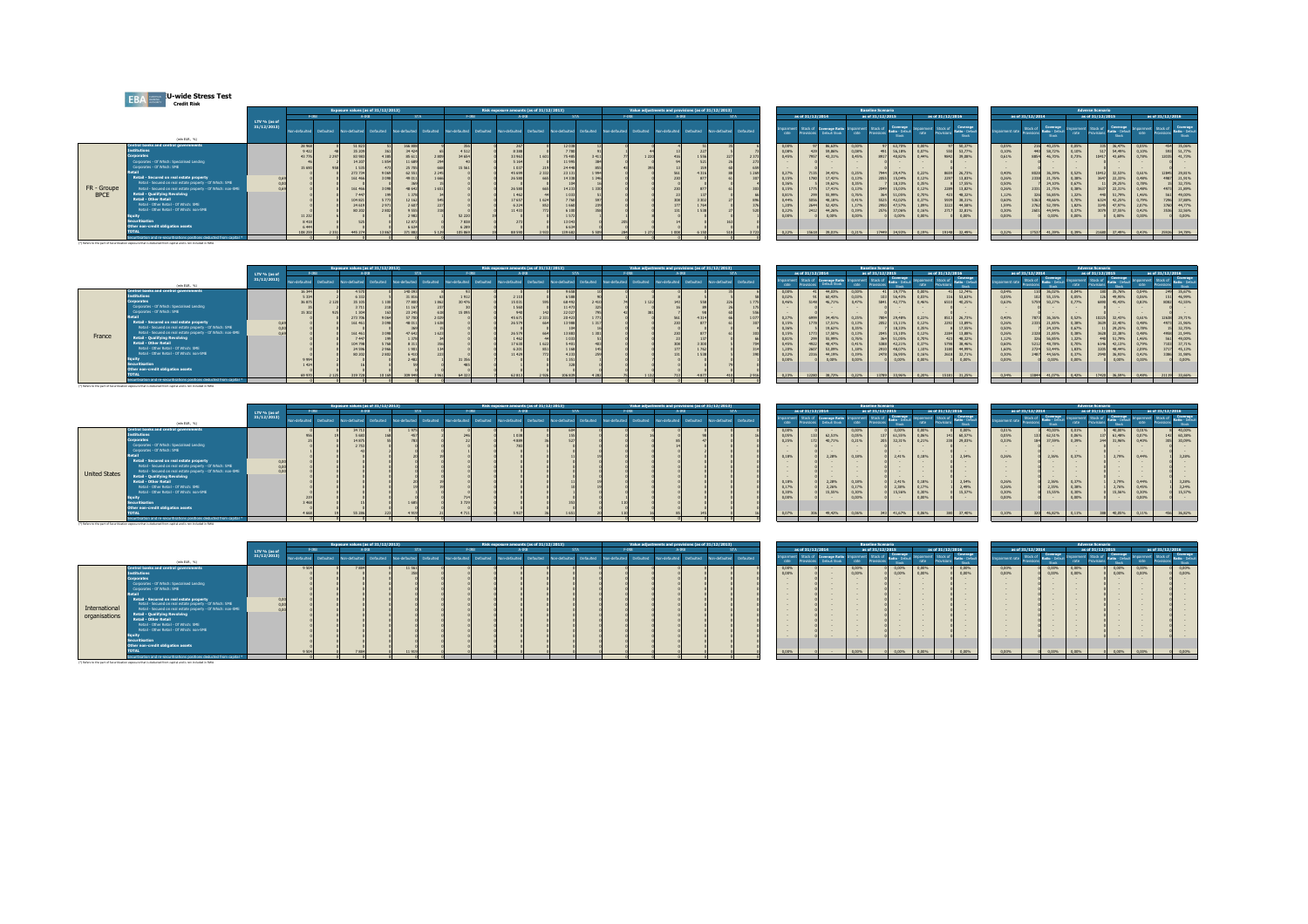|                                                                                                                                                                                                                                                                                                                                                                                                                                                                                                                                                                                                                                                                                                                                                                        |              |              |           |               | Exposure values (as of 31/12/2013) |           |              |             |           | Risk exposure amounts (as of 31/12/2013) |           |              |           |              |                  |                         | Value adjustments and provisions (as of 31/12/2013) |                                           |                  |                                                                                                 |                                           | <b>Baseline Scenario</b> |                                                                                                                                              |                                  |                       |                                                                                                                                                                                                                                              |                                                                                                                                                              |                  |                                                                                                                |                                                                                                                               | <b>Adverse Scenario</b> |                                                                                                                                                                                                                                            |                                                     |                                                                               |
|------------------------------------------------------------------------------------------------------------------------------------------------------------------------------------------------------------------------------------------------------------------------------------------------------------------------------------------------------------------------------------------------------------------------------------------------------------------------------------------------------------------------------------------------------------------------------------------------------------------------------------------------------------------------------------------------------------------------------------------------------------------------|--------------|--------------|-----------|---------------|------------------------------------|-----------|--------------|-------------|-----------|------------------------------------------|-----------|--------------|-----------|--------------|------------------|-------------------------|-----------------------------------------------------|-------------------------------------------|------------------|-------------------------------------------------------------------------------------------------|-------------------------------------------|--------------------------|----------------------------------------------------------------------------------------------------------------------------------------------|----------------------------------|-----------------------|----------------------------------------------------------------------------------------------------------------------------------------------------------------------------------------------------------------------------------------------|--------------------------------------------------------------------------------------------------------------------------------------------------------------|------------------|----------------------------------------------------------------------------------------------------------------|-------------------------------------------------------------------------------------------------------------------------------|-------------------------|--------------------------------------------------------------------------------------------------------------------------------------------------------------------------------------------------------------------------------------------|-----------------------------------------------------|-------------------------------------------------------------------------------|
|                                                                                                                                                                                                                                                                                                                                                                                                                                                                                                                                                                                                                                                                                                                                                                        | LTV % (as of |              | $F-IRB$   |               |                                    |           |              |             | $F-IRB$   |                                          |           |              |           |              | $F-IRB$          | A-IRE                   |                                                     |                                           | as of 31/12/2014 |                                                                                                 |                                           | as of 31/12/2015         |                                                                                                                                              |                                  | as of 31/12/2016      |                                                                                                                                                                                                                                              |                                                                                                                                                              | as of 31/12/2014 |                                                                                                                |                                                                                                                               | as of 31/12/2015        |                                                                                                                                                                                                                                            |                                                     | as of 31/12/2016                                                              |
| (min EUR, %)                                                                                                                                                                                                                                                                                                                                                                                                                                                                                                                                                                                                                                                                                                                                                           | 31/12/2013)  | on-defaulter | Defaulted | Non-defaulted |                                    | Defaulted | on-defaulter | o defaulter | Defaulted | n-defaulted                              | Defaulted | ion-defaulte | Defaulted | bn-defaulted | <b>Defaulted</b> | Non-defaulted Defaulted | Non-defaulted Defaulted                             | noainme<br><b>rate</b>                    |                  | ck of Coverage Ratio<br>Data il Storia                                                          |                                           | Stock of Lowering        | Stori                                                                                                                                        | no armano                        | Stock of <i>matin</i> | Stock                                                                                                                                                                                                                                        | airment rate                                                                                                                                                 |                  | Coverage<br><b>Charle</b>                                                                                      |                                                                                                                               |                         | Stock                                                                                                                                                                                                                                      |                                                     | Stock of Deverage<br>Stock                                                    |
| Central banks and central governments<br>nstitutions<br><b>Corporates</b><br>Corporates - Of Which: Specialised Lending<br>Corporates - Of Which: SME<br>Retail - Secured on real estate property<br>Retail - Secured on real estate property - Of Which: SME<br>Retail - Secured on real estate property - Of Which: non-SME<br>United Kingdom<br><b>Retail - Qualifying Revolving</b><br><b>Retail - Other Retail</b><br>Retail - Other Retail - Of Which: SME<br>Retail - Other Retail - Of Which: non-SME<br><b>Securitisation</b><br>Other non-credit obligation assets<br>Securitisation and re-securitisations positions deducted from capital *<br>(*) Refers to the part of Securitization exposure that is deducted from capital and is not included in RWA. |              |              |           |               |                                    |           |              |             |           | 1822<br>1 20                             |           |              |           |              |                  |                         |                                                     | 0,00%<br>0,02%<br>0.27%<br>0.009<br>0.08% |                  | 6,11%<br>42.76%<br>100,00%<br><b>Contract Contract Contract</b><br>100,00%<br>100,00%<br>40,49% | 0.00%<br>0.02%<br>0.28%<br>0.00%<br>0.08% |                          | 0,00% 0,00%<br>11,44%<br>41.55%<br><b>Contract Contract</b><br>100,00%<br>$\sim$<br>100,00%<br>100,00%<br><b>Contract Contract</b><br>39.51% | 0.03%<br>0.28%<br>0.00%<br>0.09% |                       | 0.00%<br>15,69%<br>40,48%<br><b>Contract Contract Contract</b><br>100,00%<br><b>Contract Contract</b><br>$\sim$<br><b>Contract Contract</b><br><b>Contract Contract</b><br>100,00%<br>100,00%<br><b>Contract Contract Contract</b><br>38,64% | 0,01%<br>0,02%<br>0.39%<br><b>Contract Contract Contract</b><br>$\sim$<br><b>Contract</b><br><b>Contract</b><br>$\sim$<br>$\sim$<br>$\sim$<br>0.00%<br>0.11% |                  | 40,00%<br>6,11%<br>48.75%<br>326<br>100,00%<br><b>Contract Contract</b><br>100,00%<br>100,00%<br>46,169<br>220 | 0.01%<br>0.02%<br>0.49%<br><b>Contract Contract</b><br><b>Contract Contract</b><br><b>Contract Contract</b><br>0.00%<br>0.13% | 348                     | 40,00%<br>11.73%<br>47.01%<br>$\sim$<br>$\sim$<br>100,00%<br><b>Contract Contract Contract</b><br>$\sim$<br>$\sim$<br>$\sim$<br>100,00%<br>100,00%<br><b>Contract Contract Contract</b><br><b>Contract Contract Contract</b><br>354 44,70% | 0,01%<br>0,03%<br>0.51%<br>$\sim$<br>0.00%<br>0,14% | 40,00%<br>16,38%<br>370 45.44%<br>100,00%<br>100,00%<br>100,00%<br>379 43,39% |

|       |                                                                                                            |              |              |           | Exposure values (as of 31/12/2013) |              |  | Risk exposure amounts (as of 31/12/2013) |           |              |           | Value adjustments and provisions (as of 31/12/2013) |  |              |           |       |                  |                                                |       | <b>Baseline Scenario</b> |                          |                             |                             |                  |                          |                          | <b>Adverse Scenario</b> |                                   |       |                                              |
|-------|------------------------------------------------------------------------------------------------------------|--------------|--------------|-----------|------------------------------------|--------------|--|------------------------------------------|-----------|--------------|-----------|-----------------------------------------------------|--|--------------|-----------|-------|------------------|------------------------------------------------|-------|--------------------------|--------------------------|-----------------------------|-----------------------------|------------------|--------------------------|--------------------------|-------------------------|-----------------------------------|-------|----------------------------------------------|
|       |                                                                                                            | LTV % (as of | F-IRB        |           | A-IRB                              |              |  |                                          |           |              |           | F-IRE                                               |  |              |           |       | as of 31/12/2014 |                                                |       | as of 31/12/2015         |                          | as of 31/12/2016            |                             | as of 31/12/2014 |                          |                          | as of 31/12/2015        |                                   |       | as of 31/12/2016                             |
|       | (min EUR, %)                                                                                               | 31/12/2013)  | nn-defaulted | Defaulted | Defaulted<br>Non-defaulted         | on-defaulted |  |                                          | Defaulted | on-defaulted | Defaulted | in-defaulted Defaulted Non-defaulted                |  | cn-defaulted | Defaulted |       |                  | The Stock of Coverage Ration<br>Default Street | rate  |                          | <b>South</b>             |                             | Coverage<br>Stock of Covera | pairment rate    | <b>Ratio - Defa</b>      |                          |                         |                                   |       | Coverage                                     |
|       | <b>Central banks and central governments</b>                                                               |              |              |           |                                    |              |  |                                          |           |              |           |                                                     |  |              |           |       | 0.00%            | $\sim$                                         | 0.00% |                          | 0.00%                    | 0.00%                       | 0.00%                       | 0,44%            | 24,33%                   | 0.45%                    |                         | 24,33% 0,46%                      |       | 24.33%                                       |
|       |                                                                                                            |              |              |           |                                    |              |  | 219                                      |           |              |           |                                                     |  |              |           | 0.21% |                  | 40,00%                                         | 0,23% |                          | 40,00%                   | 0.24%                       | 40,00%                      | 0,21%            | 40,00%                   | 0.25%                    |                         | 40,00%                            | 0.28% | 40,00%                                       |
|       | Corporates                                                                                                 |              |              |           |                                    |              |  | 1592                                     |           |              |           |                                                     |  |              |           | 0.31% |                  | 24.17%                                         | 0,31% |                          | 24.32%                   | 0.30%                       | 24,35%                      | 0,45%            | 35.82%                   | 0.55%                    | 242                     | 35,38% 0,56%                      |       | 262 34.67%                                   |
|       | Corporates - Of Which: Specialised Lending                                                                 |              |              |           |                                    |              |  |                                          |           |              |           |                                                     |  |              |           |       |                  |                                                |       |                          |                          |                             |                             | $\sim$           |                          |                          |                         |                                   |       |                                              |
|       | Corporates - Of Which: SME                                                                                 |              |              |           |                                    |              |  |                                          |           |              |           |                                                     |  |              |           |       |                  |                                                |       |                          | <b>Contract Contract</b> |                             | <b>Contract Contract</b>    | $\sim$           | $\sim$                   |                          |                         | <b>Contract Contract Contract</b> |       |                                              |
|       |                                                                                                            |              |              |           |                                    |              |  |                                          |           |              |           |                                                     |  |              |           | 0.97% |                  | 5.03%                                          | 0,99% |                          | 6,32%                    | 0.88%                       | 7,23%                       | 1,07%            | 5,18% 1,19%              |                          |                         | 6,67%                             | 1,05% | 0 7,67%                                      |
|       | Retail - Secured on real estate property                                                                   |              |              |           |                                    |              |  |                                          |           |              |           |                                                     |  |              |           |       | 1.30%            | 16,72%                                         | 1,33% |                          | 16,72% 1,11%             |                             | 16,72%                      | 1,43%            | 16,72%                   | 1.58%                    |                         | 16,72% 1,31%                      |       | 16.72%                                       |
|       | Retail - Secured on real estate property - Of Which: SME                                                   |              |              |           |                                    |              |  |                                          |           |              |           |                                                     |  |              |           |       |                  |                                                |       |                          |                          |                             |                             | $\sim$           |                          |                          |                         |                                   |       |                                              |
| Italy | Retail - Secured on real estate property - Of Which: non-SME                                               |              |              |           |                                    |              |  |                                          |           |              |           |                                                     |  |              |           |       | 1.30%            | 16,72%                                         | 1,33% |                          | 16,72% 1,11%             |                             | 16,72%                      | 1,43%            | 16,72%                   | 1.58%                    |                         | 16,72% 1,31%                      |       | 16.72%                                       |
|       | <b>Retail - Qualifying Revolving</b>                                                                       |              |              |           |                                    |              |  |                                          |           |              |           |                                                     |  |              |           |       |                  |                                                |       |                          |                          |                             |                             | $\sim$           | <b>Contract Contract</b> | <b>Contract Contract</b> |                         | <b>Contract Contract Contract</b> |       |                                              |
|       | <b>Retail - Other Retail</b>                                                                               |              |              |           |                                    |              |  |                                          |           |              |           |                                                     |  |              |           | 0.97% |                  | 5.01%                                          | 0,99% |                          | 6,29%                    | 0.88%                       | 7,20%                       | 1,07%            | 5,16% 1,19%              |                          |                         | 6,64%                             | 1.05% | 7,63%                                        |
|       | Retail - Other Retail - Of Which: SME                                                                      |              |              |           |                                    |              |  |                                          |           |              |           |                                                     |  |              |           | 0.97% |                  | 5.01%                                          | 0.99% |                          | 6,29%                    | 0.88%                       | 7,20%                       | 1,07%            | 5,16% 1,19%              |                          |                         | 6,64%                             | 1.05% | 7.63%                                        |
|       | Retail - Other Retail - Of Which: non-SME                                                                  |              |              |           |                                    |              |  |                                          |           |              |           |                                                     |  |              |           |       |                  |                                                |       |                          |                          |                             |                             | $\sim$           |                          |                          |                         |                                   |       |                                              |
|       |                                                                                                            |              |              |           |                                    |              |  |                                          |           |              |           |                                                     |  |              |           | 0.00% |                  | 0.00%                                          | 0.00% |                          | 0.00%                    | 0.00%                       | 0.00%                       | 0.00%            | 0.00%                    | 0.00%                    |                         | 0.00%                             | 0.00% | 0.00%                                        |
|       | orwitication                                                                                               |              |              |           |                                    |              |  |                                          |           |              |           |                                                     |  |              |           |       |                  |                                                |       |                          |                          |                             |                             |                  |                          |                          |                         |                                   |       |                                              |
|       | Other non-credit obligation assets                                                                         |              |              |           |                                    |              |  |                                          |           |              |           |                                                     |  |              |           |       |                  |                                                |       |                          |                          |                             |                             |                  |                          |                          |                         |                                   |       |                                              |
|       |                                                                                                            |              |              |           |                                    |              |  | <b>ALCOHOL:</b>                          |           |              |           |                                                     |  |              |           |       | 0.13%            | 157 24,02% 0.12%                               |       |                          |                          | 170 24.21% 0.12% 182 24.28% |                             | 0.42%            |                          |                          |                         |                                   |       | 244 33.74% 0.46% 292 32.45% 0.47% 337 31.37% |
|       | ecuritisation and re-securitisations positions deducted from capital *                                     |              |              |           |                                    |              |  |                                          |           |              |           |                                                     |  |              |           |       |                  |                                                |       |                          |                          |                             |                             |                  |                          |                          |                         |                                   |       |                                              |
|       | (*) Defect to the cast of Canuddication exposure that is deducted from capital and in out included in DAIA |              |              |           |                                    |              |  |                                          |           |              |           |                                                     |  |              |           |       |                  |                                                |       |                          |                          |                             |                             |                  |                          |                          |                         |                                   |       |                                              |

| as of 31/12/2014<br>F-TRR<br>as of 31/12/2014<br>as of 31/12/2015<br>as of 31/12/2016<br>as of 31/12/2016<br>as of 31/12/2015<br>LTV % (as of<br>Stock of Coverage<br>Coverage<br><b>Coverage</b><br><b>Coverage</b><br>31/12/2013)<br>Stock of<br>mpairment<br>Stock of Coverage Ratio<br>d Defaulted Non-defaulted Defaulted Non-defaulted Defaulted<br>Non-defaulted<br>hofuctured Defaulted<br>Defaulted Non-defaulted Defaulted<br>Non-defaulted<br>- Non-defaulted<br>Defaulted<br>Definition of<br>on-defaulte<br>n-defaulti<br>nairment rate<br>Default Stock<br>(min EUR, %)<br><b>Stock</b><br><b>Street</b><br><b>Central banks and central governments</b><br>38,71%<br>0,00% 0,00%<br>38,71% 0,01%<br>0.00%<br>0.00%<br>0,00%<br>0,01%<br>38,71%<br>0.01%<br>40,07% 0,08%<br>40,05%<br>0,06%<br>40,06% 0,09%<br>0.06%<br>40,15%<br>0.07%<br>0,07%<br>40.16%<br>0.22%<br>167 22.16% 0.18%<br>21,63%<br>188 22.649<br>0.18%<br>22,76%<br>0.18%<br>23.07%<br>0.27%<br>22,93% 0.27%<br>orporates<br>150<br>176<br>187<br>Corporates - Of Which: Soecialised Lending<br>$\sim$<br>Corporates - Of Which: SME<br>$\sim$<br>$\sim$<br>45.22% 0.94%<br>1,06%<br>41,59%<br>1,12%<br>50,80%<br>1.19%<br>51,23%<br>1.06%<br>44,46% 1,03%<br>Retail - Secured on real estate property<br>99.34% 0.02%<br>98,55%<br>99,70%<br>0.00%<br>0.01%<br>0.03%<br>0,01%<br>98,76% 0,05%<br>99.83%<br>Retail - Secured on real estate property - Of Which: SME<br>Retail - Secured on real estate property - Of Which: non-SME<br>99.34% 0.02%<br>98,55%<br>0.01%<br>99,70% 0,03%<br>0.00%<br>0.01%<br>98,76% 0.05%<br>99.83%<br>Germany<br><b>Retail - Qualifying Revolving</b><br><b>Contract Contract</b><br><b>Retail - Other Retail</b><br>42,96% 0.95%<br>39,52%<br>1.07%<br>1,13%<br>48,34%<br>1.21%<br>1,07%<br>42,25% 1,04%<br>48,75%<br>Retail - Other Retail - Of Which: SME<br>39.52%<br>1.07%<br>42,96% 0,95%<br>1.13%<br>1,07%<br>48.34%<br>42,25%<br>48,75%<br>1.21%<br>1.04%<br>Retail - Other Retail - Of Which: non-SME<br><b>Contract Contract</b><br>0.00%<br>0.00%<br>0.00%<br>0.00%<br>0.00%<br>0.00%<br><b>Securitisation</b><br>Other non-credit obligation assets<br>0.11%<br>0.13%<br>0.11%<br>0.11%<br>23, 20%<br>1.954<br>1.045<br>0.16%<br>172<br>184 |  |                                                                         |  | mosure values (as of 31/12/2013) |  |  | Risk exposure amounts (as of 31/12/2013) |  |  | Value adjustments and provisions (as of 31/12/2013) |  |  |  | <b>Baseline Scenario</b> |  |  |  | <b>Adverse Scenario</b> |  |                                                          |
|--------------------------------------------------------------------------------------------------------------------------------------------------------------------------------------------------------------------------------------------------------------------------------------------------------------------------------------------------------------------------------------------------------------------------------------------------------------------------------------------------------------------------------------------------------------------------------------------------------------------------------------------------------------------------------------------------------------------------------------------------------------------------------------------------------------------------------------------------------------------------------------------------------------------------------------------------------------------------------------------------------------------------------------------------------------------------------------------------------------------------------------------------------------------------------------------------------------------------------------------------------------------------------------------------------------------------------------------------------------------------------------------------------------------------------------------------------------------------------------------------------------------------------------------------------------------------------------------------------------------------------------------------------------------------------------------------------------------------------------------------------------------------------------------------------------------------------------------------------------------------------------------------------------------------------------------------------------------------------------------------------------------------------------------------------------------------------------------------------------------------------------------------------------------------------------------------------------------------------------------------------------------------|--|-------------------------------------------------------------------------|--|----------------------------------|--|--|------------------------------------------|--|--|-----------------------------------------------------|--|--|--|--------------------------|--|--|--|-------------------------|--|----------------------------------------------------------|
|                                                                                                                                                                                                                                                                                                                                                                                                                                                                                                                                                                                                                                                                                                                                                                                                                                                                                                                                                                                                                                                                                                                                                                                                                                                                                                                                                                                                                                                                                                                                                                                                                                                                                                                                                                                                                                                                                                                                                                                                                                                                                                                                                                                                                                                                          |  |                                                                         |  |                                  |  |  |                                          |  |  |                                                     |  |  |  |                          |  |  |  |                         |  |                                                          |
|                                                                                                                                                                                                                                                                                                                                                                                                                                                                                                                                                                                                                                                                                                                                                                                                                                                                                                                                                                                                                                                                                                                                                                                                                                                                                                                                                                                                                                                                                                                                                                                                                                                                                                                                                                                                                                                                                                                                                                                                                                                                                                                                                                                                                                                                          |  |                                                                         |  |                                  |  |  |                                          |  |  |                                                     |  |  |  |                          |  |  |  |                         |  |                                                          |
|                                                                                                                                                                                                                                                                                                                                                                                                                                                                                                                                                                                                                                                                                                                                                                                                                                                                                                                                                                                                                                                                                                                                                                                                                                                                                                                                                                                                                                                                                                                                                                                                                                                                                                                                                                                                                                                                                                                                                                                                                                                                                                                                                                                                                                                                          |  | Securitisation and re-securitisations positions deducted from capital * |  |                                  |  |  |                                          |  |  |                                                     |  |  |  |                          |  |  |  |                         |  | 40,04%<br>40,83%<br>97,50%<br>97,50%<br>38,82%<br>38,82% |

|      |                        |                                                   |       | <b>Baseline Scenario</b>      |                                      |                           |                        |                                      |
|------|------------------------|---------------------------------------------------|-------|-------------------------------|--------------------------------------|---------------------------|------------------------|--------------------------------------|
|      | as of 31/12/2014       |                                                   |       | as of 31/12/2015              |                                      |                           | as of 31/12/2016       |                                      |
| ment | Stock of<br>Provisions | Coverage Ratio Impairment<br><b>Default Stock</b> | rate  | Stock of<br><b>Provisions</b> | Coverage<br>Ratio - Default<br>Stock | <b>Impairment</b><br>rate | Stock of<br>Provisions | Coverage<br>Ratio - Default<br>Stock |
| R6   |                        |                                                   | 0.00% |                               | 0.00%                                | 0.00%                     |                        | 0.00%                                |
| 86   |                        | 40.16%                                            | 0.07% |                               | 40.07%                               | 0.08%                     |                        | 40,05%                               |
|      | 158                    | 22.76%                                            | 0.18% | 167                           | 22.16%                               | 0.18%                     | 176                    | 21.63%                               |
|      |                        |                                                   |       |                               |                                      |                           |                        |                                      |
|      |                        |                                                   |       |                               |                                      |                           |                        |                                      |
| A6.  |                        | 51.23%                                            | 1.06% |                               | 45.22%                               | 0.94%                     |                        | 41.59%                               |
| R6   |                        | 99.83%                                            | 0.01% |                               | 99.34%                               | 0.02%                     |                        | 98.55%                               |
|      |                        |                                                   |       |                               |                                      |                           |                        |                                      |
| R6   |                        | 99.83%                                            | 0.01% |                               | 99.34%                               | 0.02%                     |                        | 98.55%                               |
|      |                        |                                                   |       |                               |                                      |                           |                        |                                      |
| s.   |                        | 48.75%                                            | 1.07% |                               | 42.96%                               | 0.95%                     |                        | 39.52%                               |
| 46   |                        | 48.75%                                            | 1.07% |                               | 42.96%                               | 0.95%                     |                        | 39.52%                               |
|      |                        |                                                   |       |                               |                                      |                           |                        |                                      |
| R6   |                        |                                                   | 0.00% |                               |                                      | 0.00%                     |                        |                                      |
|      |                        |                                                   |       |                               |                                      |                           |                        |                                      |
|      |                        |                                                   |       |                               |                                      |                           |                        |                                      |
| 46.  | 161                    | 23.02%                                            | 0.11% | 173                           | 22.51%                               | 0.11%                     | 184                    | 22.08%                               |
|      |                        |                                                   |       |                               |                                      |                           |                        |                                      |

| dauited | .<br>rate | <b><i>PERSONAL PROPERTY</i></b><br>Provisions | <b>Second Four Advisor Address to the Second</b><br><b>Default Stock</b> | rate  | ----<br>Provisions | Ratio - Default<br>Stock | rate  | ----<br><b>Provisions</b> | <b>Ratio - Default</b><br><b>Stock</b> | Impairment rate |  |
|---------|-----------|-----------------------------------------------|--------------------------------------------------------------------------|-------|--------------------|--------------------------|-------|---------------------------|----------------------------------------|-----------------|--|
|         | 0.00%     |                                               |                                                                          | 0.00% |                    | 0.00%                    | 0.00% |                           | 0.00%                                  | 0.01%           |  |
|         | 0.06%     |                                               | 40.16%                                                                   | 0.07% |                    | 40.07%                   | 0.08% | ۰                         | 40.05%                                 | 0.06%           |  |
| 77      | 0.18%     | 158                                           | 22.76%                                                                   | 0.18% | 167                | 22.16%                   | 0.18% | 176                       | 21.63%                                 | 0.22%           |  |
|         |           |                                               |                                                                          |       |                    |                          |       |                           |                                        |                 |  |
|         |           |                                               |                                                                          |       |                    |                          |       |                           |                                        |                 |  |
|         | 1.06%     |                                               | 51.23%                                                                   | 1.06% |                    | 45.22%                   | 0.94% |                           | 41.59%                                 | 1.12%           |  |
|         | 0.00%     |                                               | 99.83%                                                                   | 0.01% |                    | 99.34%                   | 0.02% |                           | 98.55%                                 | 0.01%           |  |
|         |           |                                               |                                                                          |       |                    |                          |       |                           |                                        |                 |  |
|         | 0.00%     |                                               | 99.83%                                                                   | 0.01% |                    | 99.34%                   | 0.02% |                           | 98.55%                                 | 0.01%           |  |
|         |           |                                               |                                                                          |       |                    |                          |       |                           |                                        |                 |  |
|         | 1.07%     |                                               | 48.75%                                                                   | 1.07% |                    | 42.96%                   | 0.95% |                           | 39.52%                                 | 1.13%           |  |
|         | 1.07%     |                                               | 48.75%                                                                   | 1.07% |                    | 42.96%                   | 0.95% |                           | 39.52%                                 | 1.13%           |  |
|         |           |                                               |                                                                          |       |                    |                          |       |                           |                                        |                 |  |
|         | 0.00%     |                                               |                                                                          | 0.00% |                    |                          | 0.00% |                           |                                        | 0.00%           |  |
|         |           |                                               |                                                                          |       |                    |                          |       |                           |                                        |                 |  |
|         |           |                                               |                                                                          |       |                    |                          |       |                           |                                        |                 |  |
| 77      | 0.11%     | 161                                           | 23.02%                                                                   | 0.11% | 173                | 22.51%                   | 0.11% | 184                       | 22.08%                                 | 0.13%           |  |
|         |           |                                               |                                                                          |       |                    |                          |       |                           |                                        |                 |  |
|         |           |                                               |                                                                          |       |                    |                          |       |                           |                                        |                 |  |

|                                                                   |              |              | xposure values (as of 31/12/2013). |            |              |           |              |           | Risk exposure amounts (as of 31/12/2013) |           |               |           |      | Value adjustments and provisions (as of 31/12/2013) |       |                                                                         |       |                   |                         |       | <b>Baseline Scenario</b>              |                  |       |                            |               |                  |                  | <b>Adverse Scenario</b> |                        |       |                  |  |
|-------------------------------------------------------------------|--------------|--------------|------------------------------------|------------|--------------|-----------|--------------|-----------|------------------------------------------|-----------|---------------|-----------|------|-----------------------------------------------------|-------|-------------------------------------------------------------------------|-------|-------------------|-------------------------|-------|---------------------------------------|------------------|-------|----------------------------|---------------|------------------|------------------|-------------------------|------------------------|-------|------------------|--|
|                                                                   | LTV % (as of | F-IRB        |                                    | <b>ART</b> |              |           | F-IRB        |           |                                          |           |               |           | FIRR |                                                     | A-IRB |                                                                         |       | as of 31/12/2014  |                         |       | as of 31/12/2015                      |                  |       | as of 31/12/2016           |               | as of 31/12/2014 |                  |                         | as of 31/12/2015       |       | as of 31/12/2016 |  |
| (min EUR, %)                                                      | 31/12/2013   | bodustavo-no | Defaulted Non-defaulted            | Defaulted  | on-defaulted | Defaulted | on-defaulted | Defaulted | hedistandal                              | Defaulted | Non-defaulted | Defaulted |      |                                                     |       | Non-defaulted Defaulted Non-defaulted Defaulted Non-defaulted Defaulted |       |                   | Stock of Coverage Ratio |       | pairment Stock of Coverage Impairment |                  |       | Stock of Coverage<br>Stock | pairment rate |                  | Stock            |                         | <b>Stock</b>           |       | Coverage         |  |
| al banks and central governments                                  |              |              |                                    |            |              |           |              |           |                                          |           |               |           |      |                                                     |       |                                                                         | 0.00% |                   |                         | 0.00% |                                       | 0.00%            | 0.00% | 0.00%                      | 1.01%         |                  | 11 39.34% 1.04%  |                         | 39,34%                 | 1.07% | 34 39.34%        |  |
|                                                                   |              |              |                                    |            |              |           |              |           |                                          |           |               |           |      |                                                     |       |                                                                         | 0,34% |                   | 40.57%                  | 0,36% |                                       | 40,27% 0,39%     |       | 10 40,18%                  | 0,34%         |                  | 40,57% 0,39%     |                         | 40,26%                 | 0.45% | 11 40,16%        |  |
|                                                                   |              |              |                                    |            |              |           |              |           |                                          |           |               |           |      |                                                     |       |                                                                         | 0.46% | 262               | 25.10%                  | 0.48% |                                       | 279 25,20% 0,49% |       | 295 25,21%                 | 0.69%         |                  | 285 26,91% 0,84% |                         | 313 27,17%             | 0.86% | 341 27.32%       |  |
| porates - Of Which: Specialised Lending                           |              |              |                                    |            |              |           |              |           |                                          |           |               |           |      |                                                     |       |                                                                         |       |                   |                         |       |                                       |                  |       |                            |               |                  |                  |                         |                        |       |                  |  |
| roorates - Of Which: SME                                          |              |              |                                    |            |              |           |              |           |                                          |           |               |           |      |                                                     |       |                                                                         |       |                   |                         |       |                                       |                  |       |                            | $\sim$        |                  |                  |                         |                        |       |                  |  |
|                                                                   |              |              |                                    |            |              |           |              |           |                                          |           |               |           |      |                                                     |       |                                                                         | 0.27% |                   | 46,52%                  | 0.25% |                                       | 44.40% 0.22%     |       | 15 42.80%                  | 0.37%         |                  | 21 69,16% 0,52%  |                         | 93.08%                 | 0,60% | 33 90.83%        |  |
| tail - Secured on real estate property                            |              |              |                                    |            |              |           |              |           |                                          |           |               |           |      |                                                     |       |                                                                         |       |                   |                         |       |                                       |                  |       |                            |               |                  |                  |                         |                        |       |                  |  |
| Retail - Secured on real estate property - Of Which: SME          |              |              |                                    |            |              |           |              |           |                                          |           |               |           |      |                                                     |       |                                                                         |       |                   |                         |       |                                       |                  |       |                            |               |                  |                  |                         |                        |       |                  |  |
| Retail - Secured on real estate property - Of Which: non-SME      |              |              |                                    |            |              |           |              |           |                                          |           |               |           |      |                                                     |       |                                                                         |       |                   |                         |       |                                       |                  |       |                            |               |                  |                  |                         |                        |       |                  |  |
| tail - Qualifying Revolving                                       |              |              |                                    |            |              |           |              |           |                                          |           |               |           |      |                                                     |       |                                                                         |       |                   |                         |       |                                       |                  |       |                            | $\sim$        |                  |                  |                         |                        |       |                  |  |
| tail - Other Retail                                               |              |              |                                    |            |              |           |              |           |                                          |           |               |           |      |                                                     |       |                                                                         | 0,27% |                   | 46,52%                  | 0,25% |                                       | 44,40% 0,22%     |       | 15 42,80%                  | 0,37%         |                  | 21 69,16% 0,52%  |                         | 93,08%                 | 0.60% | 90,83%           |  |
| Retail - Other Retail - Of Which: SME                             |              |              |                                    |            |              |           |              |           |                                          |           |               |           |      |                                                     |       |                                                                         | 0.81% |                   | 33,26%                  | 0,81% |                                       | 26,33%           | 0,78% | 23,74%                     | 0.83%         |                  | 32,91%           | 0,86%                   | 26,06%                 | 0.81% | 23,56%           |  |
| Retail - Other Retail - Of Which: non-SME                         |              |              |                                    |            |              |           |              |           |                                          |           |               |           |      |                                                     |       |                                                                         | 0,19% |                   | 47.31%                  | 0.17% |                                       | 46,22% 0,15%     |       | 14 45,38%                  | 0,30%         |                  | 21 71,37% 0,47%  |                         | 100,00%                | 0,57% | 32 100,00%       |  |
|                                                                   |              |              |                                    |            |              |           |              |           |                                          |           |               |           |      |                                                     |       |                                                                         |       |                   |                         | 0.00% |                                       |                  | 0.00% |                            | 0.00%         |                  |                  | 0.00%                   |                        | 0.00% |                  |  |
| itisation                                                         |              |              |                                    |            |              |           |              |           |                                          |           | 9 0 5 2       |           |      |                                                     |       |                                                                         |       |                   |                         |       |                                       |                  |       |                            |               |                  |                  |                         |                        |       |                  |  |
| non-credit obligation assets                                      |              |              |                                    |            |              |           |              |           |                                          |           |               |           |      |                                                     |       |                                                                         |       |                   |                         |       |                                       |                  |       |                            |               |                  |                  |                         |                        |       |                  |  |
|                                                                   |              |              |                                    |            |              |           |              |           |                                          |           | A FOR         |           |      |                                                     |       |                                                                         | 0.345 | <b>CONTRACTOR</b> | <b>SE ACAL</b>          | 0.25% | <b>SANT</b>                           | THE WORLD        | 0.36% | 320 26.05%                 | 0.6936        |                  | 320 28 55% 0.29% |                         | 29, 28%<br><b>STAR</b> | 0.82% | 418 30,09%       |  |
| lisation and re-securitisations positions deducted from capital * |              |              |                                    |            |              |           |              |           |                                          |           |               |           |      |                                                     |       |                                                                         |       |                   |                         |       |                                       |                  |       |                            |               |                  |                  |                         |                        |       |                  |  |
|                                                                   |              |              |                                    |            |              |           |              |           |                                          |           |               |           |      |                                                     |       |                                                                         |       |                   |                         |       |                                       |                  |       |                            |               |                  |                  |                         |                        |       |                  |  |

|       |                                                                                                                                                                                                                                                                                                                                                                                                                                                         |              |               |       | txposure values (as of 31/12/2013). |            |                         |         |                       |                    | Risk exposure amounts (as of 31/12/2013) |                                            |              | Value adjustments and provisions (as of 31/12/2013)       |  |                                                                        |                  |                                                                 |                                                                      | <b>Baseline Scenario</b>                     |                                                                                                       |                                            |                                                         |                                                                                                            |                                                        |                                                                                       | <b>Adverse Scenario</b>                    |                                                                                                                      |       |                                 |                                      |
|-------|---------------------------------------------------------------------------------------------------------------------------------------------------------------------------------------------------------------------------------------------------------------------------------------------------------------------------------------------------------------------------------------------------------------------------------------------------------|--------------|---------------|-------|-------------------------------------|------------|-------------------------|---------|-----------------------|--------------------|------------------------------------------|--------------------------------------------|--------------|-----------------------------------------------------------|--|------------------------------------------------------------------------|------------------|-----------------------------------------------------------------|----------------------------------------------------------------------|----------------------------------------------|-------------------------------------------------------------------------------------------------------|--------------------------------------------|---------------------------------------------------------|------------------------------------------------------------------------------------------------------------|--------------------------------------------------------|---------------------------------------------------------------------------------------|--------------------------------------------|----------------------------------------------------------------------------------------------------------------------|-------|---------------------------------|--------------------------------------|
|       |                                                                                                                                                                                                                                                                                                                                                                                                                                                         | LTV % (as of |               | F-IRB |                                     | <b>IRB</b> |                         | $F-IRB$ |                       |                    |                                          |                                            |              |                                                           |  |                                                                        | as of 31/12/2014 |                                                                 |                                                                      | as of 31/12/2015                             |                                                                                                       | as of 31/12/2016                           |                                                         |                                                                                                            | as of 31/12/2014                                       |                                                                                       | as of 31/12/2015                           |                                                                                                                      |       | as of 31/12/2016                |                                      |
|       | (min EUR, %)                                                                                                                                                                                                                                                                                                                                                                                                                                            | 31/12/2013)  | hedustetaufed |       | Defaulted Non-defaulted Defaulted   |            | inn-defaulted Defaulted |         | podefaulted Defaulted | <b>Martin Paul</b> |                                          | Non-defaulted                              | to defaulted | Defaulted Non-defaulted Defaulted Non-defaulted Defaulted |  | moainment                                                              |                  | 1 Stock of Coverage Ratio                                       |                                                                      | <b>Coverage</b>                              | Impairment                                                                                            | <b>Stock of Coverage</b>                   |                                                         | nairment rate                                                                                              | Coverage                                               | mnairman                                                                              |                                            |                                                                                                                      |       | Stock of Datin                  |                                      |
| Spain | Central banks and central governments<br>Corporates - Of Which: Specialised Lending<br>Corporates - Of Which: SME<br>Retail - Secured on real estate property<br>Retail - Secured on real estate property - Of Which: SME<br>Retail - Secured on real estate property - Of Which: non-SME<br><b>Retail - Qualifying Revolving</b><br><b>Retail - Other Retail</b><br>Retail - Other Retail - Of Which: SME<br>Retail - Other Retail - Of Which: non-SME |              |               |       |                                     |            |                         |         |                       |                    |                                          |                                            |              |                                                           |  | 0,00%<br>0,34%<br>0.46%<br>0,27%<br>$0,27%$<br>0,81%<br>0,19%<br>0.00% |                  | 40,57%<br>25.10%<br>262<br>46,52%<br>46,52%<br>33,26%<br>47,31% | 0,00%<br>0,36%<br>0.48%<br>0.25%<br>0,25%<br>0,81%<br>0,17%<br>0.00% | 279 25.20% 0.49%<br><b>Contract Contract</b> | 0.00% 0.00%<br>40.27% 0.39%<br>44.40% 0.22%<br>44,40% 0,22%<br>26,33% 0,78%<br>46,22% 0,15%<br>0.0096 | 95 25.21%                                  | 0.00%<br>40,18%<br>42,80%<br>42.80%<br>23,74%<br>45.38% | 1,01%<br>0,34%<br>0.69%<br>$\sim$<br>0.37%<br><b>Contract Contract</b><br>0,37%<br>0,83%<br>0,30%<br>0.00% | 11 39.34% 1.04%<br>285 26.91% 0.84%<br><b>Contract</b> | 40.57% 0.39%<br>69,16% 0,52%<br>69,16% 0,52%<br>32,91% 0,86%<br>71.37% 0.47%<br>0.00% |                                            | 22 39.34% 1.07%<br>40,26% 0,45%<br>313 27.17% 0.86%<br>93,08% 0.60%<br>93,08% 0,60%<br>26,06% 0,81%<br>100,00% 0.57% | 0.00% | 39.34%<br>341 27,32%<br>100,00% | 40,16%<br>90.83%<br>90.83%<br>23,56% |
|       | <b>Securitisation</b><br>Other non-credit obligation assets<br><b>Execute</b>                                                                                                                                                                                                                                                                                                                                                                           |              |               |       |                                     |            |                         |         |                       |                    |                                          | <b>Contract Contract Contract Contract</b> |              |                                                           |  | <b>Contract Contract Contract Contract Contract</b>                    |                  | <b>Contract Contract Contract Contract</b>                      |                                                                      | <b>Contract Contract Contract</b>            | $-$                                                                                                   | <b>Contract Contract Contract Contract</b> | <b>CONTRACTOR</b>                                       | <b>CONTRACTOR</b>                                                                                          |                                                        | the season of the season of                                                           | <b>Contract Contract Contract Contract</b> |                                                                                                                      |       |                                 |                                      |

**TOTAL**

(\*) Refers to the part of Securitization exposure that is deducted from capital and is not included in RWA

(\*) Refers to the part of Securitization exposure that is deducted from capital and is not included in RWA

Securitisation and re-securitisations positions deducted from capital \*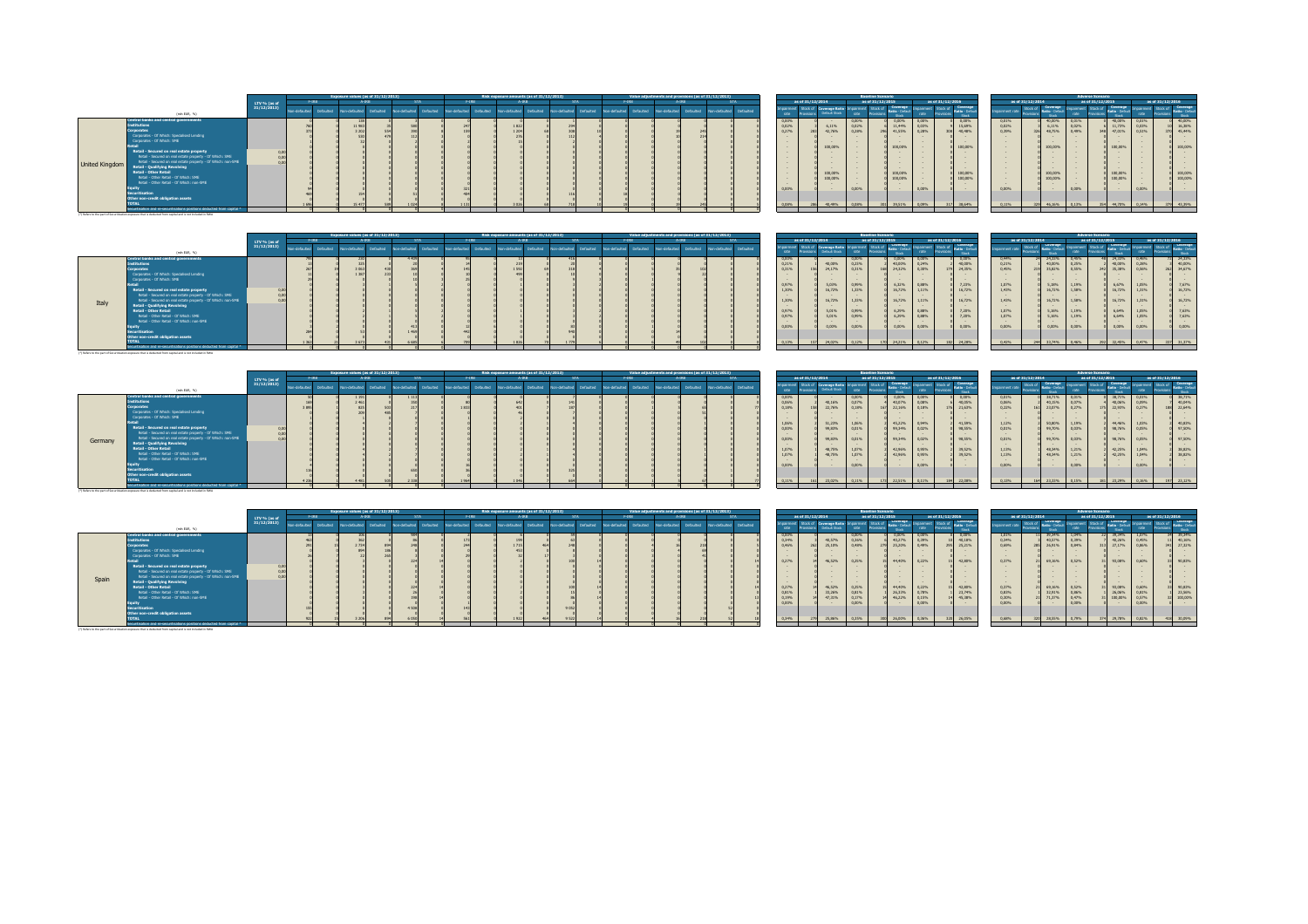|                                                                                                                                                                                                                                                                                                                                                                                                                                                                                                                                                                            |              |             |           | Exposure values (as of 31/12/2013) |                  |                                 |             |                  | Risk exposure amounts (as of 31/12/2013) |           |                 |           |                |              | Value adjustments and provisions (as of 31/12/2013) |                         |                                           |                  |                                                                                                                                                                                                                                                                                                                      |                                                                                                                                                                  | <b>Baseline Scenario</b>                     |                                                    |                                            |                                                                 |                                                                                                                 |                                                                                                                  |                                                                                                                                                                                           | <b>Adverse Scenario</b>                     |                                                    |                                           |                                                                                                                                                                                                                                                                    |
|----------------------------------------------------------------------------------------------------------------------------------------------------------------------------------------------------------------------------------------------------------------------------------------------------------------------------------------------------------------------------------------------------------------------------------------------------------------------------------------------------------------------------------------------------------------------------|--------------|-------------|-----------|------------------------------------|------------------|---------------------------------|-------------|------------------|------------------------------------------|-----------|-----------------|-----------|----------------|--------------|-----------------------------------------------------|-------------------------|-------------------------------------------|------------------|----------------------------------------------------------------------------------------------------------------------------------------------------------------------------------------------------------------------------------------------------------------------------------------------------------------------|------------------------------------------------------------------------------------------------------------------------------------------------------------------|----------------------------------------------|----------------------------------------------------|--------------------------------------------|-----------------------------------------------------------------|-----------------------------------------------------------------------------------------------------------------|------------------------------------------------------------------------------------------------------------------|-------------------------------------------------------------------------------------------------------------------------------------------------------------------------------------------|---------------------------------------------|----------------------------------------------------|-------------------------------------------|--------------------------------------------------------------------------------------------------------------------------------------------------------------------------------------------------------------------------------------------------------------------|
|                                                                                                                                                                                                                                                                                                                                                                                                                                                                                                                                                                            | LTV % (as of |             | F-19R     |                                    |                  | <b>CTA</b>                      | F-IRR.      |                  |                                          |           |                 |           |                | <b>F-TRR</b> | $A-IBR$                                             |                         |                                           | as of 31/12/2014 |                                                                                                                                                                                                                                                                                                                      |                                                                                                                                                                  | as of 31/12/2015                             |                                                    |                                            | as of 31/12/2016                                                |                                                                                                                 | as of 31/12/2014                                                                                                 |                                                                                                                                                                                           | as of 31/12/2015                            |                                                    | as of 31/12/2016                          |                                                                                                                                                                                                                                                                    |
| (min EUR, %)                                                                                                                                                                                                                                                                                                                                                                                                                                                                                                                                                               | 31/12/2013)  | heducter or | Defaulted | herbidan en                        | <b>Defaulted</b> | n-defaulted<br><b>Defaulted</b> | n-defaulted | Defaulted        | badincholor                              | Defaulted | on-defaulted    | Defaulted | on-defaulted   | Defaulted    | Incidents includes and                              | Non-defaulted Defaulted | rate                                      |                  | roorana Datir<br>Default Stock                                                                                                                                                                                                                                                                                       | rate                                                                                                                                                             |                                              | Coverage<br>Ratio - Difas<br><b>Stock</b>          | rate                                       | Coverage<br>mainment Stock of Ratio - Default<br>Stock          | nairment rate                                                                                                   | Coverage<br>Stock of<br>Ratio - Defa<br><b>Street</b>                                                            | sairmen<br>rate                                                                                                                                                                           | Stock of                                    | Coverage<br>atio - Defa<br><b>Story</b>            |                                           | <b>Stock</b>                                                                                                                                                                                                                                                       |
| Central banks and central governments<br><b>Institutions</b><br><b>Corporates</b><br>Corporates - Of Which: Soecialised Lending<br>Corporates - Of Which: SME<br>Retail - Secured on real estate property<br>Retail - Secured on real estate property - Of Which: SME<br>Retail - Secured on real estate property - Of Which: non-SME<br>Netherlands<br><b>Retail - Qualifying Revolving</b><br><b>Retail - Other Retail</b><br>Retail - Other Retail - Of Which: SME<br>Retail - Other Retail - Of Which: non-SME<br>Securitisation<br>Other non-credit obligation assets |              |             |           | 221                                |                  | 223                             |             |                  |                                          |           |                 |           |                |              |                                                     |                         | 0,00%<br>0,05%<br>0.20%<br>0.00%<br>0.14% |                  | $\sim$<br>40,00%<br>58,23%<br><b>Contract Contract Contract</b><br>$\sim$<br>$\sim$<br><b>Contract</b><br><b>Contract Contract Contract</b><br>$\sim$<br><b>Contract Contract Contract</b><br><b>Contract Contract Contract</b><br><b>Contract Contract Contract</b><br>$\sim$<br><b>Contract Contract</b><br>59.019 | 0.00%<br>0.06%<br>0.21%<br><b>Service</b><br><b>Service</b><br><b>Service</b><br>$\sim$<br><b>Service</b><br><b>Service</b><br><b>Service</b><br>$\sim$<br>0.00% |                                              | 0.00%<br>40.00%<br>57,49%                          | 0,00%<br>0.07%<br>0.22%<br>0.00%<br>0.1594 | 0,00%<br>40,00%<br>48,43%<br><b>Contract Contract</b><br>48,15% | 0,00%<br>0,05%<br>0.30%<br><b><i><u>Participal</u></i></b><br><b><i><u>Participal</u></i></b><br>0.00%<br>0.20% | 21.27%<br>40,00%<br>61.21%<br><b>Service</b><br><b>Service</b><br>$\sim$<br>$\sim$<br>$\sim$<br>$\sim$<br>60,93% | 0.00%<br>0.07%<br>0.38%<br><b>Security</b><br>$\sim$<br><b>Contract Contract</b><br>$\sim$<br><b>Security</b><br>$\sim$<br><b>Service</b><br>$\sim$<br>$\sim$<br>$\sim$<br>0.00%<br>0.25% |                                             | 21,27%<br>40,00%<br>54,42%<br>54 GRSS              | 0,00%<br>0.08%<br>0.40%<br>0.00%<br>0.26% | 21,27%<br>40,00%<br>110 49,82%<br><b>Contract Contract</b><br><b>Contract Contract</b><br><b>Contract Contract</b><br>$\sim$<br>$\sim$<br>$\sim$<br><b>Contract Contract</b><br><b>Contract Contract</b><br>$\sim$<br>$\sim$<br><b>Contract Contract</b><br>49,50% |
| Securitisation and re-securitisations positions deducted from capital *<br>(*) Refers to the part of Securitization exposure that is deducted from capital and is not included in RWA                                                                                                                                                                                                                                                                                                                                                                                      |              |             |           |                                    |                  |                                 |             |                  |                                          |           |                 |           |                |              |                                                     |                         |                                           |                  |                                                                                                                                                                                                                                                                                                                      |                                                                                                                                                                  |                                              |                                                    |                                            |                                                                 |                                                                                                                 |                                                                                                                  |                                                                                                                                                                                           |                                             |                                                    |                                           |                                                                                                                                                                                                                                                                    |
|                                                                                                                                                                                                                                                                                                                                                                                                                                                                                                                                                                            | LTV % (as of |             | F-TRR     | Exposure values (as of 31/12/2013) |                  |                                 | F-IRB       |                  | Risk exposure amounts (as of 31/12/2013) |           |                 |           |                | F-TRR.       | Value adjustments and provisions (as of 31/12/2013) |                         |                                           | as of 31/12/2014 |                                                                                                                                                                                                                                                                                                                      |                                                                                                                                                                  | <b>Baseline Scenario</b><br>as of 31/12/2015 |                                                    |                                            | as of 31/12/2016                                                |                                                                                                                 | as of 31/12/2014                                                                                                 |                                                                                                                                                                                           | <b>Adverse Scenario</b><br>as of 31/12/2015 |                                                    | as of 31/12/2016                          |                                                                                                                                                                                                                                                                    |
| (min EUR, %)<br>Central banks and central oovernments                                                                                                                                                                                                                                                                                                                                                                                                                                                                                                                      | 31/12/2013)  | hofindebio  | Defaulted | Non-defaulted                      | Defaulted        | in-defaulted<br>Defaulted       | hofurthen   | <b>Defaulted</b> | hedistand in                             | Defaulted | battlindan only | Defaulted | conversion not | Defaulted    | Non-defaulted Defaulted Non-defaulted Defaulted     |                         | airment<br>rate<br>0,00%                  | Stock of         | Coverage Ratio<br><b>Default Stock</b><br>$\sim$                                                                                                                                                                                                                                                                     | pairmen<br>rate<br>0.00%                                                                                                                                         | Shock of                                     | Coverage<br>Catio - Defa<br><b>Street</b><br>0,00% | moairment Stock of<br>rate<br>0,00%        | Coverage<br><b>Stock</b><br>0,00%                               | pairment rate<br>0,00%                                                                                          | Coverage<br>Stock of<br>Ratio - Defaul<br><b>Story</b><br>0,00%                                                  | npairment<br>rate<br>0,00%                                                                                                                                                                | Stock of                                    | Coverage<br>atio - Defau<br><b>Starte</b><br>0,00% | Stock of<br>0,00%                         | Coverage<br>Stock<br>$0,00\%$                                                                                                                                                                                                                                      |
| <b>Institutions</b><br>Comorsto                                                                                                                                                                                                                                                                                                                                                                                                                                                                                                                                            |              |             |           | DOM:                               |                  |                                 |             |                  | a conti                                  |           |                 |           |                |              |                                                     |                         | 0,05%<br>0.1001                           |                  | 40,00%<br>COLLEGE                                                                                                                                                                                                                                                                                                    | 0.06%<br>0.288                                                                                                                                                   |                                              | 40,00%<br>FF LON.                                  | 0,06%<br>0.3181                            | 40,00%<br><b>AR TITAL</b>                                       | 0,05%<br>0.2021                                                                                                 | 40,00%<br>CE TANK                                                                                                | 0,06%<br>o prec-                                                                                                                                                                          |                                             | 40,00%<br><b>CONTRACTOR</b>                        | 0,07%<br>o more                           | 40,00%<br><b>AR ARAY</b>                                                                                                                                                                                                                                           |

| Switzerland | roorates<br>Corporates - Of Which: Specialised Lending<br>Corporates - Of Which: SME<br>letai<br><b>Retail - Secured on real estate property</b><br>Retail - Secured on real estate property - Of Which: SME<br>Retail - Secured on real estate property - Of Which: non-SME<br><b>Retail - Qualifying Revolving</b><br><b>Retail - Other Retail</b><br>Retail - Other Retail - Of Which: SME<br>Retail - Other Retail - Of Which: non-SME<br>Equity<br><b>Securitisation</b><br>Other non-credit obligation assets<br><b>TOTAL</b><br>ecuritisation and re-securitisations positions deducted from capital<br>(*) Refers to the part of Securitization exposure that is deducted from capital and is not included in RWA. | 0.0<br>0.00<br>0.01 |                       |                                           |     |                        |             |           |                                          |            |            |               |           |               |                                                     |                         | 0.18%<br><b>Security</b><br>$\sim$<br>$\sim$<br>$\sim$<br>$\sim$<br>$\sim$<br>$\sim$<br>$\sim$<br>$\sim$<br>$\sim$<br>0.00%<br>0.11% |                  | 68,11%<br>67,65%                                                                                         | 0,20%<br>0.00%<br>0.12%                                                                | 43<br>55,19%<br>54,73%                                                                              | 0,21%<br>0.00%<br>0.13%                                                                 | 48.35%<br>47,98%                                                                             | 0,28%<br>$\sim$<br>$\sim$<br><b>Contract Contract</b><br><b>Contract Contract</b><br><b>Contract Contract</b><br>$\sim$<br><b>Contract Contract</b><br><b>Contract Contract</b><br><b>Contract Contract</b><br>$\sim$<br>0.00%<br>0.17% | 65,71%<br>$\sim$<br>$\sim$<br><b>Contract Contract</b><br>$\sim$<br>$\sim$<br>$\sim$<br><b>Contract Contract</b><br>$\sim$<br>$\sim$<br>$\sim$<br>65.17% | 0,36%<br><b>Contract Contract</b><br><b>Contract Contract</b><br><b>Contract Contract</b><br>0.00%<br>0.22% |                         | 53,77%<br>53.33%                                                                                 | 0,37%<br>0.00%<br>0.23%                                                                                                                                           | 63 48.19%<br>47,84%                                                                            |
|-------------|----------------------------------------------------------------------------------------------------------------------------------------------------------------------------------------------------------------------------------------------------------------------------------------------------------------------------------------------------------------------------------------------------------------------------------------------------------------------------------------------------------------------------------------------------------------------------------------------------------------------------------------------------------------------------------------------------------------------------|---------------------|-----------------------|-------------------------------------------|-----|------------------------|-------------|-----------|------------------------------------------|------------|------------|---------------|-----------|---------------|-----------------------------------------------------|-------------------------|--------------------------------------------------------------------------------------------------------------------------------------|------------------|----------------------------------------------------------------------------------------------------------|----------------------------------------------------------------------------------------|-----------------------------------------------------------------------------------------------------|-----------------------------------------------------------------------------------------|----------------------------------------------------------------------------------------------|-----------------------------------------------------------------------------------------------------------------------------------------------------------------------------------------------------------------------------------------|----------------------------------------------------------------------------------------------------------------------------------------------------------|-------------------------------------------------------------------------------------------------------------|-------------------------|--------------------------------------------------------------------------------------------------|-------------------------------------------------------------------------------------------------------------------------------------------------------------------|------------------------------------------------------------------------------------------------|
|             |                                                                                                                                                                                                                                                                                                                                                                                                                                                                                                                                                                                                                                                                                                                            |                     |                       | <b>Exposure values (as of 31/12/2013)</b> |     |                        |             |           | Risk exposure amounts (as of 31/12/2013) |            |            |               |           |               | Value adjustments and provisions (as of 31/12/2013) |                         |                                                                                                                                      |                  |                                                                                                          |                                                                                        | <b>Baseline Scenario</b>                                                                            |                                                                                         |                                                                                              |                                                                                                                                                                                                                                         |                                                                                                                                                          |                                                                                                             | <b>Adverse Scenario</b> |                                                                                                  |                                                                                                                                                                   |                                                                                                |
|             |                                                                                                                                                                                                                                                                                                                                                                                                                                                                                                                                                                                                                                                                                                                            | LTV % (as of        | $F-IRB$               | $4-19R$                                   |     | <b>STA</b>             |             |           | $4-1RR$                                  |            | <b>STA</b> | F-IRR.        |           | $A-IBB$       |                                                     | <b>STA</b>              |                                                                                                                                      | as of 31/12/2014 |                                                                                                          |                                                                                        | as of 31/12/2015                                                                                    |                                                                                         | as of 31/12/2016                                                                             | as of 31/12/2014                                                                                                                                                                                                                        |                                                                                                                                                          |                                                                                                             | as of 31/12/2015        |                                                                                                  |                                                                                                                                                                   | as of 31/12/2016                                                                               |
|             | (min EUR, %)                                                                                                                                                                                                                                                                                                                                                                                                                                                                                                                                                                                                                                                                                                               | 31/12/2013)         | n-defaulted Defaulted | Non-defaulted Defaulted                   |     | on-defaulted Defaulted | n-defaulted | Defaulted | Indetailed Defauted                      | batturated | Defaulted  | Non-defaulted | Defaulted | bottusfab-nol | Defaulted                                           | Non-defaulted Defaulted | airment<br>rate                                                                                                                      |                  | Stock of Coverage Ratio<br>Default Stock                                                                 | pairment<br>rate.                                                                      | Stock of Coverage<br>Provisions<br><b>Street</b>                                                    | rate                                                                                    | Impairment Stock of Coverage<br>Stock                                                        | pairment rate                                                                                                                                                                                                                           | Coverage<br>Ratio - Default<br>Stock of<br>vision<br><b>Standard Company</b>                                                                             | pairment<br>rate                                                                                            | Stock of                | Coverage<br>Ratio - Defau<br><b>Stock</b>                                                        | imort<br>rate                                                                                                                                                     | Stock of <b>Coverage</b><br>Stock                                                              |
| Luxembourg  | <b>Central banks and central governments</b><br><b>Institutions</b><br>orporates<br>Corporates - Of Which: Specialised Lending<br>Corporates - Of Which: SME<br>listol<br>Retail - Secured on real estate property<br>Retail - Secured on real estate property - Of Which: SME<br>Retail - Secured on real estate property - Of Which: non-SME<br><b>Retail - Qualifying Revolving</b><br><b>Retail - Other Retail</b><br>Retail - Other Retail - Of Which: SME<br>Retail - Other Retail - Of Which: non-SME<br>quity<br>Securitisation<br>Other non-credit obligation assets<br><b>OTAL</b><br>Securitication and re-securitications positions deducted from canital !                                                    | 0.0<br>0.00         |                       |                                           | 158 |                        | 157         |           | 759                                      |            |            |               |           |               |                                                     |                         | 0,00%<br>0.14%<br>0.27%<br>$\sim$<br>$\sim$<br>1.29%<br>1,30%<br>1.30%<br>1.28%<br>1.28%<br>$\sim$<br>0.00%<br>0.21%                 | tor              | 40,00%<br>51.81%<br><b>Contract Contract</b><br>36,47%<br>21,71%<br>21,71%<br>39,79%<br>39,79%<br>51,61% | 0,00%<br>0.15%<br>0.27%<br>1.33%<br>1,33%<br>1,33%<br>1.32%<br>1,32%<br>0.00%<br>0.20% | 0,00%<br>40,00%<br>196<br>50,24%<br>31,61%<br>19.97%<br>19,97%<br>34,71%<br>34,71%<br>49.92%<br>100 | 0,00%<br>0.17%<br>0.26%<br>1.11%<br>1.11%<br>1.11%<br>1.11%<br>1.11%<br>0.00%<br>0.2096 | 0.00%<br>40.00%<br>48,88%<br>202<br>29,25%<br>19,28%<br>19,28%<br>32.11%<br>32.11%<br>48,49% | 0,01%<br>0,14%<br>0,37%<br><b>Contract Contract</b><br><b>Contract</b><br>1,42%<br>1,43%<br>$\sim$<br>1,43%<br>$\sim$<br>1,42%<br>1,42%<br>$\sim$<br>0.00%<br>0.27%                                                                     | 40,00%<br>40,00%<br>55,39%<br><b>Contract Contract</b><br>35,81%<br>21,44%<br>21,44%<br>39,12%<br>39,12%                                                 | 0.01%<br>0.17%<br>0.43%<br>$\sim$<br>1.58%<br>1,58%<br>1.58%<br>1,57%<br>1,57%<br>0.00%<br>55.12% 0.31%     | 216<br>219              | 40,00%<br>40,00%<br>53,72%<br>$\sim$<br>30,69%<br>19,68%<br>19,68%<br>33,72%<br>33,72%<br>53,30% | 0,01%<br>0,20%<br>0.44%<br><b>Contract Contract</b><br>1.30%<br>1.31%<br>1,31%<br>$\sim$<br>1.30%<br>1.30%<br><b>Contract Contract Contract</b><br>0.00%<br>0.32% | 40,00%<br>40,00%<br>226 51.96%<br>28,38%<br>19.03%<br>19,03%<br>31,15%<br>31,15%<br>230 51,46% |

(\*) Refers to the part of Securitization exposure that is deducted from capital and is not included in RWA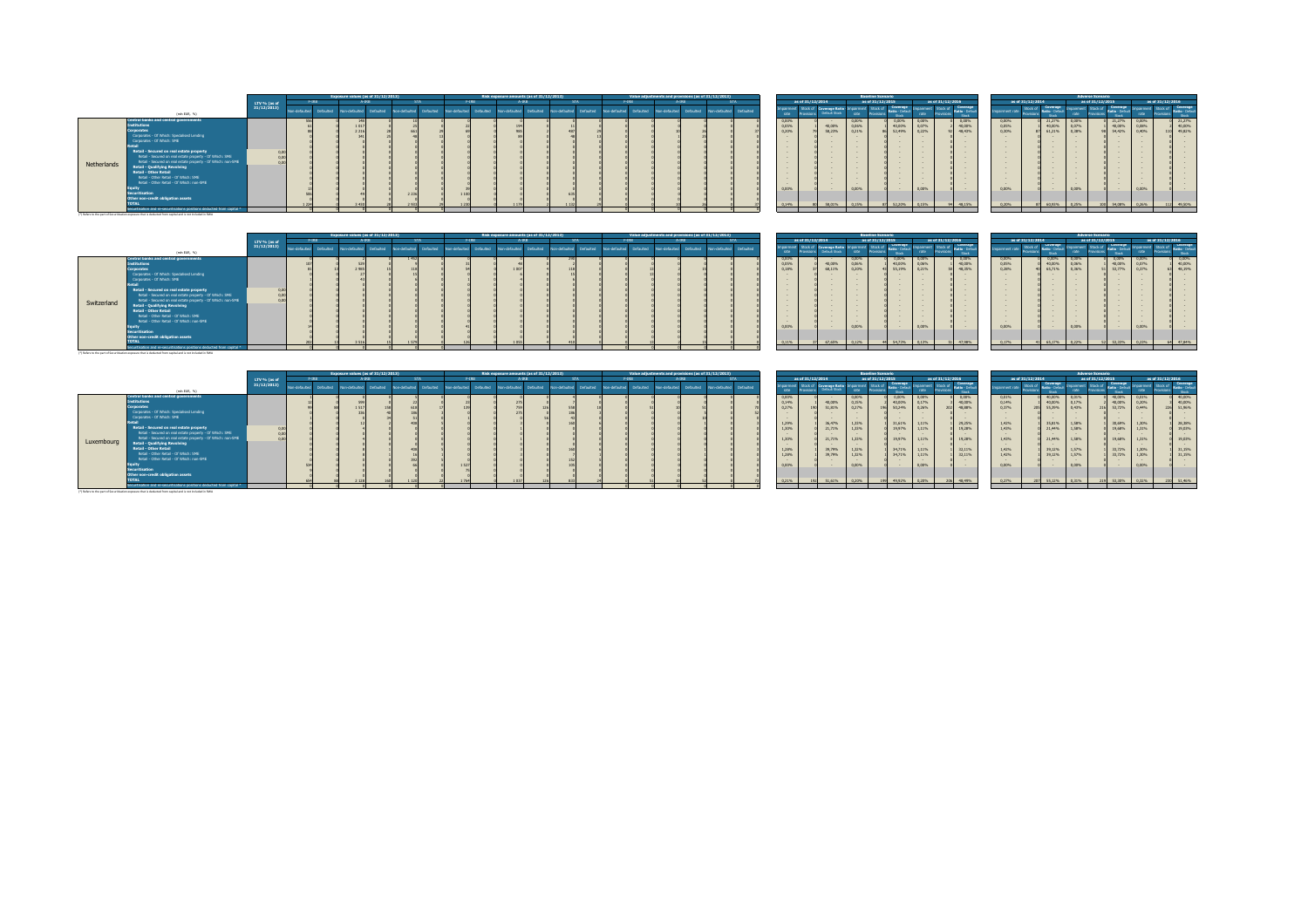

|                                                                   |                |            | <b>Baseline Scenario</b> |            |            | <b>Adverse Scenario</b> |            |
|-------------------------------------------------------------------|----------------|------------|--------------------------|------------|------------|-------------------------|------------|
| (mln EUR)                                                         | 31/12/2013     | 31/12/2014 | 31/12/2015               | 31/12/2016 | 31/12/2014 | 31/12/2015              | 31/12/2016 |
| <b>Net interest income</b>                                        | 10 4 62        | 10 180     | 9 1 1 9                  | 9060       | 8 3 5 0    | 7843                    | 7982       |
| <b>Net trading income</b>                                         |                | $-1076$    | $-837$                   | $-718$     | $-1587$    | $-1144$                 | $-922$     |
| of which trading losses<br>from stress scenarios                  |                | $-597$     | $-358$                   | $-239$     | $-1108$    | $-665$                  | $-443$     |
| <b>Other operating income</b>                                     | 1820,463289    | 1 9 0 5    | 1 9 0 5                  | 1 9 0 5    | 1 7 5 9    | 1 7 5 9                 | 1 7 5 9    |
| <b>Operating profit before</b><br><b>impairments</b>              | 6 200          | 4657       | 3835                     | 3896       | 2 1 4 9    | 2085                    | 2 4 4 5    |
| Impairment of financial<br>assets $(-)$                           | $-3522,062416$ | $-2193$    | $-1977$                  | $-1797$    | $-4718$    | $-4541$                 | $-4464$    |
| Impairment of financial<br>assets other than                      | -3480,754609   | $-1951$    | $-1832$                  | $-1700$    | $-4258$    | $-4265$                 | $-4276$    |
| <b>Impairment Financial</b><br>assets designated at fair          | -41,30780646   | $-242$     | $-145$                   | $-97$      | $-460$     | $-277$                  | $-187$     |
| Impairment on non<br>financial assets $(-)$                       | $-8,00067932$  | $\Omega$   | $\overline{0}$           |            | $-293$     | $-176$                  | $-117$     |
| <b>Operating profit after</b><br>impairments from stress          | 2 670          | 2 4 6 3    | 1858                     | 2099       | $-2862$    | $-2632$                 | $-2136$    |
| Other Income and expenses                                         | 547,7381529    | 177        | 177                      | 177        | $-266$     | $-172$                  | $-124$     |
| <b>Pre-Tax profit</b>                                             | 3 2 1 7        | 2641       | 2035                     | 2 2 7 6    | $-3128$    | $-2804$                 | $-2260$    |
| <b>Tax</b>                                                        | -1304,937703   | $-792$     | $-610$                   | $-683$     | 938        | 841                     | 678        |
| <b>Net income</b>                                                 | 1912           | 1849       | 1424                     | 1 5 9 3    | $-2190$    | $-1963$                 | $-1582$    |
| <b>Attributable to owners of</b><br>the parent                    | 1607           | 1511       | 1096                     | 1 2 5 1    | $-1918$    | $-1807$                 | $-1590$    |
| of which carried over to                                          | 689            | 622        | 182                      | 303        | $-2382$    | $-2225$                 | $-1870$    |
| capital through retained<br>or writch distributed as<br>dividends | 918            | 888        | 914                      | 949        | 464        | 418                     | 280        |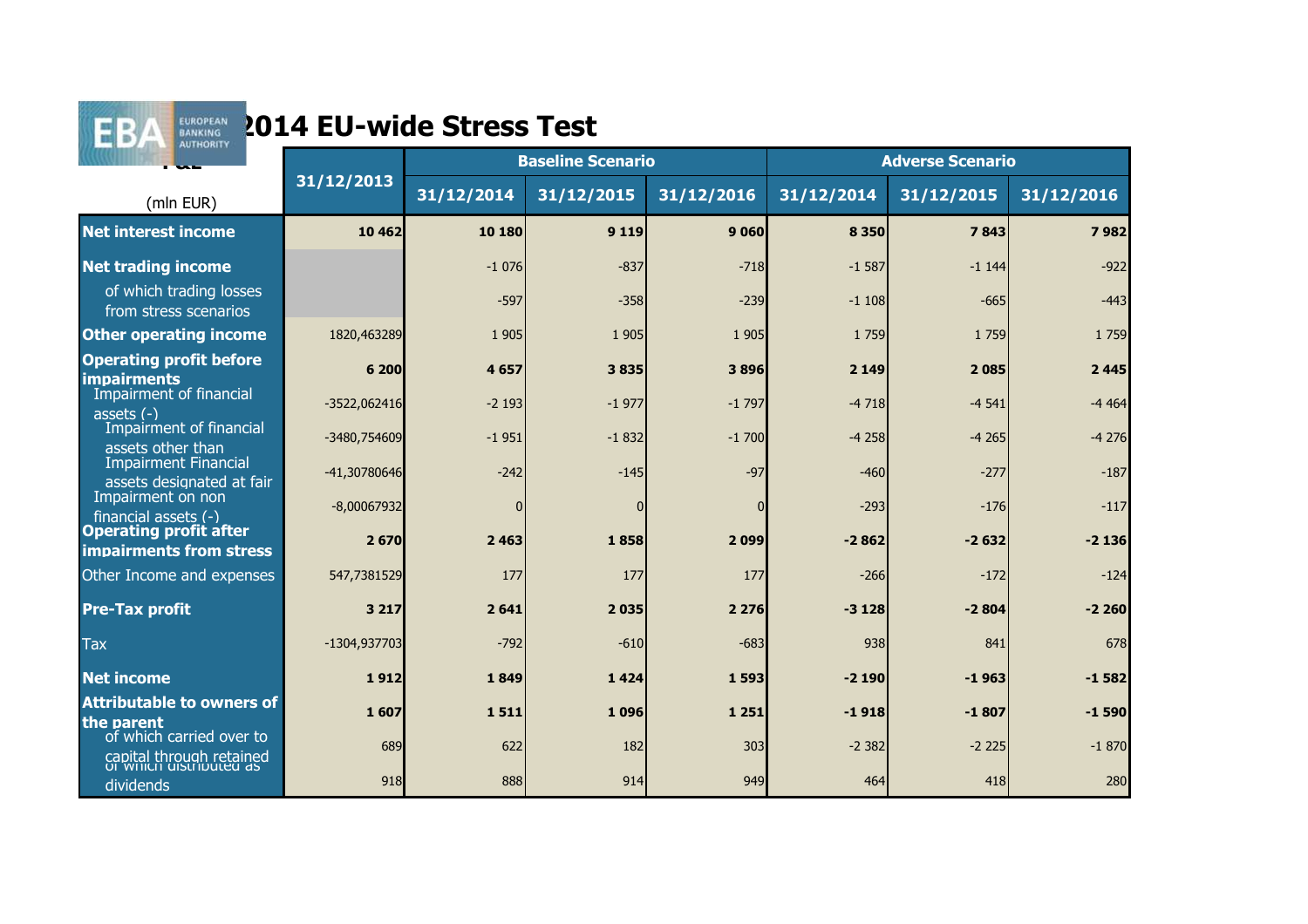|                                                        | <b>RWA</b>       |                  | <b>Baseline Scenario</b> |                  |                  | <b>Adverse Scenario</b> |                  |
|--------------------------------------------------------|------------------|------------------|--------------------------|------------------|------------------|-------------------------|------------------|
| (mln EUR)                                              | as of 31/12/2013 | as of 31/12/2014 | as of 31/12/2015         | as of 31/12/2016 | as of 31/12/2014 | as of 31/12/2015        | as of 31/12/2016 |
| Risk exposure amount<br>for credit risk                | 346 460          | 352 605          | 356 489                  | 359 400          | 373 008          | 382 506                 | 386 779          |
| Risk exposure amount<br>Securitisation and re-         | 24 006           | 28 4 20          | 30 876                   | 32 596           | 36 738           | 44 144                  | 49 239           |
| Risk exposure amount<br>Other credit risk              | 322 454          | 324 185          | 325 613                  | 326 805          | 336 270          | 338 363                 | 337 540          |
| Risk exposure amount<br>for market risk                | 25 0 52          | 25 190           | 25 341                   | 25 4 94          | 29 458           | 31 002                  | 31 951           |
| Risk exposure amount<br>for operational risk           | 37 871           | 37 871           | 37 871                   | 37 871           | 37 871           | 37 871                  | 37 871           |
| <b>Transitional floors for</b><br>Risk exposure amount | $\mathbf 0$      | $\mathbf{0}$     | $\Omega$                 | $\Omega$         |                  | $\mathbf{0}$            | 408              |
| <b>AQR</b> adjustments                                 | 1 1 3 8          | 1 1 3 8          | 1 1 3 8                  | 1 1 3 8          | 1 1 3 8          | 1 1 3 8                 | 1 1 3 8          |
| <b>Total Risk exposure al</b>                          | 410 521          | 416 803          | 420 839                  | 423 903          | 441 475          | 452 518                 | 458 147          |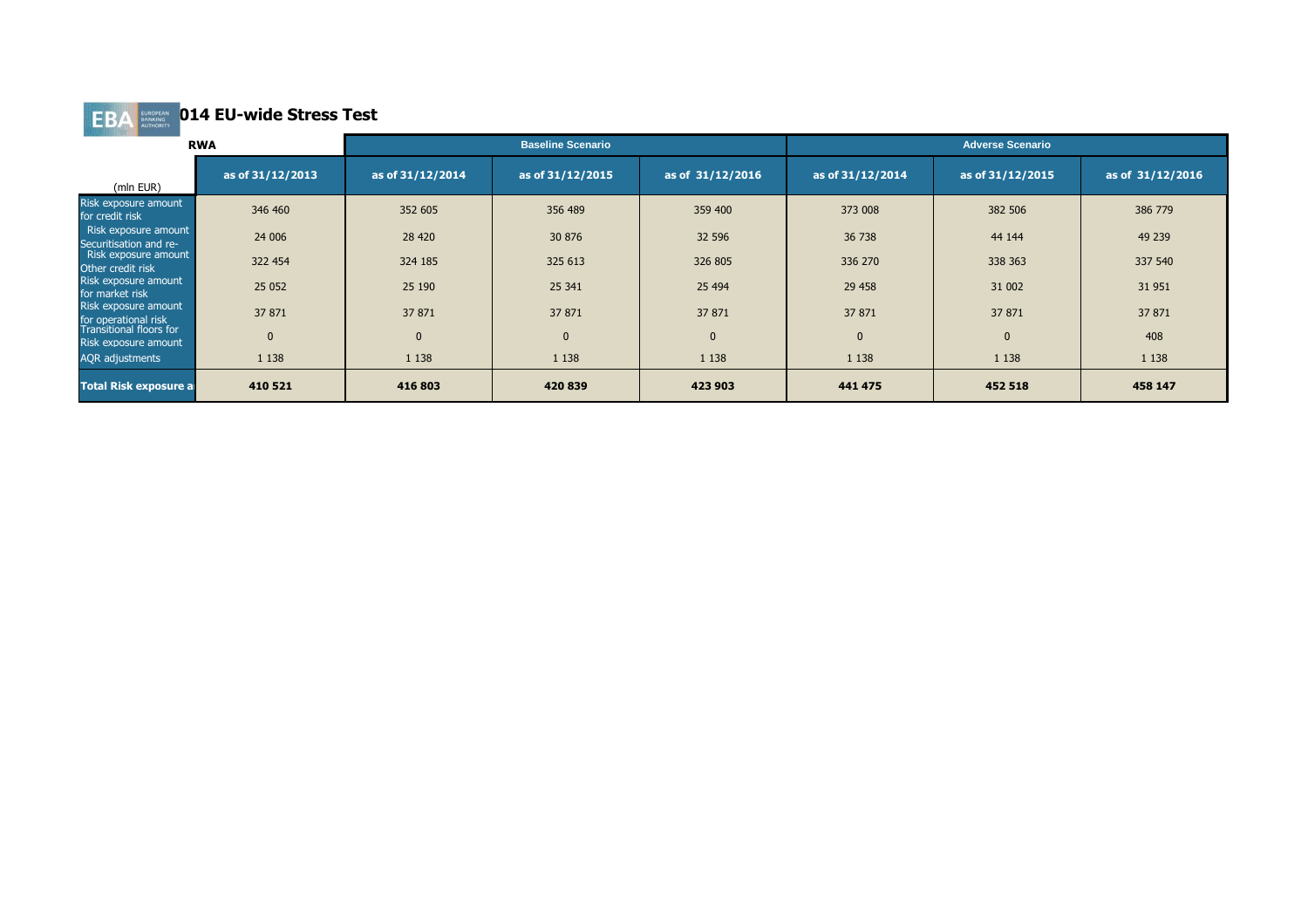| <b>BANKING</b>              |                                                              |                  |            |                          |            |            |                         |            |
|-----------------------------|--------------------------------------------------------------|------------------|------------|--------------------------|------------|------------|-------------------------|------------|
| <b>AUTHORITY</b>            | <b>Securitisation</b>                                        |                  |            | <b>Baseline scenario</b> |            |            | <b>Adverse scenario</b> |            |
|                             | (mln EUR)                                                    | as of 31/12/2013 | 31/12/2014 | 31/12/2015               | 31/12/2016 | 31/12/2014 | 31/12/2015              | 31/12/2016 |
|                             | <b>Banking Book</b>                                          | 21 870           |            |                          |            |            |                         |            |
|                             | Trading Book (excl. correlation trading positions under CRM) | 3 4 4 1          |            |                          |            |            |                         |            |
| <b>Exposure values</b>      | Correlation Trading Portfolio (CRM)                          |                  |            |                          |            |            |                         |            |
|                             | <b>Total</b>                                                 | 25 311           |            |                          |            |            |                         |            |
|                             | <b>Banking Book</b>                                          | 21 155           | 24 5 47    | 26 647                   | 28 112     | 31 792     | 38 217                  | 42 611     |
| <b>Risk exposure values</b> | Trading Book (excl. correlation trading positions under CRM) | 2851             | 3873       | 4 2 3 0                  | 4 4 8 4    | 4 9 4 6    | 5927                    | 6 6 28     |
|                             | <b>Total</b>                                                 | 24 006           | 28 4 20    | 30876                    | 32 596     | 36 738     | 44 144                  | 49 239     |
|                             | Hold to Maturity porfolio                                    | 180              | 194        | 195                      | 196        | 582        | 703                     | 733        |
| <b>Impairments</b>          | Available for Sale porfolio                                  | 150              | 150        | 150                      | 150        | 150        | 151                     | 151        |
|                             | Held for trading portfolio                                   |                  |            |                          |            |            |                         |            |
|                             | <b>Total</b>                                                 | 330              | 344        | 346                      | 347        | 732        | 854                     | 884        |
|                             |                                                              |                  |            |                          |            |            |                         |            |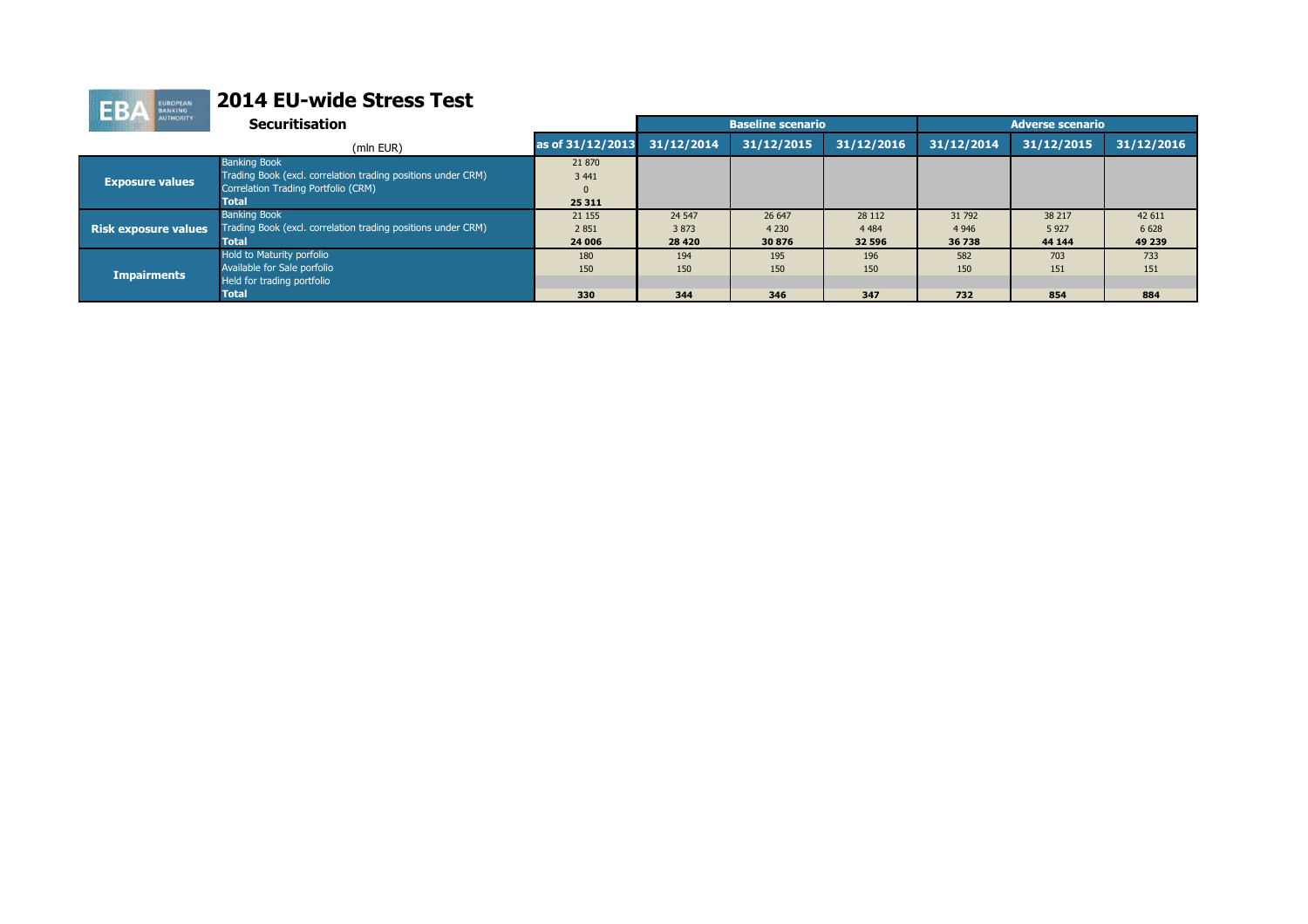

## **2014 EU-wide Stress Test - Sovereign Exposure**

|                                                                                                                                           | (mln EUR)               | VALUES AS OF 31/12/2013                                                                        |                                                                                                    |                                                                          | <b>VALUES AS OF 31/12/2013</b>                                                           |                                                                                                                                                                           |                                                          |                                                                                 | <b>VALUES AS OF 31/12/2013</b>                |                                                                   |                                                                                             |                                                                                                |                                                             |                                                                                              |                                                                                                       |
|-------------------------------------------------------------------------------------------------------------------------------------------|-------------------------|------------------------------------------------------------------------------------------------|----------------------------------------------------------------------------------------------------|--------------------------------------------------------------------------|------------------------------------------------------------------------------------------|---------------------------------------------------------------------------------------------------------------------------------------------------------------------------|----------------------------------------------------------|---------------------------------------------------------------------------------|-----------------------------------------------|-------------------------------------------------------------------|---------------------------------------------------------------------------------------------|------------------------------------------------------------------------------------------------|-------------------------------------------------------------|----------------------------------------------------------------------------------------------|-------------------------------------------------------------------------------------------------------|
|                                                                                                                                           |                         |                                                                                                | <b>GROSS DIRECT LONG</b>                                                                           |                                                                          |                                                                                          | NET DIRECT POSITIONS (gross exposures (long) net of cash short<br>EXPOSURES (accounting value gross   positions of sovereign debt to other counterpaties only where there |                                                          |                                                                                 | DIRECT SOVEREIGN EXPOSURES IN DERIVATIVES (1) |                                                                   |                                                                                             |                                                                                                | INDIRECT SOVEREIGN EXPOSURES (3) (on and off balance sheet) |                                                                                              |                                                                                                       |
|                                                                                                                                           |                         |                                                                                                | of provisions)<br>(1)                                                                              |                                                                          |                                                                                          | is a maturity matching)<br>(1)                                                                                                                                            |                                                          | Derivatives with positive fair value at<br>31/12/2013                           |                                               |                                                                   | Derivatives with negative fair value at  Derivatives with positive fair value<br>31/12/2013 |                                                                                                | at 31/12/2013                                               | Derivatives with negative fair<br>value at 31/12/2013                                        |                                                                                                       |
| <b>Residual Maturity</b>                                                                                                                  | <b>Country / Region</b> |                                                                                                | of which: loans<br>and advances                                                                    |                                                                          | of which: AFS<br>banking book                                                            | of which: FVO<br>(designated at fair<br>value through<br>profit&loss)<br>banking book                                                                                     | of which: Financial<br>assets held for<br>trading<br>(2) | Notional value                                                                  | Fair-value at<br>$31/12/2013$ (+)             | Notional value                                                    | Fair-value at 31/12/2013                                                                    | Notional value                                                                                 | Fair-value at<br>$31/12/2013$ (+)                           | Notional value                                                                               | Fair-value at<br>$31/12/2013$ (-)                                                                     |
| $\begin{bmatrix} 0 & -3M \\ 3M & -1Y \end{bmatrix}$<br>$[1Y - 2Y]$<br>[ 2Y - 3Y [<br>$[3Y - 5Y]$<br>$[5Y - 10Y]$<br>$[10Y - more]$<br>Tot | Austria                 | $\mathbf{0}$<br>$\overline{z}$<br>106<br>$111\,$<br>292<br>109<br>24<br>645                    | 0<br>$\Omega$<br>$\Omega$<br>$\sqrt{ }$<br>$\Omega$<br>$\Omega$<br>$\mathbf{o}$                    | $\overline{2}$<br>$96\,$<br>$-150$<br>195<br>$\frac{55}{15}$<br>213      | $\Omega$<br>53<br>55<br>$\mathbf 0$<br>30 <sup>°</sup><br>$\bf{0}$<br>138                |                                                                                                                                                                           | 2<br>$-10$<br>$-261$<br>166<br>$-5$<br>15<br>-93         | 60<br>60                                                                        |                                               | n<br>$\Omega$<br>500<br>$\pmb{0}$<br>100<br>$\mathbf{0}$<br>600   | $\Omega$<br>$\Omega$<br>$-56$<br>$\mathbf{0}$<br>$-3$<br>$\mathbf{0}$<br>-59                | $\begin{array}{c} 68 \\ 33 \\ 31 \end{array}$<br>$\Omega$<br>36<br>65<br>$\overline{0}$<br>233 | 68<br>33<br>31,218129<br>37<br>67<br>$\mathbf{0}$<br>236    | $\begin{array}{r} 68 \\ 33 \\ 31 \\ 0 \end{array}$<br>$\frac{36}{65}$<br>$\mathbf{0}$<br>233 | $-68$<br>$-33$<br>$-31,218128$<br>$-37$<br>$-67$<br>$\mathbf{0}$<br>$-236$                            |
| $[0-3M]$<br>[3M - 1Y [<br>[ 1Y - 2Y [<br>$[2Y - 3Y]$<br>$3Y - 5Y$<br>$[5Y - 10Y]$<br>[10Y - more<br>Tot                                   | Belgium                 | $\begin{array}{r} 110 \\ 205 \\ 224 \end{array}$<br>431<br>937<br>$\frac{155}{62}$<br>$2\,124$ | 100<br>$\mathbf{0}$<br>$\mathbf{0}$<br>$\Omega$<br>$\mathbf{0}$<br>$\Omega$<br>$\mathbf{0}$<br>100 | 99<br>$-3$<br>223<br>431<br>920<br>114<br>16<br>1799                     | $\Omega$<br>$\Omega$<br>44<br>$\mathbf{0}$<br>175<br>$\frac{45}{24}$<br>288              |                                                                                                                                                                           | $-1$<br>$-55$<br>5<br>431<br>124<br>52<br>$-8$<br>549    | $\Omega$<br>$\mathbf{0}$<br>176<br>$\mathbf{0}$<br>1 4 3 1<br>223<br>50<br>1881 | 13,163645<br>37<br>44<br>10<br>105            | 323<br>$\mathbf{0}$<br>$50\,$<br>$\mathbf{0}$<br>$\Omega$<br>373  | $\Omega$                                                                                    | $\Omega$<br>7<br>40<br>18<br>58<br>$\overline{0}$<br>$\Omega$<br>123                           | 40,031094<br>18<br>58<br>$\Omega$<br>$\Omega$<br>124        | $11\,$<br>18<br>$\mathbf{0}$<br>$\mathbf{0}$<br>$\mathbf{0}$<br>36                           | $\Omega$<br>$-7$<br>$-10,906097$<br>$\mbox{-}18$<br>$\mathbf{0}$<br>$\mathbf{0}$<br>$\sqrt{ }$<br>-36 |
| $[0-3M]$<br>[3M - 1Y [<br>$[1Y - 2Y]$<br>$[2Y - 3Y]$<br>$[3Y - 5Y]$<br>[5Y - 10Y [<br>[10Y - more<br>Tot                                  | <b>Bulgaria</b>         |                                                                                                | $\mathbf{0}$<br>$\Omega$<br>$\sqrt{ }$<br>$\sqrt{ }$                                               | $\mathbf{0}$                                                             | $\Omega$                                                                                 |                                                                                                                                                                           |                                                          |                                                                                 |                                               |                                                                   |                                                                                             | $\bf{0}$<br>$\mathbf{0}$<br>n<br>n<br>$\Omega$<br>$\mathbf{0}$                                 | $\Omega$                                                    |                                                                                              | $\mathbf 0$<br>$\mathbf{0}$<br>$-2,738069$<br>$\Omega$<br>$\Omega$                                    |
| $[0-3M]$<br>$[3M - 1Y]$<br>$[1Y - 2Y]$<br>[ 2Y - 3Y [<br>$[3Y - 5Y]$<br>$[5Y - 10Y]$<br>[10Y - more<br>Tot                                | Cyprus                  | 52<br>$\Omega$<br>52                                                                           | $\Omega$<br>$\Omega$<br>$\sqrt{ }$<br>$\mathbf{0}$                                                 | n<br>52<br>$\mathbf{0}$<br>52                                            | n                                                                                        |                                                                                                                                                                           |                                                          |                                                                                 |                                               |                                                                   |                                                                                             | $\Omega$<br>n<br>$\Omega$<br>$\mathbf{0}$                                                      |                                                             |                                                                                              |                                                                                                       |
| $[0-3M]$<br>$[3M - 1Y]$<br>$[1Y - 2Y]$<br>[ 2Y - 3Y [<br>$[3Y - 5Y]$<br>$[5Y - 10Y]$<br>$[10Y - more]$<br>Tot                             | <b>Czech Republic</b>   | 14<br>$\Omega$<br>$\Omega$<br>14                                                               | $\Omega$<br>$\Omega$<br>$\Omega$<br>$\sqrt{ }$<br>$\Omega$                                         | $\Omega$<br>14<br>$\Omega$<br>$\Omega$<br>$\mathbf{0}$<br>$\Omega$<br>14 | $\Omega$<br>14<br>$\Omega$<br>$\Omega$<br>$\mathbf{0}$<br>$\mathbf{0}$<br>$\Omega$<br>14 | $\Omega$<br>$\Omega$                                                                                                                                                      |                                                          |                                                                                 |                                               |                                                                   |                                                                                             | $\Omega$<br>$\Omega$<br>$\Omega$                                                               |                                                             |                                                                                              | $-2,204777$                                                                                           |
| $[0-3M]$<br>$[3M - 1Y]$<br>$[1Y - 2Y]$<br>[ 2Y - 3Y [<br><b>[3Y - 5Y I]</b><br>$[5Y - 10Y]$<br>[10Y - more<br>Tot                         | <b>Denmark</b>          | 44<br>48<br>$\Omega$<br>$\Omega$<br>98                                                         | $\sqrt{ }$<br>$\Omega$<br>O<br>$\Omega$<br>$\Omega$                                                | 44<br>48<br>$\mathbf{0}$<br>$\Omega$<br>$\mathbf{0}$<br>$\Omega$<br>98   | 38<br>$36\,$<br>$\mathbf{0}$<br>$\pmb{0}$<br>$\Omega$<br>$\mathbf{0}$<br>$\Omega$<br>74  | $\Omega$<br>$\mathbf{0}$                                                                                                                                                  |                                                          | 155<br>95<br>84<br>$\Omega$<br>$\Omega$<br>333                                  | 0,68612766<br>12                              | 213<br>150<br>40<br>$\Omega$<br>100<br>$\Omega$<br>503            | $-14$<br>$-6,28731988$<br>$\mathbf{0}$<br>$-16$<br>$\Omega$<br>$-40$                        | $\Omega$<br>$\Omega$<br>$\Omega$<br>$\sqrt{ }$<br>$\mathbf{0}$                                 | $\Omega$                                                    |                                                                                              |                                                                                                       |
| $[0-3M]$<br>$[3M - 1Y]$<br>$[1Y - 2Y]$<br>$\overline{1}$ 2Y - 3Y $\overline{1}$<br>[3Y - 5Y [<br>[5Y - 10Y [<br>[10Y - more<br>Tot        | Estonia                 | $\Omega$                                                                                       | п<br>$\Omega$<br>$\Omega$                                                                          |                                                                          | $\Omega$                                                                                 | $\Omega$                                                                                                                                                                  |                                                          |                                                                                 |                                               |                                                                   |                                                                                             | $\mathbf{0}$                                                                                   | $\Omega$                                                    |                                                                                              |                                                                                                       |
| $[0-3M]$<br>$[3M - 1Y]$<br>$\frac{1}{2}$ 1Y - 2Y $\frac{1}{2}$<br>$[2Y - 3Y]$<br>[3Y - 5Y [<br>$[5Y - 10Y]$<br>[10Y - more<br>Tot         | Finland                 | $\Omega$<br>29<br>34                                                                           | $\bf{0}$<br>$\Omega$<br>$\sqrt{ }$                                                                 | $\Omega$<br>$\Omega$<br>27<br>$-2$<br>$\mathbf{0}$<br>29                 | - 0<br>$\Omega$<br>$\mathbf{0}$                                                          |                                                                                                                                                                           | 27<br>$-2$<br>29                                         | $\mathbf{0}$<br>300<br>$\frac{250}{640}$<br>320<br>430<br>395<br>2 3 3 5        | 12<br>2,05993926<br>18<br>47                  | 201<br>123<br>$\mathbf{0}$<br>170<br>250<br>195<br>280<br>1 2 1 9 | $\Omega$<br>$-26$<br>$-14$<br>$-10$<br>$-58$                                                | $\mathbf{0}$<br>18<br>$\sqrt{ }$<br>$\Omega$<br>$\mathbf{0}$<br>$\overline{0}$<br>25           | 18,187035<br>$\mathbf{0}$<br>25                             | 18<br>$\Omega$<br>$\Omega$<br>$\mathbf{0}$<br>$\mathbf{0}$<br>25                             | $-18,187035$<br>$\mathbf{0}$<br>$-25$                                                                 |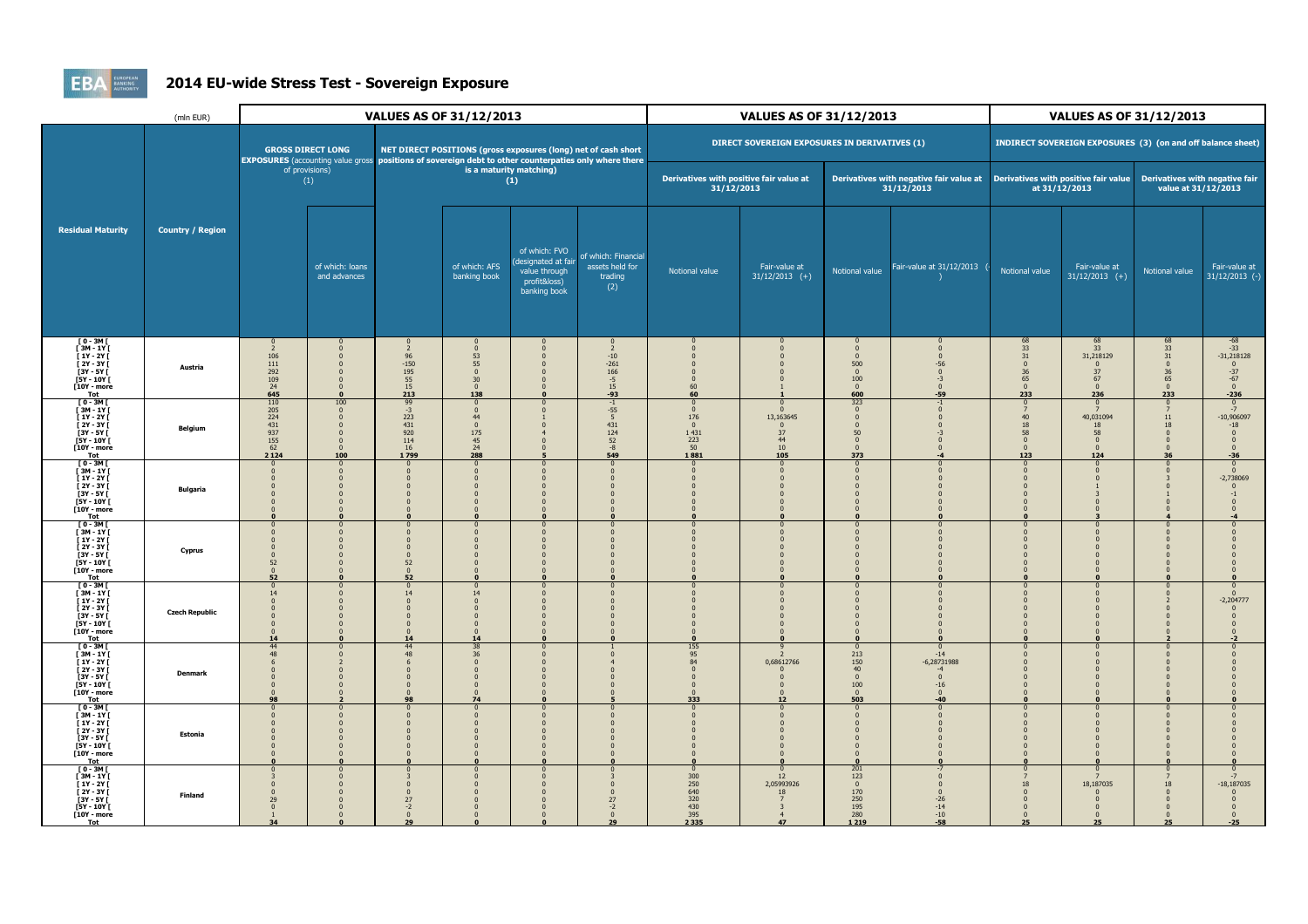|                                                                                                                                          | <b>VALUES AS OF 31/12/2013</b><br>(mln EUR) |                                                                                        |                                                                                                                                     |                                                                                                      |                                                                                           |                                                                                      | <b>VALUES AS OF 31/12/2013</b>                                                   |                                                                                               |                                                                | <b>VALUES AS OF 31/12/2013</b>                               |                                                                                  |                                                                |                                                             |                                                                                                             |                                                                                          |
|------------------------------------------------------------------------------------------------------------------------------------------|---------------------------------------------|----------------------------------------------------------------------------------------|-------------------------------------------------------------------------------------------------------------------------------------|------------------------------------------------------------------------------------------------------|-------------------------------------------------------------------------------------------|--------------------------------------------------------------------------------------|----------------------------------------------------------------------------------|-----------------------------------------------------------------------------------------------|----------------------------------------------------------------|--------------------------------------------------------------|----------------------------------------------------------------------------------|----------------------------------------------------------------|-------------------------------------------------------------|-------------------------------------------------------------------------------------------------------------|------------------------------------------------------------------------------------------|
|                                                                                                                                          |                                             |                                                                                        | <b>GROSS DIRECT LONG</b><br>EXPOSURES (accounting value gross   positions of sovereign debt to other counterpaties only where there |                                                                                                      | NET DIRECT POSITIONS (gross exposures (long) net of cash short                            |                                                                                      |                                                                                  |                                                                                               | DIRECT SOVEREIGN EXPOSURES IN DERIVATIVES (1)                  |                                                              |                                                                                  |                                                                | INDIRECT SOVEREIGN EXPOSURES (3) (on and off balance sheet) |                                                                                                             |                                                                                          |
|                                                                                                                                          |                                             |                                                                                        | of provisions)<br>(1)                                                                                                               |                                                                                                      |                                                                                           | is a maturity matching)<br>(1)                                                       |                                                                                  | Derivatives with positive fair value at<br>31/12/2013                                         |                                                                |                                                              | Derivatives with negative fair value at<br>31/12/2013                            |                                                                | Derivatives with positive fair value<br>at 31/12/2013       | Derivatives with negative fair<br>value at 31/12/2013                                                       |                                                                                          |
| <b>Residual Maturity</b>                                                                                                                 | <b>Country / Region</b>                     |                                                                                        | of which: loans<br>and advances                                                                                                     |                                                                                                      | of which: AFS<br>banking book                                                             | of which: FVO<br>designated at fair<br>value through<br>profit&loss)<br>banking book | of which: Financia<br>assets held for<br>trading<br>(2)                          | Notional value                                                                                | Fair-value at<br>$31/12/2013$ (+)                              | Notional value                                               | Fair-value at 31/12/2013                                                         | Notional value                                                 | Fair-value at<br>$31/12/2013$ (+)                           | Notional value                                                                                              | Fair-value at<br>$31/12/2013$ (-)                                                        |
| $[0 - 3M]$<br>$[3M - 1Y]$<br>$11Y - 2YI$<br>[ 2Y - 3Y I<br>[3Y - 5Y [<br>[5Y - 10Y [<br>[10Y - more<br>Tot                               | France                                      | 226<br>1 3 0 1<br>52 887<br>$4915$<br>$4364$<br>12 5 84<br>6 700<br>82977              | $\frac{22}{382}$<br>47 687<br>$\begin{array}{r} 342 \\ 335 \\ 203 \end{array}$<br>718<br>49 689                                     | 191<br>986<br>50 176<br>4 3 3 8<br>3 1 0 6<br>6 7 14<br>$\frac{2089}{67602}$                         | 11<br>3 230<br>2 937<br>2 392<br>8 3 7 0<br>1036<br>17976                                 | 16<br>$\overline{a}$<br>$17\,$<br>44                                                 | 169<br>430<br>-965<br>795<br>-488<br>-4651<br>$-296$<br>-5005                    | 967<br>578<br>215<br>248<br>332<br>280<br>952<br>3472                                         | 10<br>4,69457306<br>21<br>40<br>196<br>283                     | 280<br>26<br>62<br>62<br>818<br>357<br>436<br>531<br>2509    | $-2$<br>$-3.49361082$<br>$-107$<br>$-59$<br>$-30$<br>$-58$<br>$-264$             | 25<br>$\Omega$<br>$\Omega$<br>25                               | $\Omega$<br>25<br>$\Omega$<br>$\Omega$<br>25                | $\frac{29}{0}$<br>$\mathbf{0}$<br>83<br>$\pmb{0}$<br>$\mathbf{0}$<br>112                                    | $-29$<br>0<br>$\Omega$<br>$-83$<br>$\pmb{0}$<br>$\mathbf{0}$<br>$-112$                   |
| $[0-3M]$<br>$[3M - 1Y]$<br>$[1Y - 2Y]$<br>[ 2Y - 3Y [<br>[3Y - 5Y [<br>[5Y - 10Y [<br>$[10Y - more]$<br>Tot                              | Germany                                     | 119<br>339<br>1 5 3 5<br>168<br>1 0 8 1<br>1 3 5 8<br>256<br>4856                      | 10<br>$\Omega$<br>$\Omega$<br>$\mathbf{0}$<br>$\Omega$<br>$\overline{0}$<br>$\mathbf{0}$<br>10                                      | $\begin{array}{c} 77 \\ 194 \\ 748 \\ -2224 \end{array}$<br>$-1266$<br>$-2322$<br>224<br>$-4569$     | $\frac{0}{65}$<br>101<br>40<br>$\pmb{0}$<br>37<br>$\mathbf{0}$<br>242                     |                                                                                      | $\frac{66}{130}$<br>$647$<br>-2 263<br>$-1266$<br>$-2359$<br>$\frac{224}{-4821}$ | 2 1 0 4<br>1 5 3 6<br>3 4 0 6<br>1799<br>2 9 0 3<br>3 1 5 5<br>2 4 5 8<br>17 361              | 74<br>66<br>180,9896026<br>141<br>253<br>302<br>212<br>1 2 2 9 | 962<br>862<br>1 026<br>422<br>867<br>2919<br>1 4 0 5<br>8463 | $-14$<br>$-53$<br>$-61,55319286$<br>$-20$<br>$-116$<br>$-114$<br>$-42$<br>$-420$ | 59<br>18<br>316<br>$\Omega$<br>50<br>73<br>$\mathbf{0}$<br>515 | 59<br>18<br>316,534108<br>50<br>72<br>516                   | $\begin{array}{c} 59 \\ 18 \\ 316 \end{array}$<br>$\bf{0}$<br>$\frac{50}{73}$<br>$\mathbf 0$<br>515         | $-59$<br>$-18$<br>$-316,534107$<br>$\bf{0}$<br>$-50$<br>$-72$<br>$\mathbf 0$<br>$-516$   |
| $[0-3M]$<br>[ 3M - 1Y ]<br>[ 1Y - 2Y ]<br>[ 2Y - 3Y [<br>$[3Y - 5Y]$<br>$[5Y - 10Y]$<br>[10Y - more<br>Tot                               | Croatia                                     |                                                                                        | $\Omega$<br>$\Omega$<br>$\mathbf{0}$<br>$\Omega$<br>$\mathbf{0}$                                                                    | $\Omega$<br>$\mathbf{0}$<br>$-2$<br>$-1$<br>-1                                                       | $\Omega$<br>$\Omega$<br>$\Omega$<br>$\Omega$                                              |                                                                                      | $-1$                                                                             |                                                                                               |                                                                |                                                              |                                                                                  | $\Omega$<br>11<br>22                                           | 3,593158<br>$12\,$<br>24                                    |                                                                                                             | $\Omega$<br>$-6,24373$                                                                   |
| [ 0 - 3M [<br>[3M - 1Y [<br>$[1Y - 2Y]$<br>$\overline{1}$ 2Y - 3Y $\overline{1}$<br>$[3Y - 5Y]$<br>$[5Y - 10Y]$<br>$[10Y - more]$<br>Tot | Greece                                      | $\overline{0}$<br>18<br>19                                                             | $\mathbf{0}$<br>$\Omega$<br>$\Omega$<br>$\sqrt{2}$                                                                                  | $\overline{0}$<br>$\mathbf{0}$<br>$\mathbf{0}$<br>$\bf{0}$<br>$\overline{1}$<br>18<br>19             | $\mathbf{0}$<br>$\Omega$<br>$\Omega$<br>$\Omega$<br>11<br>11                              |                                                                                      |                                                                                  |                                                                                               |                                                                | $\Omega$<br>$\Omega$                                         |                                                                                  |                                                                |                                                             | $\Omega$                                                                                                    |                                                                                          |
| $[0 - 3M]$<br>$[3M - 1Y]$<br>$[1Y - 2Y]$<br>[ 2Y - 3Y [<br>[3Y - 5Y [<br>[5Y - 10Y [<br>[10Y - more<br><b>Tot</b>                        | Hungary                                     | $\mathbf{0}$<br>10<br>78<br>$\overline{2}$<br>13<br>105                                | $\mathbf{0}$<br>$\Omega$<br>$\Omega$<br>$\overline{0}$<br>$\mathbf{0}$<br>$\Omega$                                                  | $\mathbf{0}$<br>-1<br>$\frac{10}{70}$<br>$-5$<br>13<br>90                                            | $\mathbf{0}$<br>$\Omega$<br>$\Omega$<br>$\Omega$<br>$\Omega$                              |                                                                                      | 10<br>$34 - 5$<br>13<br>54                                                       |                                                                                               |                                                                | $\overline{0}$<br>n<br>$\Omega$<br>$\Omega$                  |                                                                                  | 26<br>136<br>87<br>29<br>$\Omega$<br>282                       | 26,242934<br>135<br>$\frac{92}{27}$<br>$\Omega$<br>285      | $\mathbf{0}$<br>$\begin{array}{r} 36 \\ 61 \\ 56 \\ 151 \end{array}$<br>$\mathbf{1}$<br>$\mathbf{0}$<br>305 | $-36$<br>$-61,031092$<br>$-56$<br>$-147$<br>$-1$<br>$\Omega$<br>$-301$                   |
| $[0-3M]$<br>$[3M - 1Y]$<br>$11Y - 2YI$<br>[ 2Y - 3Y I<br>[3Y - 5Y [<br>$[5Y - 10Y]$<br>[10Y - more<br>Tot                                | <b>Iceland</b>                              | $\bf{0}$<br>$\overline{0}$<br>15<br>152<br>$\Omega$<br>$\mathbf{0}$<br>$\Omega$<br>167 | $\Omega$<br>$\overline{0}$<br>$\Omega$<br>$\Omega$<br>$\Omega$<br>$\mathbf{0}$<br>$\Omega$                                          | - 0<br>$\overline{0}$<br>$\frac{15}{152}$<br>$\mathbf 0$<br>$\overline{0}$<br>$\Omega$<br>167        | $\Omega$<br>$\mathbf{0}$<br>n<br>$\Omega$<br>$\Omega$<br>$\Omega$                         |                                                                                      | $\Omega$<br>152<br>$\Omega$<br>$\Omega$<br>152                                   |                                                                                               |                                                                | $\Omega$<br>$\Omega$<br>$\mathbf{0}$<br>$\Omega$             |                                                                                  | $\Omega$<br>290<br>$\Omega$<br>$\Omega$<br>$\Omega$<br>290     | $\Omega$<br>n<br>296<br>$\Omega$<br>$\Omega$<br>296         | $\mathbf{0}$<br>$\Omega$<br>272<br>$\mathbf{0}$<br>$\pmb{0}$<br>$\mathbf{0}$<br>272                         | $\mathbf{0}$<br>$\Omega$<br>$-275$<br>$\Omega$<br>$\mathbf{0}$<br>$\mathbf{0}$<br>$-275$ |
| $[0-3M]$<br>$[3M - 1Y]$<br>$[1Y - 2Y]$<br>[ 2Y - 3Y [<br>[3Y - 5Y [<br>[5Y - 10Y]<br>[10Y - more<br>Tot                                  | <b>Ireland</b>                              | 26<br>$\Omega$<br>$\Omega$<br>$\Omega$<br>$\mathbf{0}$<br>159<br>191                   | $\Omega$<br>$\Omega$<br>$\Omega$<br>$\Omega$<br>$\mathbf{0}$<br>$\mathbf{0}$<br>$\Omega$                                            | 26<br>$\mathbf{0}$<br>$\sqrt{2}$<br>$\overline{\mathbf{0}}$<br>$\overline{\mathbf{0}}$<br>159<br>191 | 26<br>$\Omega$<br>$\Omega$<br>$\Omega$<br>$\mathbf{0}$<br>$\mathbf{0}$<br>159<br>185      |                                                                                      |                                                                                  |                                                                                               |                                                                | $\Omega$                                                     |                                                                                  | n<br>19<br>26                                                  | 19,416466<br>27                                             | $\mathbf{0}$<br>$19\,$<br>$\mathbf 0$<br>$\mathbf 0$<br>$\mathbf{0}$<br>26                                  | $\Omega$<br>$-19,416466$<br>$\mathbf{0}$                                                 |
| $[0 - 3M]$<br>[ 3M - 1Y [<br>$[1Y - 2Y]$<br>[ 2Y - 3Y [<br>[3Y - 5Y [<br>$[5Y - 10Y]$<br>[10Y - more<br>Tot                              | Italy                                       | 1 0 6 5<br>1768<br>2859<br>280<br>703<br>2 2 8 4<br>2 8 4 5<br>11804                   | $\mathbf{0}$<br>$\overline{0}$<br>608<br>$\mathbf{0}$<br>$\bf 0$<br>$\mathbf{0}$<br>$\mathbf{0}$<br>608                             | $^{481}_{-66}$<br>1 2 3 6<br>$-1155$<br>545<br>1 9 0 7<br>2 807<br>5754                              | $\overline{1}$<br>74<br>$\overline{3}$<br>112<br>$\overline{0}$<br>506<br>1423<br>2 1 1 9 | 10<br>$\mathbf{0}$<br>11                                                             | $\frac{478}{-202}$<br>$-376$<br>$-1317$<br>478<br>1 400<br>107<br>569            | $\mathbf{0}$<br>$\Omega$<br>64<br>35<br>$\begin{array}{c} 30 \\ 15 \\ 186 \end{array}$<br>330 | 3,52959394<br>$\mathbf{0}$<br>30 <sup>2</sup><br>37            | $\Omega$<br>19                                               |                                                                                  | 41<br>23<br>10<br>36<br>198<br>$\Omega$<br>315                 | 41<br>23<br>10,456066<br>36<br>194<br>$\mathbf{0}$<br>311   | 41<br>$\substack{23 \\ 10}$<br>$\frac{36}{183}$<br>$\frac{15}{0}$<br>308                                    | $-27$<br>$-41$<br>$-23$<br>$-10,456066$<br>$-36$<br>$-179$<br>$-15$<br>0<br>$-303$       |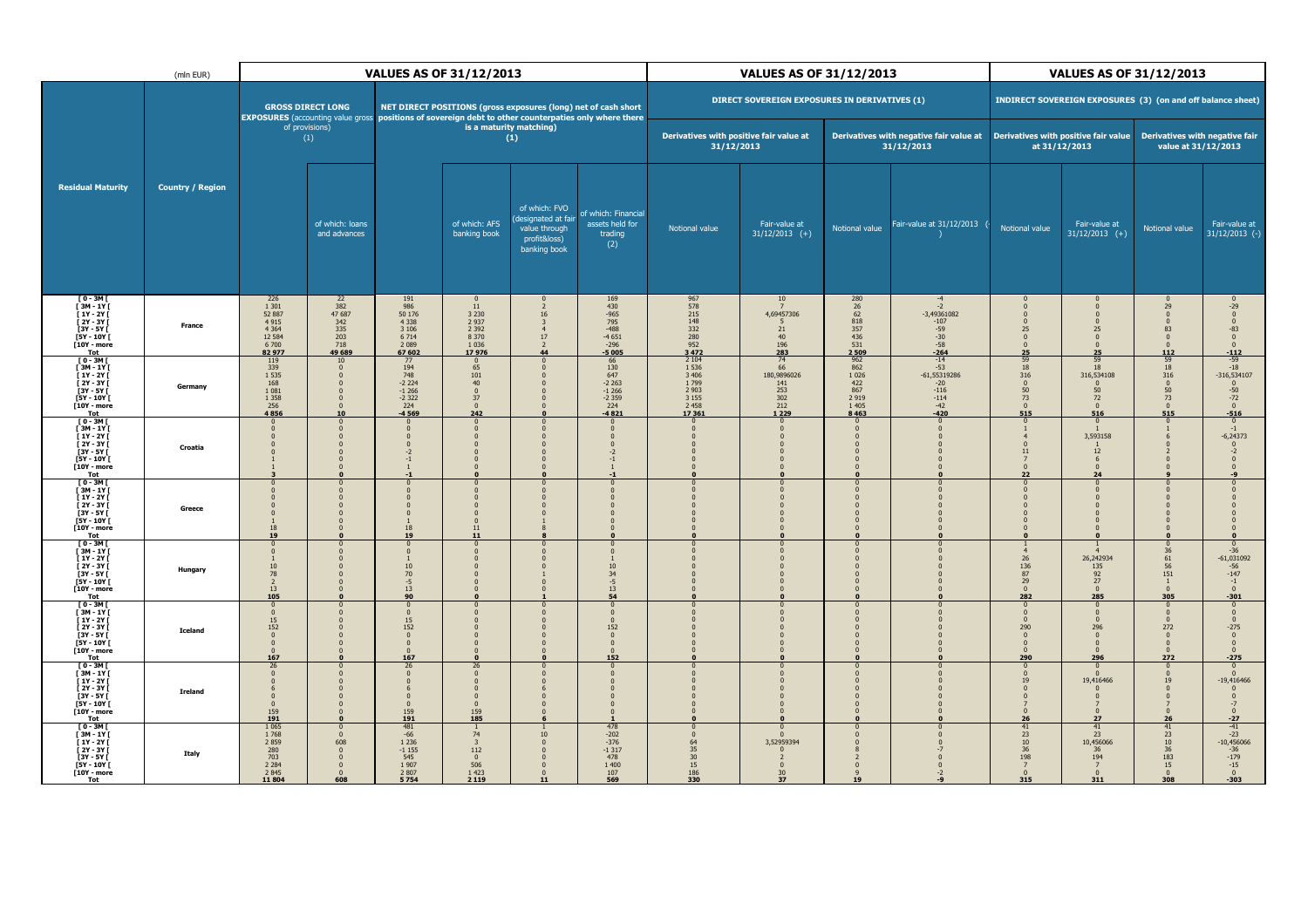|                                                                                                                                       | (mln EUR)               |                                                                 | <b>VALUES AS OF 31/12/2013</b>                                                                       |                                                                                                  |                                                                                   |                                                                                      |                                                                                                                                                                         |                                                                              | <b>VALUES AS OF 31/12/2013</b>                     |                                                                                      |                                                                                |                                                                               | <b>VALUES AS OF 31/12/2013</b>                                   |                                                                                                    |                                                                                 |  |
|---------------------------------------------------------------------------------------------------------------------------------------|-------------------------|-----------------------------------------------------------------|------------------------------------------------------------------------------------------------------|--------------------------------------------------------------------------------------------------|-----------------------------------------------------------------------------------|--------------------------------------------------------------------------------------|-------------------------------------------------------------------------------------------------------------------------------------------------------------------------|------------------------------------------------------------------------------|----------------------------------------------------|--------------------------------------------------------------------------------------|--------------------------------------------------------------------------------|-------------------------------------------------------------------------------|------------------------------------------------------------------|----------------------------------------------------------------------------------------------------|---------------------------------------------------------------------------------|--|
|                                                                                                                                       |                         |                                                                 | <b>GROSS DIRECT LONG</b>                                                                             |                                                                                                  |                                                                                   |                                                                                      | NET DIRECT POSITIONS (gross exposures (long) net of cash short<br>EXPOSURES (accounting value gross positions of sovereign debt to other counterpaties only where there |                                                                              | DIRECT SOVEREIGN EXPOSURES IN DERIVATIVES (1)      |                                                                                      |                                                                                |                                                                               | INDIRECT SOVEREIGN EXPOSURES (3) (on and off balance sheet)      |                                                                                                    |                                                                                 |  |
|                                                                                                                                       |                         |                                                                 | of provisions)<br>(1)                                                                                |                                                                                                  |                                                                                   | is a maturity matching)<br>(1)                                                       |                                                                                                                                                                         | Derivatives with positive fair value at<br>31/12/2013                        |                                                    |                                                                                      | Derivatives with negative fair value at<br>31/12/2013                          |                                                                               | Derivatives with positive fair value<br>at 31/12/2013            | Derivatives with negative fair                                                                     | value at 31/12/2013                                                             |  |
| <b>Residual Maturity</b>                                                                                                              | <b>Country / Region</b> |                                                                 | of which: loans<br>and advances                                                                      |                                                                                                  | of which: AFS<br>banking book                                                     | of which: FVO<br>designated at fair<br>value through<br>profit&loss)<br>banking book | of which: Financia<br>assets held for<br>trading<br>(2)                                                                                                                 | Notional value                                                               | Fair-value at<br>$31/12/2013$ (+)                  | Notional value                                                                       | Fair-value at 31/12/2013                                                       | Notional value                                                                | Fair-value at<br>$31/12/2013$ (+)                                | Notional value                                                                                     | Fair-value at<br>$31/12/2013$ (-)                                               |  |
| $[0-3M]$<br>$\begin{bmatrix} 3M - 1Y \\ 1Y - 2Y \end{bmatrix}$<br>[ 2Y - 3Y [<br>[3Y - 5Y [<br>[5Y - 10Y [<br>$[10Y - more]$<br>Tot   | Latvia                  |                                                                 |                                                                                                      | $\Omega$                                                                                         | $\Omega$<br>$\Omega$<br>$\Omega$                                                  |                                                                                      |                                                                                                                                                                         |                                                                              | 0,00823063                                         | $\Omega$                                                                             |                                                                                | $\Omega$                                                                      |                                                                  |                                                                                                    | $\Omega$<br>$-2,200168$                                                         |  |
| $[0-3M]$<br>$[3M - 1Y]$<br>[ 1Y - 2Y [<br>[ 2Y - 3Y [<br>[3Y - 5Y [<br>$[5Y - 10Y]$<br>[10Y - more<br>Tot                             | Liechtenstein           | $\Omega$                                                        | $\Omega$<br>$\Omega$                                                                                 | $\Omega$<br>$\Omega$<br>$\Omega$<br>$\Omega$                                                     | $\Omega$<br>$\Omega$                                                              | $\Omega$                                                                             |                                                                                                                                                                         | $\Omega$                                                                     |                                                    | $\Omega$<br>$\Omega$                                                                 |                                                                                | $\Omega$<br>$\Omega$                                                          |                                                                  | $\Omega$                                                                                           |                                                                                 |  |
| $[0-3M]$<br>[ 3M - 1Y [<br>$[1Y - 2Y]$<br>$\overline{[}2Y-3Y\overline{[}$<br>$[3Y - 5Y]$<br>$[5Y - 10Y]$<br>[10Y - more<br>Tot        | Lithuania               | 18<br>$\Omega$<br>18                                            | $\Omega$                                                                                             | $\overline{0}$<br>18<br>$\sqrt{2}$<br>18                                                         | $\Omega$<br>$\Omega$                                                              |                                                                                      | 18<br>18                                                                                                                                                                |                                                                              |                                                    | $\Omega$<br>$\Omega$<br>$\Omega$<br>$\Omega$<br>52<br>$\Omega$<br>52                 | $-50$<br>$\Omega$<br>$-50$                                                     | $\Omega$<br>117<br>$\mathbf{0}$<br>33<br>164<br>$\Omega$<br>323               | 126<br>8,794742<br>36<br>147<br>$\Omega$<br>318                  | $\Omega$<br>$\frac{56}{110}$<br>$\mathbf 0$<br>$\begin{array}{c} 26 \\ 66 \\ 0 \end{array}$<br>258 | $-57$<br>$-110,51191$<br>$\overline{0}$<br>$-27$<br>$-56$<br>0<br>$-250$        |  |
| [ 0 - 3M [<br>[3M - 1Y [<br>$[1Y - 2Y]$<br>$\overline{1}$ 2Y - 3Y $\overline{1}$<br>$[3Y - 5Y]$<br>$[5Y - 10Y]$<br>[10Y - more<br>Tot | Luxembourg              | $\Omega$<br>10<br>$\Omega$<br>$\Omega$<br>10                    | $\Omega$<br>$\Omega$<br>$\Omega$<br>n                                                                | $\mathbf{0}$<br>$10\,$<br>$\bf{0}$<br>$\overline{\mathbf{0}}$<br>10                              | $\Omega$<br>$\mathbf{0}$<br>10<br>$\Omega$<br>$\overline{0}$<br>10                | $\Omega$                                                                             |                                                                                                                                                                         |                                                                              |                                                    | $\Omega$<br>n                                                                        |                                                                                | n                                                                             |                                                                  |                                                                                                    |                                                                                 |  |
| $[0-3M]$<br>$[3M - 1Y]$<br>$[1Y - 2Y]$<br>$[2Y - 3Y]$<br>[3Y - 5Y ]<br>[5Y - 10Y [<br>[10Y - more<br>Tot                              | Malta                   | $\Omega$                                                        | $\mathbf{0}$<br>$\Omega$<br>$\Omega$<br>$\mathbf{0}$                                                 | $\mathbf{0}$<br>$\overline{0}$<br>$\Omega$<br>$\Omega$                                           | $\mathbf 0$<br>$\mathbf{0}$<br>$\Omega$<br>$\Omega$<br>$\mathbf{0}$               |                                                                                      |                                                                                                                                                                         | $\Omega$                                                                     |                                                    | $\Omega$<br>$\Omega$                                                                 |                                                                                | $\Omega$<br>$\Omega$                                                          |                                                                  |                                                                                                    |                                                                                 |  |
| $[0-3M]$<br>$[3M - 1Y]$<br>$11Y - 2Y$<br>$[2Y - 3Y]$<br>[3Y - 5Y [<br>$[5Y - 10Y]$<br>[10Y - more<br>Tot                              | <b>Netherlands</b>      | 19<br>259<br>10<br>203<br>682<br>426<br>$\mathbf{0}$<br>1 5 9 9 | $\mathbf{0}$<br>$\Omega$<br>10<br>$\mathbf{0}$<br>$\mathbf{0}$<br>$\mathbf{0}$<br>$\mathbf{0}$<br>10 | $-4$<br>224<br>-159<br>201<br>534<br>199<br>$-44$<br>951                                         | $\bf{0}$<br>$\Omega$<br>$\Omega$<br>$\frac{50}{268}$<br>17<br>$\mathbf{0}$<br>334 | $\mathbf{0}$                                                                         | $-4$<br>$224 - 169$<br>152<br>179<br>48<br>$-44$<br>385                                                                                                                 | 4 6 22<br>3 2 8 6<br>540<br>1 3 2 9<br>3 7 0 4<br>8 9 9 7<br>1650<br>24 1 28 | 18<br>20,20500463<br>82<br>259<br>187<br>66<br>641 | 1 5 0 5<br>844<br>2882<br>692<br>2 5 4 8<br>11 422<br>1055<br>20 948                 | $-19$<br>$-10$<br>-68,02124369<br>$-2$<br>$-117$<br>$-475$<br>$-163$<br>$-854$ | 73<br>18<br>$\Omega$<br>$\Omega$<br>$\overline{\mathbf{0}}$<br>$\Omega$<br>91 | 73<br>18,182068<br>$\Omega$<br>91                                | $\frac{36}{18}$<br>$\mathbf{0}$<br>36<br>$\mathbf{0}$<br>91                                        | $-36$<br>$-18,182067$<br>$\overline{0}$<br>$-36$<br>$\bf{0}$<br>$\Omega$<br>-91 |  |
| $[0-3M]$<br>$[3M - 1Y]$<br>$[1Y - 2Y]$<br>[ 2Y - 3Y [<br>[3Y - 5Y [<br>$[5Y - 10Y]$<br>[10Y - more<br>Tot                             | Norway                  | $\Omega$                                                        | $\Omega$<br>$\Omega$<br>$\Omega$                                                                     | $\sqrt{2}$<br>$\Omega$<br>$\Omega$<br>$\mathbf{0}$<br>$\overline{0}$<br>$\mathbf{0}$<br>$\Omega$ | $\Omega$<br>$\Omega$<br>$\Omega$<br>$\Omega$<br>$\Omega$<br>$\mathbf{0}$          |                                                                                      |                                                                                                                                                                         | 74<br>$\Omega$<br>169<br>7<br>$\mathbf 0$<br>235<br>488                      | 13<br>20                                           | 189<br>165<br>$\Omega$<br>$\mathbf{0}$<br>$\mathbf{0}$<br>$\mathbf{0}$<br>222<br>575 | $-10$<br>$-5$<br>$-3$<br>$-17$                                                 | 36<br>$\Omega$<br>$\Omega$<br>$\Omega$<br>36                                  | 36<br>$\Omega$<br>$\mathbf{0}$<br>$\Omega$<br>$\mathbf{0}$<br>36 | 36<br>36                                                                                           | $-36$<br>$-36$                                                                  |  |
| $[0-3M]$<br>[ 3M - 1Y [<br>$[1Y - 2Y]$<br>[ 2Y - 3Y [<br>$[3Y - 5Y]$<br>$[5Y - 10Y]$<br>[10Y - more<br>Tot                            | Poland                  | $\mathbf{0}$<br>$\Omega$<br>10<br>26<br>367<br>406              | $\Omega$                                                                                             | $\mathbf{0}$<br>$\Omega$<br>10<br>$-3$<br>9<br>359<br>378                                        | $\sqrt{ }$                                                                        | $\Omega$                                                                             | 10                                                                                                                                                                      | $\Omega$<br>$\Omega$                                                         |                                                    | $\Omega$<br>$\Omega$                                                                 |                                                                                | $\Omega$<br>$\Omega$                                                          |                                                                  |                                                                                                    | $\Omega$<br>$\Omega$<br>$-3,310936$                                             |  |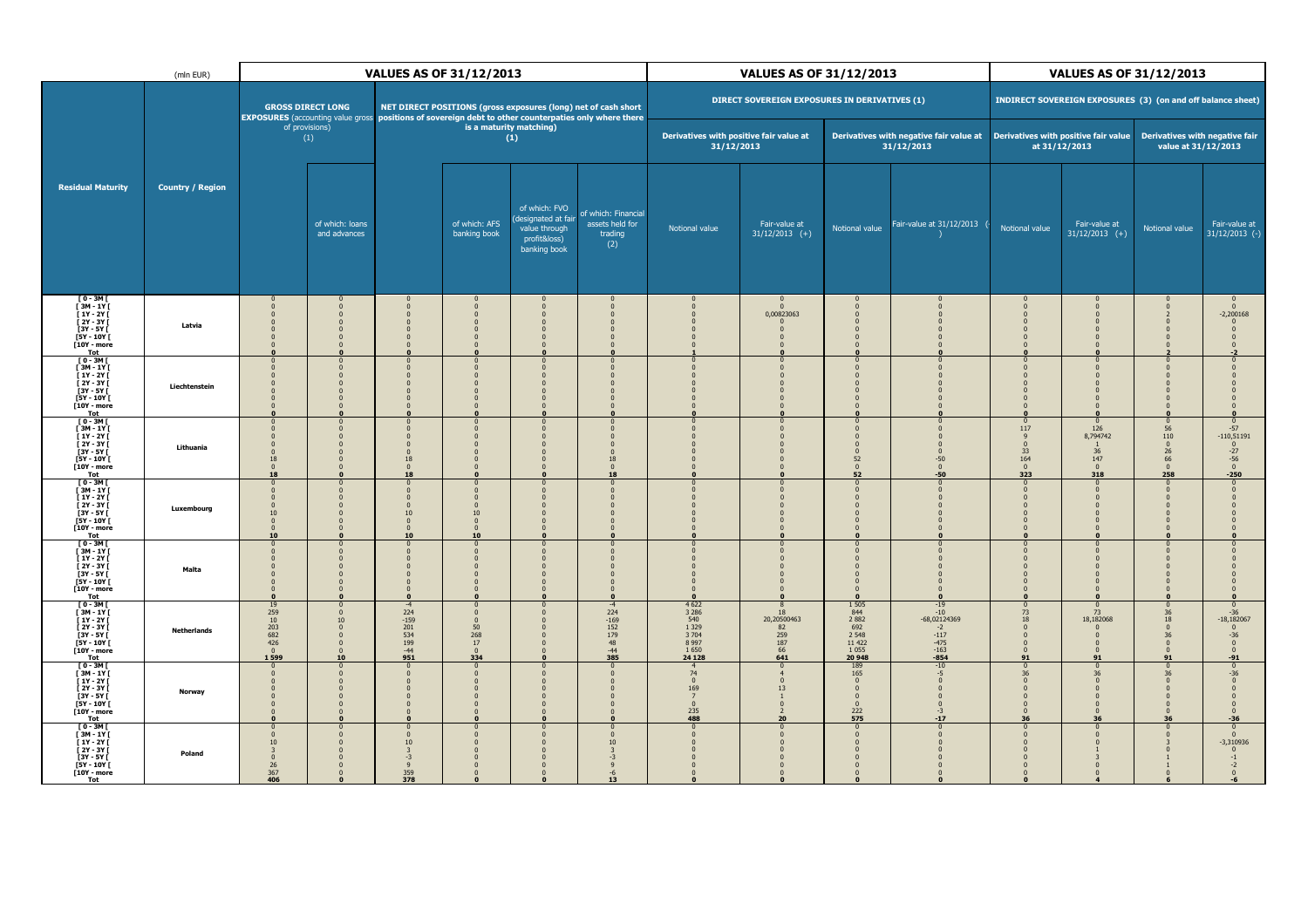|                                                                                                                                      | VALUES AS OF 31/12/2013<br>(mln EUR) |                                                                                  |                                                                              |                                                                                |                                                                    | <b>VALUES AS OF 31/12/2013</b>                                                        |                                                                                                                                                                         |                          |                                                       | <b>VALUES AS OF 31/12/2013</b>                             |                                                           |                                                                                              |                                                                                                                   |                                                                |                                                                                        |
|--------------------------------------------------------------------------------------------------------------------------------------|--------------------------------------|----------------------------------------------------------------------------------|------------------------------------------------------------------------------|--------------------------------------------------------------------------------|--------------------------------------------------------------------|---------------------------------------------------------------------------------------|-------------------------------------------------------------------------------------------------------------------------------------------------------------------------|--------------------------|-------------------------------------------------------|------------------------------------------------------------|-----------------------------------------------------------|----------------------------------------------------------------------------------------------|-------------------------------------------------------------------------------------------------------------------|----------------------------------------------------------------|----------------------------------------------------------------------------------------|
|                                                                                                                                      |                                      |                                                                                  | <b>GROSS DIRECT LONG</b>                                                     |                                                                                |                                                                    |                                                                                       | NET DIRECT POSITIONS (gross exposures (long) net of cash short<br>EXPOSURES (accounting value gross positions of sovereign debt to other counterpaties only where there |                          | DIRECT SOVEREIGN EXPOSURES IN DERIVATIVES (1)         |                                                            |                                                           |                                                                                              | INDIRECT SOVEREIGN EXPOSURES (3) (on and off balance sheet)                                                       |                                                                |                                                                                        |
|                                                                                                                                      |                                      |                                                                                  | of provisions)<br>(1)                                                        |                                                                                |                                                                    | is a maturity matching)<br>(1)                                                        |                                                                                                                                                                         |                          | Derivatives with positive fair value at<br>31/12/2013 |                                                            | Derivatives with negative fair value at<br>31/12/2013     |                                                                                              | Derivatives with positive fair value<br>at 31/12/2013                                                             | Derivatives with negative fair<br>value at 31/12/2013          |                                                                                        |
| <b>Residual Maturity</b>                                                                                                             | <b>Country / Region</b>              |                                                                                  | of which: loans<br>and advances                                              |                                                                                | of which: AFS<br>banking book                                      | of which: FVO<br>(designated at fair<br>value through<br>profit&loss)<br>banking book | of which: Financia<br>assets held for<br>trading<br>(2)                                                                                                                 | Notional value           | Fair-value at<br>$31/12/2013$ (+)                     | Notional value                                             | Fair-value at 31/12/2013                                  | Notional value                                                                               | Fair-value at<br>$31/12/2013$ (+)                                                                                 | Notional value                                                 | Fair-value at<br>$31/12/2013$ (-)                                                      |
| [ 0 - 3M [<br>[ 3M - 1Y [<br>[ 1Y - 2Y [<br>[ 2Y - 3Y ]<br>[3Y - 5Y [<br>[5Y - 10Y [<br>[10Y - more<br>Tot                           | Portugal                             | 41<br>29<br>$\overline{\phantom{a}}$<br>19<br>95                                 |                                                                              | 41<br>29<br>$\overline{z}$<br>19<br>95                                         | 34<br>$\Omega$<br>$\Omega$<br>$\Omega$<br>15<br>$\mathbf{0}$<br>49 |                                                                                       | 11                                                                                                                                                                      |                          |                                                       |                                                            |                                                           | 18<br>$\overline{7}$<br>93<br>$\Omega$<br>$\Omega$<br>55<br>$\overline{0}$<br>173            | 18<br>91,957232<br>$\Omega$<br>48<br>$\Omega$<br>165                                                              | 18<br>93<br>$\Omega$<br>$\Omega$<br>55<br>$\mathbf{0}$<br>173  | $-18$<br>$-7$<br>$-91,957232$<br>$\mathbf 0$<br>$-48$<br>$\mathbf{0}$<br>$-165$        |
| [ 0 - 3M [<br>[ 3M - 1Y [<br>[ 1Y - 2Y [<br>[ 2Y - 3Y [<br>[3Y - 5Y [<br>[5Y - 10Y [<br>$[10Y - more]$<br>Tot                        | Romania                              | - 0                                                                              | $\Omega$                                                                     | $\Omega$                                                                       | $\Omega$                                                           |                                                                                       | $\Omega$<br>$\Omega$                                                                                                                                                    | $\Omega$                 | $\Omega$                                              | $\Omega$                                                   |                                                           | $\Omega$<br>$\Omega$<br>$\Omega$                                                             | $\Omega$<br>$\Omega$<br>$\Omega$<br>10<br>$\overline{0}$<br>11                                                    | $\Omega$                                                       | $\frac{0}{-7}$<br>$-2,7326$<br>$-11$                                                   |
| $[0-3M]$<br>[3M - 1Y [<br>$[1Y - 2Y]$<br>[ 2Y - 3Y [<br>$[3Y - 5Y]$<br>$[5Y - 10Y]$<br>$[10Y - moreTot$                              | Slovakia                             | $\Omega$<br>113<br>113                                                           |                                                                              | $\Omega$<br>$113\,$<br>$\mathbf{0}$<br>$\mathbf{0}$<br>$-1$<br>$\Omega$<br>113 | $\Omega$<br>$\Omega$<br>49<br>$\Omega$<br>49                       |                                                                                       | $\Omega$<br>$\Omega$                                                                                                                                                    |                          |                                                       | $\Omega$                                                   |                                                           | $\Omega$<br>$\Omega$<br>$\mathbf{0}$<br>20<br>$\mathbf{0}$<br>$\mathbf{0}$<br>27             | $\Omega$<br>7,342094<br>20<br>$\overline{0}$<br>$\overline{0}$<br>27                                              | $\mathbf{0}$<br>20 <sub>2</sub><br>$\Omega$<br>$\Omega$<br>27  | $\Omega$<br>$-7,342094$<br>$\pmb{0}$<br>$-20$<br>$\mathbf{0}$<br>$\mathbf{0}$<br>$-27$ |
| $[0 - 3M]$<br>$[3M - 1Y]$<br>$[1Y - 2Y]$<br>$\overline{1}$ 2Y - 3Y $\overline{1}$<br>$3Y - 5Y$<br>$[5Y - 10Y]$<br>$[10Y - moreTot$   | Slovenia                             | 166<br>$\frac{52}{217}$                                                          | n                                                                            | $\Omega$<br>$\bf{0}$<br>166<br>$\frac{52}{217}$                                | $\Omega$<br>$\frac{52}{52}$                                        |                                                                                       | $\Omega$<br>$\Omega$<br>$\Omega$                                                                                                                                        |                          |                                                       |                                                            |                                                           | $\Omega$                                                                                     | $\Omega$<br>$\Omega$                                                                                              |                                                                | $-7$                                                                                   |
| $\begin{bmatrix} 0 & -3M \\ 3M & -1Y \end{bmatrix}$<br>$[1Y - 2Y]$<br>i 2Y - 3Y İ<br>[3Y - 5Y [<br>[5Y - 10Y [<br>[10Y - more<br>Tot | Spain                                | 267<br>1 0 5 0<br>88<br>124<br>384<br>$\begin{array}{c} 104 \\ 2022 \end{array}$ | $\mathbf{0}$<br>54<br>$\Omega$<br>$\Omega$<br>$\mathbf{0}$<br>$\frac{0}{54}$ | $-87$<br>47<br>$959$<br>$63$<br>$-299$<br>$347$<br>$-86$<br>943                |                                                                    |                                                                                       | $-89$<br>45<br>30<br>63<br>530<br>341<br>$-86$<br>-2                                                                                                                    | $25\,$<br>$\Omega$<br>34 | 0,164029                                              | $\mathbf{0}$<br>69<br>14<br>$\mathbf{0}$<br>$\Omega$<br>83 | $-10,064964$<br>$-1$<br>$\mathbf{0}$<br>$\Omega$<br>$-11$ | 32<br>33<br>46<br>$\mathbf{0}$<br>$\Omega$<br>18<br>$\mathbf{0}$<br>129                      | 32<br>33<br>46,437041<br>$\Omega$<br>17<br>$\Omega$<br>128                                                        | 32<br>$\frac{33}{46}$<br>$\Omega$<br>18<br>$\mathbf{0}$<br>129 | $-32$<br>$-33$<br>$-46,437041$<br>$\Omega$<br>$-17$<br>$\bf{0}$<br>$-128$              |
| $[0-3M]$<br>$[3M-1Y]$<br>$\left[1Y - 2Y\right]$<br>[ 2Y - 3Y [<br>[3Y - 5Y [<br>[5Y - 10Y [<br>[10Y - more<br>Tot                    | Sweden                               |                                                                                  | $\Omega$                                                                     | $\Omega$                                                                       |                                                                    |                                                                                       | $\mathbf{0}$<br>$\Omega$                                                                                                                                                |                          | $\Omega$                                              |                                                            |                                                           | 14<br>$\overline{4}$<br>$\Omega$<br>$\Omega$<br>$\Omega$<br>$\overline{0}$<br>$\Omega$<br>17 | 14<br>$\overline{4}$<br>$\Omega$<br>$\overline{0}$<br>$\overline{\mathbf{0}}$<br>$\overline{0}$<br>$\Omega$<br>17 | $\Omega$                                                       | $-14$<br>$-17$                                                                         |
| $[0-3M]$<br>$[3M - 1Y]$<br>[ 1Y - 2Y [<br>[ 2Y - 3Y [<br>[3Y - 5Y [<br>[5Y - 10Y [<br>[10Y - more<br>Tot                             | <b>United Kingdom</b>                |                                                                                  | n                                                                            | n                                                                              |                                                                    |                                                                                       | $\Omega$                                                                                                                                                                |                          |                                                       |                                                            |                                                           | 86<br>$\Omega$<br>$\mathbf{0}$<br>86                                                         | 87<br>$\Omega$<br>$\mathbf{0}$<br>$\Omega$<br>$\overline{0}$<br>87                                                | 86                                                             | $-87$                                                                                  |
| $[0-3M]$<br>[3M - 1Y [<br>$[1Y - 2Y]$<br>[ 2Y - 3Y [<br>$[3Y - 5Y]$<br>$[5Y - 10Y]$<br>[10Y - more<br>Tot                            | Australia                            |                                                                                  |                                                                              |                                                                                |                                                                    |                                                                                       | $\Omega$                                                                                                                                                                |                          |                                                       |                                                            |                                                           | 64<br>$\Omega$<br>$\mathbf{0}$<br>64                                                         | 64<br>$\Omega$<br>$\overline{0}$<br>64                                                                            | 64<br>64                                                       | $-64$                                                                                  |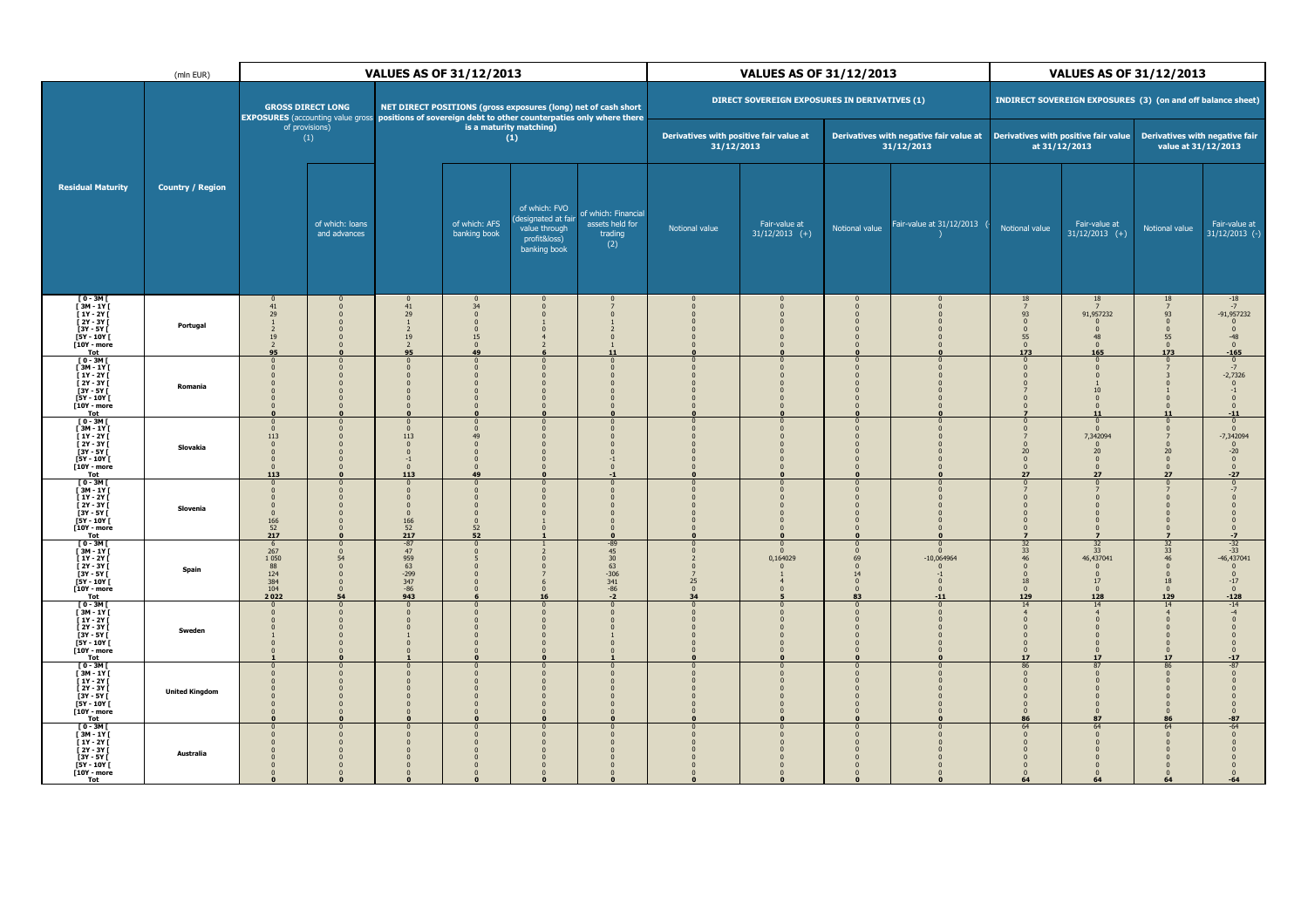|                                                                                                                                       | (mln EUR)                                                           | <b>VALUES AS OF 31/12/2013</b>                                                   |                                                                                                           |                                                                                                                              |                                       |                                                                                       |                                                                                                                                                                         | <b>VALUES AS OF 31/12/2013</b>                        |                                               |                                  | <b>VALUES AS OF 31/12/2013</b>                        |                                                            |                                                                  |                                                                                                         |                                                                                      |
|---------------------------------------------------------------------------------------------------------------------------------------|---------------------------------------------------------------------|----------------------------------------------------------------------------------|-----------------------------------------------------------------------------------------------------------|------------------------------------------------------------------------------------------------------------------------------|---------------------------------------|---------------------------------------------------------------------------------------|-------------------------------------------------------------------------------------------------------------------------------------------------------------------------|-------------------------------------------------------|-----------------------------------------------|----------------------------------|-------------------------------------------------------|------------------------------------------------------------|------------------------------------------------------------------|---------------------------------------------------------------------------------------------------------|--------------------------------------------------------------------------------------|
|                                                                                                                                       |                                                                     |                                                                                  | <b>GROSS DIRECT LONG</b>                                                                                  |                                                                                                                              |                                       |                                                                                       | NET DIRECT POSITIONS (gross exposures (long) net of cash short<br>EXPOSURES (accounting value gross positions of sovereign debt to other counterpaties only where there |                                                       | DIRECT SOVEREIGN EXPOSURES IN DERIVATIVES (1) |                                  |                                                       |                                                            | INDIRECT SOVEREIGN EXPOSURES (3) (on and off balance sheet)      |                                                                                                         |                                                                                      |
|                                                                                                                                       |                                                                     |                                                                                  | of provisions)<br>(1)                                                                                     |                                                                                                                              |                                       | is a maturity matching)<br>(1)                                                        |                                                                                                                                                                         | Derivatives with positive fair value at<br>31/12/2013 |                                               |                                  | Derivatives with negative fair value at<br>31/12/2013 |                                                            | Derivatives with positive fair value<br>at 31/12/2013            | Derivatives with negative fair<br>value at 31/12/2013                                                   |                                                                                      |
| <b>Residual Maturity</b>                                                                                                              | <b>Country / Region</b>                                             |                                                                                  | of which: loans<br>and advances                                                                           |                                                                                                                              | of which: AFS<br>banking book         | of which: FVO<br>(designated at fair<br>value through<br>profit&loss)<br>banking book | of which: Financia<br>assets held for<br>trading<br>(2)                                                                                                                 | Notional value                                        | Fair-value at<br>$31/12/2013$ (+)             | Notional value                   | Fair-value at 31/12/2013                              | Notional value                                             | Fair-value at<br>$31/12/2013$ (+)                                | Notional value                                                                                          | Fair-value at<br>$31/12/2013$ (-)                                                    |
| [ 0 - 3M [<br>[ 3M - 1Y [<br>[ 1Y - 2Y [<br>[ 2Y - 3Y [<br>[3Y - 5Y [<br>[5Y - 10Y [<br>$[10Y - more]$<br>Tot                         | Canada                                                              | $\Omega$<br>216<br>$\Omega$<br>$\Omega$<br>216                                   |                                                                                                           | $\Omega$<br>216<br>$\Omega$<br>$\mathbf{0}$<br>$\mathbf{0}$<br>216                                                           | $\Omega$<br>$\Omega$                  |                                                                                       |                                                                                                                                                                         |                                                       |                                               |                                  |                                                       | 48<br>48                                                   | 48                                                               | 48                                                                                                      |                                                                                      |
| $\begin{bmatrix} 0 & -3M \\ 3M & -1Y \end{bmatrix}$<br>$[1Y - 2Y]$<br>[ 2Y - 3Y [<br>[3Y - 5Y [<br>$[5Y - 10Y]$<br>[10Y - more<br>Tot | <b>Hong Kong</b>                                                    | $\mathbf{0}$<br>$\Omega$                                                         | $\Omega$<br>$\Omega$                                                                                      | $\mathbf{0}$<br>$\sqrt{2}$<br>$\Omega$                                                                                       | $\Omega$                              | $\Omega$                                                                              |                                                                                                                                                                         | $\Omega$                                              |                                               | $\Omega$<br>$\Omega$             |                                                       | 0                                                          |                                                                  | $\Omega$                                                                                                |                                                                                      |
| $[0 - 3M]$<br>$[3M - 1Y]$<br>$[1Y - 2Y]$<br>$\overline{[}2Y-3Y\overline{[}$<br>$[3Y - 5Y]$<br>$[5Y - 10Y]$<br>[10Y - more<br>Tot      | Japan                                                               | 63<br>$11\,$<br>548<br>82<br>$\Omega$<br>705                                     |                                                                                                           | 63<br>$11\,$<br>548<br>$\mathbf{0}$<br>$\mathbf{0}$<br>$-12$<br>$\sqrt{2}$<br>610                                            |                                       |                                                                                       | 63<br>$11\,$<br>- 0<br>$-12$<br>$\Omega$<br>62                                                                                                                          |                                                       |                                               | $\Omega$                         |                                                       |                                                            |                                                                  |                                                                                                         |                                                                                      |
| [0-3M]<br>$[3M - 1Y]$<br>$[1Y - 2Y]$<br>$[2Y - 3Y]$<br>$[3Y - 5Y]$<br>$[5Y - 10Y]$<br>[10Y - more<br>Tot                              | <b>U.S.</b>                                                         | 76<br>2 0 9 3<br>122<br>80<br>12<br>2 3 8 4                                      | $\Omega$<br>n                                                                                             | $76\,$<br>$\mathbf{0}$<br>2 0 9 3<br>$-18$<br>$-38$<br>$42$<br>$\begin{array}{r} -40 \\ \textbf{2} \textbf{114} \end{array}$ | 76<br>n<br>$\Omega$<br>84             |                                                                                       | $\mathbf{0}$<br>148<br>$-19$<br>$-46$<br>40<br>$-43$<br>80                                                                                                              |                                                       |                                               | n                                |                                                       |                                                            |                                                                  |                                                                                                         |                                                                                      |
| $[0-3M]$<br>$[3M - 1Y]$<br>$[1Y - 2Y]$<br>i 2Y - 3Y i<br>[3Y - 5Y [<br>[5Y - 10Y [<br>$[10Y - more]$<br>Tot                           | China                                                               |                                                                                  | $\Omega$<br>$\Omega$                                                                                      | $\mathbf{0}$<br>$\Omega$<br>$\sqrt{2}$                                                                                       | $\Omega$<br>$\Omega$<br>$\Omega$      |                                                                                       |                                                                                                                                                                         |                                                       |                                               | $\Omega$<br>$\Omega$<br>$\Omega$ |                                                       | - 0<br>18<br>29<br>$\Omega$<br>$\Omega$<br>47              | $\mathbf{0}$<br>18<br>29<br>$\Omega$<br>$\Omega$<br>48           | $\Omega$<br>$\mathbf{0}$<br>18<br>51<br>$\overline{4}$<br>$\Omega$<br>73                                | $-18$<br>$-51$<br>$-4$<br>$\Omega$<br>$-70$                                          |
| $[0 - 3M]$<br>$[3M - 1Y]$<br>$\left[1Y - 2Y\right]$<br>[ 2Y - 3Y [<br>[3Y - 5Y [<br>[5Y - 10Y [<br>[10Y - more<br>Tot                 | Switzerland                                                         | $\bf{0}$<br>$\Omega$<br>551<br>$\overline{0}$<br>83<br>$\mathbf{0}$<br>41<br>675 | $\mathbf{0}$<br>$\Omega$<br>551<br>$\begin{smallmatrix}0\0\83\end{smallmatrix}$<br>$\pmb{0}$<br>41<br>675 | $\mathbf{u}$<br>$\sqrt{2}$<br>551<br>$\begin{smallmatrix} 0\\83 \end{smallmatrix}$<br>$\overline{0}$<br>41<br>675            | n<br>$\Omega$<br>$\Omega$<br>$\Omega$ |                                                                                       |                                                                                                                                                                         |                                                       |                                               | $\Omega$                         |                                                       |                                                            |                                                                  | $\Omega$<br>$\Omega$                                                                                    |                                                                                      |
| [ 0 - 3M [<br>[ 3M - 1Y [<br>$[1Y - 2Y]$<br>[ 2Y - 3Y [<br>[3Y - 5Y [<br>$[5Y - 10Y]$<br>[10Y - more<br>Tot                           | Other advanced econ<br>mie<br>non EEA                               |                                                                                  | $\Omega$<br>$\Omega$<br>$\bf{0}$                                                                          | $\Omega$<br>$\mathbf{0}$                                                                                                     | $\Omega$                              |                                                                                       |                                                                                                                                                                         |                                                       |                                               |                                  |                                                       | $11\,$<br>145<br>$\Omega$<br>156                           | 13<br>136<br>$\Omega$<br>150                                     | $\Omega$<br>$\Omega$<br>$\mathbf{0}$<br>$\begin{array}{c} 20 \\ 145 \end{array}$<br>$\mathbf{0}$<br>165 | $\mathbf{0}$<br>$-20$<br>-136<br>$\mathbf{0}$                                        |
| $[0-3M]$<br>[3M - 1Y [<br>$[1Y - 2Y]$<br>[ 2Y - 3Y [<br>$[3Y - 5Y]$<br>$[5Y - 10Y]$<br>$[10Y - more]$<br>Tot                          | <b>Other Central and eastern</b><br><b>Europe countries non EEA</b> | $\Omega$<br>36<br>32<br>13<br>85                                                 | $\Omega$<br>$\mathbf{0}$<br>16<br>$\mathbf{1}$<br>22                                                      | $\Omega$<br>29<br>27<br>$-2$<br>59                                                                                           | $\Omega$                              |                                                                                       | 29<br>$11\,$<br>$-4$                                                                                                                                                    |                                                       |                                               | $\Omega$                         |                                                       | 57<br>165<br>32<br>76<br>224<br>104<br>$\mathbf{0}$<br>658 | 57<br>165<br>31,243492<br>77<br>225<br>97<br>$\mathbf{0}$<br>654 | 72<br>$128$<br>$140$<br>$54$<br>$222$<br>$^{\rm 98}_{\rm 0}$<br>714                                     | $-157$<br>-72<br>-129<br>-140,230246<br>$-54$<br>$-218$<br>$\frac{-92}{0}$<br>$-704$ |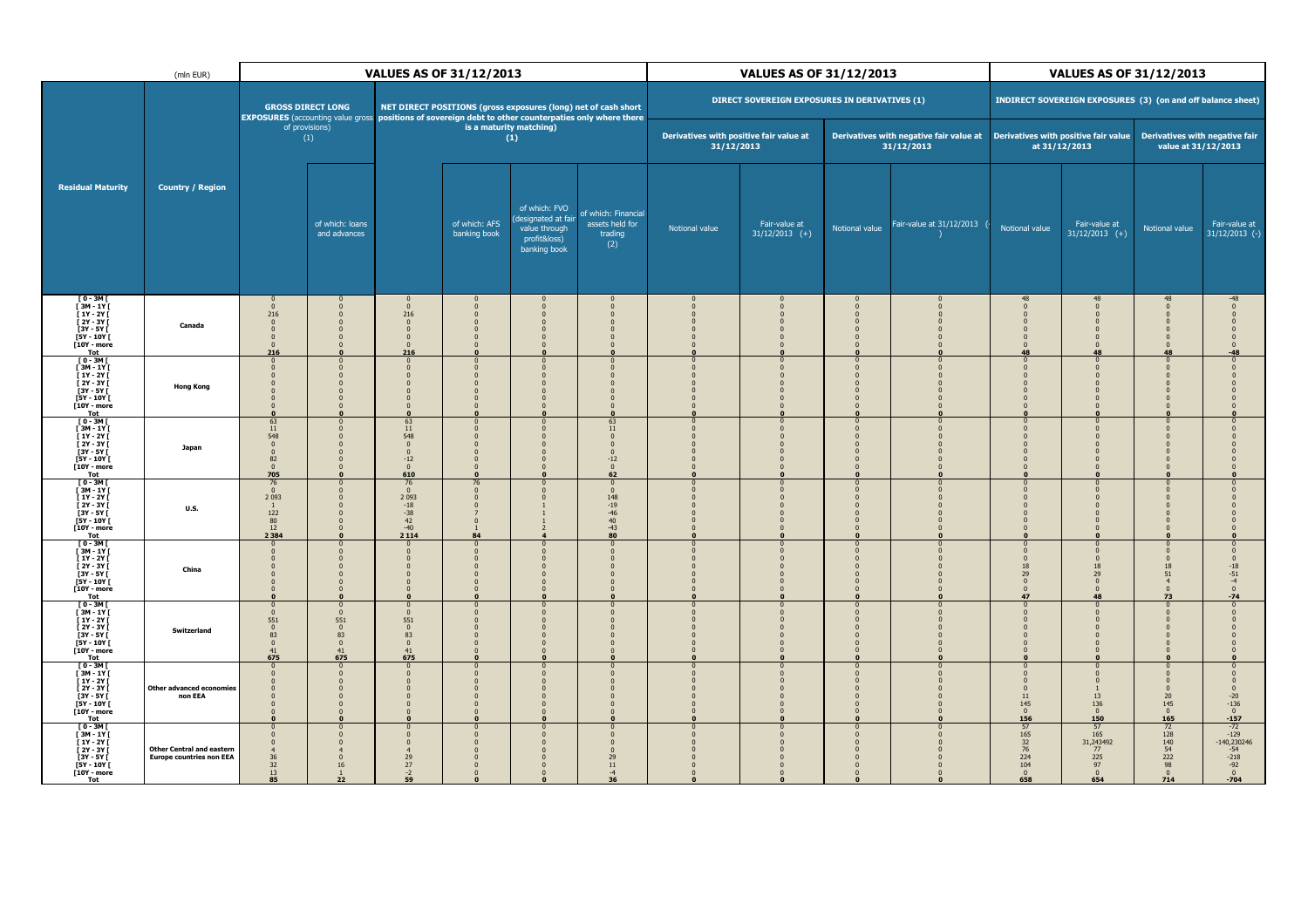| (mln EUR)                                                                                                                       |                                           |                                                                             |                                                                                |                                                                                 | <b>VALUES AS OF 31/12/2013</b>                                                                                                        |                                                                                       |                                                          |                                                       | <b>VALUES AS OF 31/12/2013</b>                |                                                    |                                                                                                                             | <b>VALUES AS OF 31/12/2013</b>                              |                                                                |                                                                                        |                                                                                            |
|---------------------------------------------------------------------------------------------------------------------------------|-------------------------------------------|-----------------------------------------------------------------------------|--------------------------------------------------------------------------------|---------------------------------------------------------------------------------|---------------------------------------------------------------------------------------------------------------------------------------|---------------------------------------------------------------------------------------|----------------------------------------------------------|-------------------------------------------------------|-----------------------------------------------|----------------------------------------------------|-----------------------------------------------------------------------------------------------------------------------------|-------------------------------------------------------------|----------------------------------------------------------------|----------------------------------------------------------------------------------------|--------------------------------------------------------------------------------------------|
|                                                                                                                                 |                                           |                                                                             | <b>GROSS DIRECT LONG</b><br><b>EXPOSURES</b> (accounting value gross)          |                                                                                 | NET DIRECT POSITIONS (gross exposures (long) net of cash short<br>positions of sovereign debt to other counterpaties only where there |                                                                                       |                                                          |                                                       | DIRECT SOVEREIGN EXPOSURES IN DERIVATIVES (1) |                                                    |                                                                                                                             |                                                             | INDIRECT SOVEREIGN EXPOSURES (3) (on and off balance sheet)    |                                                                                        |                                                                                            |
|                                                                                                                                 |                                           |                                                                             | of provisions)<br>(1)                                                          |                                                                                 | is a maturity matching)                                                                                                               | (1)                                                                                   |                                                          | Derivatives with positive fair value at<br>31/12/2013 |                                               |                                                    | Derivatives with negative fair value at  Derivatives with positive fair value  Derivatives with negative fair<br>31/12/2013 |                                                             | at 31/12/2013                                                  | value at 31/12/2013                                                                    |                                                                                            |
| <b>Residual Maturity</b>                                                                                                        | <b>Country / Region</b>                   |                                                                             | of which: loans<br>and advances                                                |                                                                                 | of which: AFS<br>banking book                                                                                                         | of which: FVO<br>(designated at fair<br>value through<br>profit&loss)<br>banking book | of which: Financial<br>assets held for<br>trading<br>(2) | Notional value                                        | Fair-value at<br>$31/12/2013$ (+)             | Notional value                                     | Fair-value at 31/12/2013                                                                                                    | Notional value                                              | Fair-value at<br>$31/12/2013$ (+)                              | Notional value                                                                         | Fair-value at<br>$31/12/2013$ (-)                                                          |
| [ 0 - 3M [<br>[ 3M - 1Y [<br>[ 1Y - 2Y [<br>$\overline{[}2Y-3Y\overline{[}$<br>$[3Y - 5Y]$<br>$[5Y - 10Y]$<br>$[10Y - moreTot]$ | <b>Middle East</b>                        | 628<br>$\Omega$<br>$\Omega$<br>36<br>$\Omega$<br>60<br>22<br>747            | 628<br>$\mathbf{0}$<br>$\Omega$<br>24<br>$\Omega$<br>51<br>$\mathbf{0}$<br>704 | 628<br>$\Omega$<br>$\Omega$<br>$36$<br>$-4$<br>32<br>$\frac{21}{714}$           |                                                                                                                                       |                                                                                       | $\Omega$<br>12<br>$-4$<br>$-19$<br>$\mathbf{^{21}_{10}}$ | $\mathsf{C}$<br>78<br>$\Omega$<br>78                  |                                               | 52<br>29<br>$\Omega$<br>$\Omega$<br>$\Omega$<br>80 | $-2$                                                                                                                        | $\Omega$<br>$\Omega$<br>15                                  | 10<br>16<br>$\Omega$<br>26                                     | -5<br>13<br>14<br>$\Omega$<br>34                                                       | $\mathbf{0}$<br>$\mathbf{0}$<br>$-5,525972$<br>$-14$<br>$-14$<br>$-1$<br>$\Omega$<br>$-35$ |
| $[0-3M]$<br>$[3M-1Y]$<br>[ 1Y - 2Y [<br>$\overline{[}2Y-3Y\overline{[}$<br>$[3Y - 5Y]$<br>$[5Y - 10Y]$<br>$[10Y - moreTot$      | <b>Latin America and the</b><br>Caribbean | $\Omega$<br>$\overline{2}$<br>$11\,$<br>26<br>31<br>186<br>$\frac{38}{294}$ | $\Omega$<br>$\overline{2}$<br>8<br>26<br>29<br>77<br>$\mathbf{0}$<br>142       | $\Omega$<br>$\overline{2}$<br>$11\,$<br>$26\,$<br>31<br>171<br>$\frac{20}{261}$ | $\mathbf{r}$                                                                                                                          |                                                                                       | $\Omega$<br>93<br>$17\,$<br>115                          |                                                       |                                               | $\Omega$<br>$\Omega$<br>$\Omega$                   |                                                                                                                             | 177<br>56<br>29<br>126<br>311<br>295<br>$\mathbf{0}$<br>993 | 178<br>54<br>26,875068<br>124<br>295<br>279<br>$\Omega$<br>958 | 69<br>128<br>$\begin{array}{c} 91 \\ 86 \end{array}$<br>378<br>331<br>$\Omega$<br>1084 | $-69$<br>$-127$<br>$-88,04858$<br>$-86$<br>$-352$<br>$-285$<br>$\mathbf{0}$<br>$-1007$     |
| $[0-3M]$<br>[3M - 1Y]<br>[1Y - 2Y]<br>$\overline{[}2Y-3Y\overline{[}$<br>$[3Y - 5Y]$<br>$[5Y - 10Y]$<br>$[10Y - moreTot$        | Africa                                    | $\Omega$<br>$\Omega$<br>29<br>15<br>129<br>173                              | $\Omega$<br>29<br>15<br>125<br>169                                             | $\Omega$<br>$\Omega$<br>$27\,$<br>15<br>$\frac{129}{171}$                       | $\Omega$                                                                                                                              |                                                                                       | $\Omega$                                                 |                                                       |                                               | $\Omega$                                           |                                                                                                                             | $\Omega$                                                    |                                                                |                                                                                        |                                                                                            |
| $[0-3M]$<br>$[3M-1Y]$<br>[ 1Y - 2Y [<br>[ 2Y - 3Y [<br>$3Y - 5Y$<br>[5Y - 10Y [<br>[10Y - more<br>Tot                           | Others                                    | 12<br>8<br>13<br>22<br>10<br>145<br>105<br>314                              | $\overline{\phantom{a}}$<br>79<br>$\mathbf{0}$<br>94                           | 12<br>8<br>13<br>22<br>$10\,$<br>118<br>$\frac{25}{207}$                        | 10<br>14<br>$\Omega$<br>43                                                                                                            |                                                                                       | 39<br>$\frac{24}{70}$                                    |                                                       |                                               | $\Omega$<br>$\Omega$                               |                                                                                                                             | 118<br>124<br>62<br>47<br>244<br>80<br>$\Omega$<br>675      | 118<br>124<br>61,612752<br>50<br>257<br>76<br>$\Omega$<br>687  | 52<br>$\frac{209}{87}$<br>30<br>343<br>20<br>$\Omega$<br>741                           | $-52$<br>$-208$<br>$-84,487431$<br>$-31$<br>$-336$<br>$-21$<br>$\mathbf{0}$<br>$-732$      |

Notes and definitions<br>(1) The exposures reported cover only exposures to central, regional and local governments on immediate borrower basis, and do not include exposures to other counterparts with full or partial governme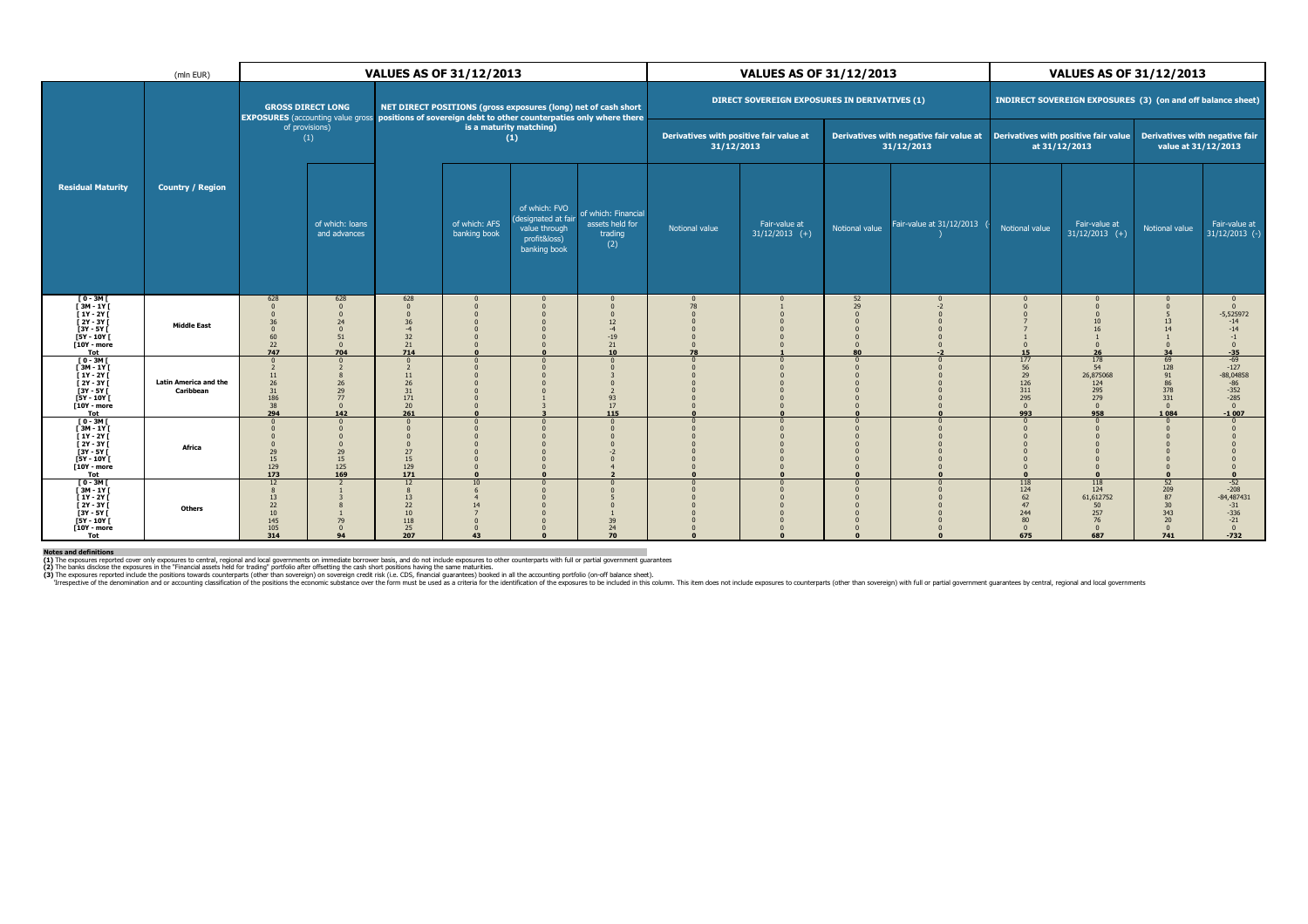

### **2014 EU-wide Stress Test Capital**

|                                         |                         |                                                                                                                                                                                                                                                        | <b>Baseline Scenario</b>                                                                                               |                    | <b>Adverse Scenario</b>    |                    |                   |                        |                   |                                   |                                                                                                                                                                                                                                         |
|-----------------------------------------|-------------------------|--------------------------------------------------------------------------------------------------------------------------------------------------------------------------------------------------------------------------------------------------------|------------------------------------------------------------------------------------------------------------------------|--------------------|----------------------------|--------------------|-------------------|------------------------|-------------------|-----------------------------------|-----------------------------------------------------------------------------------------------------------------------------------------------------------------------------------------------------------------------------------------|
| (mln EUR)                               |                         | CRR / CRDIV DEFINITION OF CAPITAL                                                                                                                                                                                                                      | As of 31/12/2013 As of 31/12/2014 As of 31/12/2015 As of 31/12/2016 As of 31/12/2014 As of 31/12/2015 As of 31/12/2016 |                    |                            |                    |                   |                        |                   | COREP CODE                        | <b>REGULATION</b>                                                                                                                                                                                                                       |
|                                         | $\mathbf{A}$            | <b>OWN FUNDS</b>                                                                                                                                                                                                                                       | 51454                                                                                                                  | 50 935             | 49 762                     | 49424              | 46 798            | 42 30 2                | 38 547            | A1 $(1)$                          | ticles 4(118) and 72 of CRR                                                                                                                                                                                                             |
|                                         | A.1                     | COMMON EQUITY TIER 1 CAPITAL (net of deductions and after applying<br>transitional adjustments)                                                                                                                                                        | 41 199                                                                                                                 | 42 013             | 42 551                     | 42935              | 37875             | 35 0 91                | 32058             | A1 (1.1.1)                        | <b>Inticle 50 of CRR</b>                                                                                                                                                                                                                |
|                                         | $\text{A.1.1}$          | Capital instruments eligible as CET1 Capital (including share premium and net own                                                                                                                                                                      | 20 23 1                                                                                                                | 20 231             | 20 23 1                    | 20 231             | 20 231            | 20 231                 | 20 231            | 541 (1.1.1.1)                     | Articles 26(1) points (a) and (b), 27 to 29, 36(1) point (f)<br>and 42 of CRR                                                                                                                                                           |
|                                         | A.1.1.1                 | Of which: CET1 instruments subscribed by Government                                                                                                                                                                                                    | $\circ$                                                                                                                | $\overline{a}$     | $\circ$                    | $\circ$            | $\circ$           | $\circ$                | $\overline{a}$    |                                   |                                                                                                                                                                                                                                         |
|                                         | A.1.2                   | Retained earnings                                                                                                                                                                                                                                      | 24 728                                                                                                                 | 25 350             | 25 5 31                    | 25 8 34            | 22 346            | 20 121                 | 18 25 1           | A1 (1.1.1.2)                      | Articles 26(1) point (c), 26(2) and 36 (1) points (a) and (f)<br>of CRR                                                                                                                                                                 |
|                                         | A.1.3                   | Accumulated other comprehensive income                                                                                                                                                                                                                 | 184                                                                                                                    | $\cdot$ 49         | $-188$                     | $-281$             | $-1603$           | $-1628$                | $-2023$           | A1 (1.1.1.3)                      | kiticles 4(100), 26(1) point (d) and 36 (1) point (l) of CRR                                                                                                                                                                            |
|                                         | A.1.3.1                 | Of which: arising from unrealised gains/losses from Sovereign exposure in AFS                                                                                                                                                                          | $-268$                                                                                                                 | $-268$             | $-268$                     | $-268$             | $-1464$           | $-1135$                | $-1294$           |                                   |                                                                                                                                                                                                                                         |
|                                         | A.1.3.2                 | Of which: arising from unrealised gains/losses from the rest of AFS portfolio                                                                                                                                                                          | 1 3 1 9                                                                                                                | 1 087              | 947                        | 854                | 729               | 374                    | 138               |                                   |                                                                                                                                                                                                                                         |
|                                         | A.1.4                   | <b>Other Reserves</b>                                                                                                                                                                                                                                  | $-1167$                                                                                                                | $-1167$            | $-1167$                    | $-1167$            | $-1167$           | $-1167$                | $-1167$           | (A1 (1.1.1.4)                     | rticles 4(117) and 26(1) point (e) of CRR                                                                                                                                                                                               |
|                                         | A.1.5                   | Funds for general banking risk                                                                                                                                                                                                                         | $\circ$                                                                                                                | $\circ$            | $\circ$                    | $\circ$            | $\circ$           | $\,$ 0 $\,$            | $\circ$           | A1 (1.1.1.5)                      | rticles 4(112), 26(1) point (f) and 36 (1) point (l) of CRR                                                                                                                                                                             |
|                                         | A.1.6                   | Minority interest given recognition in CET1 capital                                                                                                                                                                                                    | 3 8 5 5                                                                                                                | 4112               | 4277                       | 4 432              | 4 0 2 5           | 4 0 7 9                | 4 087             | A1 (1.1.1.7)                      | Inticle 84 of CRR                                                                                                                                                                                                                       |
|                                         | A.1.7                   | Adjustments to CET1 due to prudential filters excluding those from unrealised                                                                                                                                                                          | 322                                                                                                                    | 322                | 322                        | 322                | 322               | 322                    | 322               | A1 (1.1.1.9)                      | icles 32 to 35 of and 36 (1) point (1) of CRR                                                                                                                                                                                           |
|                                         | A.1.8                   | Adjustments to CET1 due to prudential filters from unrealised gains/losses from<br>Sovereign Exposure in AFS portfolio                                                                                                                                 | 214                                                                                                                    | 214                | 161                        | 107                | 1 1 7 1           | 681                    | 517               |                                   |                                                                                                                                                                                                                                         |
|                                         | A.1.9                   | (-) Intangible assets (including Goodwill)                                                                                                                                                                                                             | $-5343$                                                                                                                | $-5343$            | $-5343$                    | $-5343$            | $-5095$           | $-4946$                | $-4847$           | A1 (1.1.1.10 +<br>.1.1.11)        | Articles 4(113), 36(1) point (b) and 37 of CRR. Articles<br>4(115), 36(1) point (b) and 37 point (a) of CCR                                                                                                                             |
|                                         | A.1.10                  | (-) DTAs that rely on future profitability and do not arise from temporary differences<br>et of associated DTLs                                                                                                                                        | $-2,289$                                                                                                               | $-1855$            | $-1431$                    | $-990$             | $-3038$           | $-3,535$               | $-4091$           | A1 (1.1.1.12)                     | Inticles 36(1) point (c) and 38 of CRR                                                                                                                                                                                                  |
|                                         | A.1.11                  | (-) IRB shortfall of credit risk adjustments to expected losses                                                                                                                                                                                        | $-1.467$                                                                                                               | $-1365$            | $-1,287$                   | $-1182$            | $-1557$           | $-1526$                | $-1340$           | A1 (1.1.1.13)                     | rticles 36(1) point (d), 40 and 159 of CRR                                                                                                                                                                                              |
|                                         | A.1.12                  | (-) Defined benefit pension fund assets                                                                                                                                                                                                                | $\circ$                                                                                                                | $\circ$            | $\circ$                    | $\circ$            | $\circ$           | $\circ$                | $\circ$           | A1 (1.1.1.14)                     | icles 4(109), 36(1) point (e) and 41 of CRR                                                                                                                                                                                             |
| <b>OWN FUNDS</b>                        | A.1.13                  | (-) Reciprocal cross holdings in CET1 Capital                                                                                                                                                                                                          | $\circ$                                                                                                                | $\mathfrak o$      | $\circ$                    | $\circ$            | $\circ$           | $\,$ 0 $\,$            | $\circ$           | A1 (1.1.1.15)                     | rticles 4(122), 36(1) point (g) and 44 of CRR                                                                                                                                                                                           |
|                                         | A.1.14                  | (-) Excess deduction from AT1 items over AT1 Capital                                                                                                                                                                                                   | $\circ$                                                                                                                | $\circ$            | $\circ$                    |                    | $\circ$           | $\mathsf{o}$           |                   | CA1 (1.1.1.16)                    | rticle 36(1) point (j) of CRR                                                                                                                                                                                                           |
|                                         | A.1.15                  | (-) Deductions related to assets which can alternatively be subject to a 1.250% risk                                                                                                                                                                   | $\circ$                                                                                                                | $\circ$            | $\circ$                    | $\circ$            | $\circ$           | $\,$ 0 $\,$            | $\circ$           | A1 (1.1.1.17 to<br>.1.1.21)       | Articles 4(36), 36(1) point (k) (f) and 89 to 91 of CRR;<br>Articles 36(1) point (k) (ii), 243(1) point (b), 244(1) point<br>(b) and 258 of CRR; Articles 36(1) point k) (iii) and 379(3<br>of CRR: Articles 36(1) point k) (iv), and 1 |
|                                         | A.1.15.1                | Of which: from securitisation positions (-)                                                                                                                                                                                                            | $\circ$                                                                                                                | $\circ$            | $\circ$                    | $\circ$            | $\circ$           | $\mathbf 0$            | $\circ$           | [A1 (1.1.1.18.1)                  | Articles 36(1) point (k) (ii), 243(1) point (b), 244(1) point (b) and 258 of CRR                                                                                                                                                        |
|                                         | A.1.16                  | (-) Holdings of CET1 capital instruments of financial sector entities where the institution does not have a significant investment                                                                                                                     | $\circ$                                                                                                                | $\mathbf 0$        | $\mathsf{o}$               | $\circ$            | $\circ$           | $\mathbf 0$            | $\circ$           | A1 (1.1.1.22)                     | s 4(27), 36(1) point (h); 43 to 46, 49 (2) and (3) and                                                                                                                                                                                  |
|                                         | A.1.17                  | (-) Deductible DTAs that rely on future profitability and arise from temporary<br>differences                                                                                                                                                          | $\circ$                                                                                                                | $\circ$            | $\circ$                    | $\circ$            | $\circ$           | $-136$                 | $-369$            | A1 (1.1.1.23)                     | rticles 36(1) point (c) and 38; Articles 48(1) point (a) and<br>48(2) of CRR                                                                                                                                                            |
|                                         | A.1.18                  | (-) Holdings of CET1 capital instruments of financial sector entities where the institution has a significant investment                                                                                                                               | $\circ$                                                                                                                | $\,$ 0 $\,$        | $\circ$                    | $\circ$            | $\circ$           | $\,$ 0 $\,$            | $\circ$           | A1 (1.1.1.24)                     | Articles 4(27); 36(1) point (i); 43, 45; 47; 48(1) point (b);<br>49(1) to (3) and 79 of CRR                                                                                                                                             |
|                                         | A.1.19                  | (-) Amount exceding the 17.65% threshold                                                                                                                                                                                                               | $\circ$                                                                                                                | $\,$ 0 $\,$        | $\circ$                    | $\circ$            | $\circ$           | $\,$ 0 $\,$            | $-135$            | A1 (1.1.1.25)                     | Artide 470 of CRR                                                                                                                                                                                                                       |
|                                         | A.1.20                  | <b>Transitional adjustments</b>                                                                                                                                                                                                                        | 1931                                                                                                                   | 1 5 6 2            | 1 445                      | 971                | 2 2 4 0           | 2 5 9 5                | 2 6 21            | :A1 (1.1.1.6 + 1.1.8 +<br>i.1.26) |                                                                                                                                                                                                                                         |
|                                         | A.1.20.1                | Transitional adjustments due to grandfathered CET1 Capital instruments (+/-)                                                                                                                                                                           | $\circ$                                                                                                                | $\,$ 0 $\,$        | $\circ$                    | $\circ$            | $\circ$           | $\,$ 0 $\,$            | $\circ$           | A1 (1.1.1.6)                      | rticles 483(1) to (3), and 484 to 487 of CRR                                                                                                                                                                                            |
|                                         | A.1.20.2                | Transitional adjustments due to additional minority interests (+/-)                                                                                                                                                                                    | $1\,500$                                                                                                               | 1 565              | $1\,272$                   | 923                | $1\,147$          | $735\,$                | 490               | A1 (1.1.1.8)                      | des 479 and 480 of CRR                                                                                                                                                                                                                  |
|                                         | 0.1.20.3                | Other transitional adjustments to CET1 Capital excl. adjustments for Sovereign exposure in AFS (+/-)                                                                                                                                                   | 430                                                                                                                    | $\mathcal{A}$      | 173                        | $\boldsymbol{q_2}$ | 1093              | 1860                   | 2 1 3 2           | A1 (1.1.1.26)                     | ticles 469 to 472, 478 and 481 of CRR                                                                                                                                                                                                   |
|                                         | A.2                     | ADDITIONAL TIER 1 CAPITAL (net of deductions and after transitional adjustments)                                                                                                                                                                       | 4319                                                                                                                   | 4319               | 3 4 8 1                    | 3 1 9 0            | 4 3 1 9           | 3 4 8 1                | 3 1 9 0           | A1 (1.1.2)                        | rticle 61 of CRR                                                                                                                                                                                                                        |
|                                         | A.2.1                   | Of which: (+) Other existing support government measures                                                                                                                                                                                               | $\circ$                                                                                                                | $\,$ 0 $\,$        | $\circ$                    | $\circ$            | $\circ$           | $\circ$                | $\circ$           |                                   |                                                                                                                                                                                                                                         |
|                                         | A.3                     | TIER 1 CAPITAL (net of deductions and after transitional adjustments)                                                                                                                                                                                  | 45 518                                                                                                                 | 46 332             | 46 031                     | 46 1 25            | 42 195            | 38 571                 | 35 248            | A1 (1.1)                          | Article 25 of CRR                                                                                                                                                                                                                       |
|                                         | A.4<br>в.               | TIER 2 CAPITAL (net of deductions and after transitional adjustments)<br>TOTAL RISK EXPOSURE AMOUNT                                                                                                                                                    | 5936<br>410 521                                                                                                        | 4 6 0 3<br>416 803 | 3730<br>420 839            | 3 2 9 9<br>423 903 | 4 6 0 3<br>441475 | 3730<br>452 518        | 3 2 9 9<br>458 14 | A1(1.2)<br>42 (1)                 | Article 71 of CRR<br>Articles 92(3), 95, 96 and 98 of CRR                                                                                                                                                                               |
|                                         | B.1                     | of which: stemming from exposures that fall below the 10% / 15% limits for CET1<br>$deduction (+)$                                                                                                                                                     | 12731,17454                                                                                                            | $\bullet$          | $\circ$                    | $\bullet$          | $\bullet$         | $\circ$                | $\circ$           |                                   | Articles 36(1) points (a) and (i); Article 38 and Article 48 of                                                                                                                                                                         |
|                                         | B.2<br>B.3              | of which:<br>mming from from CVA capital requirements (+)<br>of which: stemming from higher asset correlation parameter against exposition and all institutions under IRB the IRB approaches to credit risk (+)<br>tion parameter against exposures to | 9408,063025<br>2595                                                                                                    | $\bullet$          | $\pmb{\circ}$<br>$\bullet$ | $\bullet$          | $\bullet$         | $\bullet$<br>$\bullet$ | $\bullet$         |                                   | Article 381 to 386 of CRF<br>ticles 153(2) of CRR                                                                                                                                                                                       |
| <b>OWN FUNDS</b><br><b>REQUIREMENTS</b> | <b>B.4</b>              | of which: stemming from the application of the supporting factor to increase                                                                                                                                                                           | $-4511$                                                                                                                | $\bullet$          | $\bullet$                  | $\bullet$          | $\bullet$         | $\bullet$              | $\bullet$         |                                   | cital (44) of CRR                                                                                                                                                                                                                       |
|                                         | B.5                     | of which: stemming from the effect of exposures that were previously part of Risk<br>Exposure amount and receive a deduction treatment under CRR/CRDIV (-)                                                                                             | $-155$                                                                                                                 | $\mathbf{o}$       | $\bullet$                  | $\mathbf{o}$       | $\bullet$         | $\mathbf{o}$           | $\mathbf{o}$      |                                   |                                                                                                                                                                                                                                         |
|                                         | <b>B.6</b>              | of which: others subject to the discretion of National Competent Authorities                                                                                                                                                                           | $\bullet$                                                                                                              | $\bullet$          | $\bullet$                  | $\bullet$          | $\bullet$         | $\bullet$              | $\bullet$         |                                   | Inticle 124 to 164 of CRR                                                                                                                                                                                                               |
|                                         | C.1                     |                                                                                                                                                                                                                                                        |                                                                                                                        |                    |                            |                    |                   |                        |                   |                                   | $\cdot$                                                                                                                                                                                                                                 |
| <b>CAPITAL RATIOS (%)</b>               | $\mathsf{c}.\mathsf{z}$ | <b>Common Equity Tier 1 Capital ratio</b><br><b>Tier 1 Capital ratio</b>                                                                                                                                                                               | 10,04%<br>11,09%                                                                                                       | 10,08%<br>11,12%   | 10,11%<br>10,94%           | 10,13%<br>10,88%   | 8,58%<br>9,56%    | 7,75%<br>8,52%         | 7,00%<br>7,69%    | CA3 (1)<br>CA3 (3)                |                                                                                                                                                                                                                                         |
| - Transitional period                   | C <sub>3</sub>          | <b>Total Capital ratio</b>                                                                                                                                                                                                                             | 12,53%                                                                                                                 | 12,22%             | 11,82%                     | 11,66%             | 10,60%            | 9,35%                  | 8,41%             | CA3 (5)                           |                                                                                                                                                                                                                                         |
|                                         | $\mathbf{D}$            | <b>Common Equity Tier 1 Capital Threshold</b>                                                                                                                                                                                                          |                                                                                                                        | 33344              | 33667                      | 33912              | 24281             | 24888                  | 25198             |                                   |                                                                                                                                                                                                                                         |
|                                         |                         |                                                                                                                                                                                                                                                        |                                                                                                                        |                    |                            |                    |                   |                        |                   |                                   |                                                                                                                                                                                                                                         |
|                                         | $\mathbf{E}$            | Total amount of instruments with mandatory conversion into ordinary shares upon a<br>fixed date in the 2014 -2016 period (cumulative conversions) (1)                                                                                                  |                                                                                                                        | $\circ$            | $\mathbf{o}$               | $\bullet$          | $\bullet$         | $\mathbf{o}$           | $\circ$           |                                   |                                                                                                                                                                                                                                         |
| <b>Memorandum items</b>                 | F                       | Total Additional Tier 1 and Tier 2 instruments eligible as regulatory capital under the<br>CRR provisions that convert into Common Equity Tier 1 or are written down upon a<br>trigger event (2)                                                       |                                                                                                                        |                    |                            |                    | $\bullet$         | $\bullet$              | $\bullet$         |                                   |                                                                                                                                                                                                                                         |
|                                         | F.1                     | Of which: eligible instruments whose trigger is above CET1 capital ratio in the<br>adverse scenario (2)                                                                                                                                                |                                                                                                                        |                    |                            |                    | $\bullet$         | $\bullet$              | $\bullet$         |                                   |                                                                                                                                                                                                                                         |
|                                         | $\mathbf{G}$            | Fully Loaded Common Equity Tier 1 Capital ratio (3)                                                                                                                                                                                                    |                                                                                                                        |                    |                            | 9.90%              |                   |                        | 6.43%             |                                   |                                                                                                                                                                                                                                         |

(1) Conversions not considered for CET1 computation<br>(2) Excluding instruments included in E<br>(3) Memorandum Item based on a fully implemented CRR/CRD IV definition of Common Equity Tier 1 capital including 60% of unrealised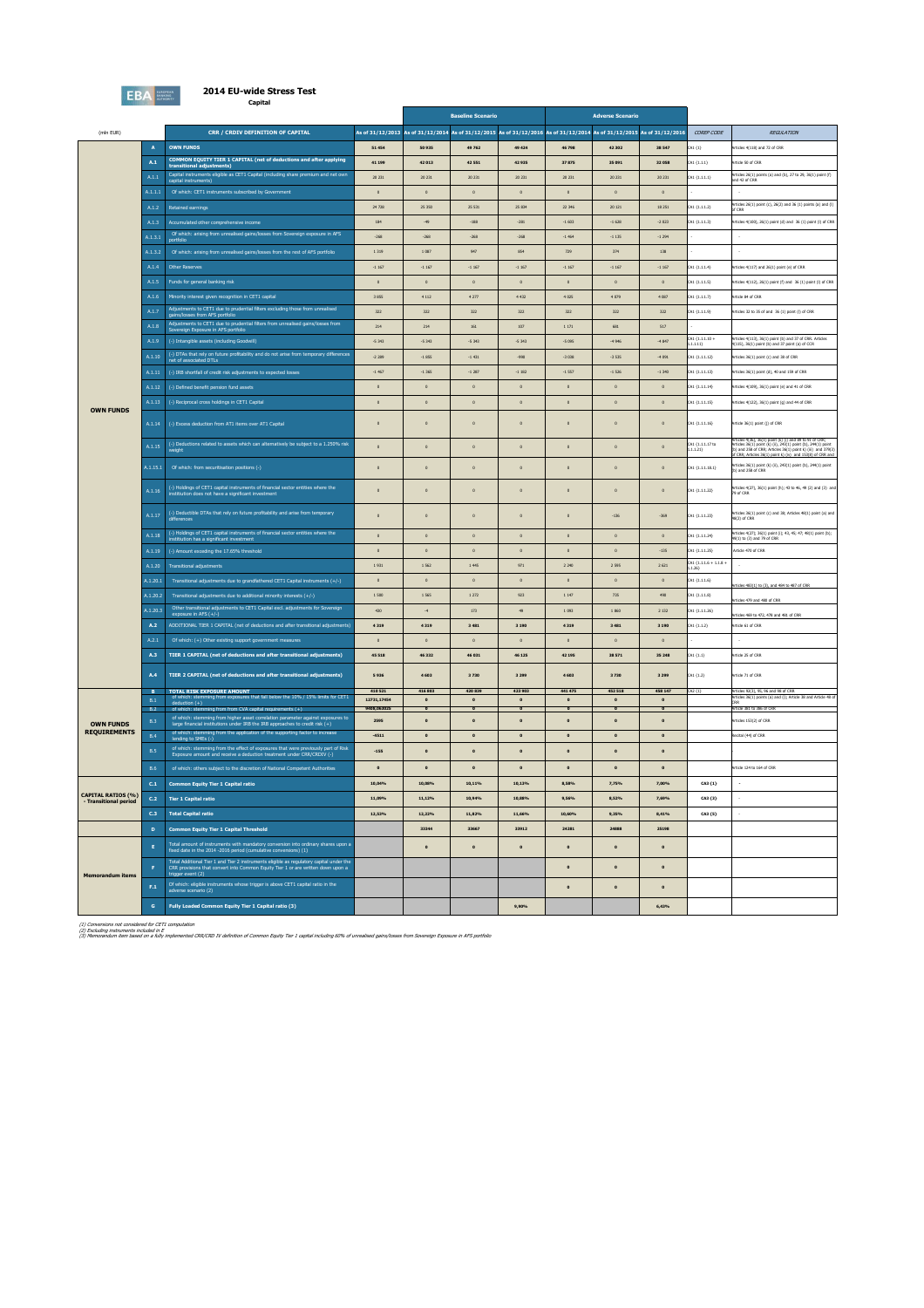

# **2014 EU-wide Stress Test - Restructuring scenarios**

|              |                          |                                       |             | <b>Commission.</b>                    | Effects of mandatory restructuring plans publicly announced before 31st December 2013 and formally agreed with the European |
|--------------|--------------------------|---------------------------------------|-------------|---------------------------------------|-----------------------------------------------------------------------------------------------------------------------------|
|              | <b>Baseline scenario</b> |                                       |             | <b>Adverse scenario</b>               | Narrative description of the transactions. (type, date of                                                                   |
| (mln EUR)    | <b>CET1 impact</b>       | <b>Risk exposure amount</b><br>impact | CET1 impact | <b>Risk exposure</b><br>amount impact | completion/commitment, portfolios, subsidiaries, branches)                                                                  |
| 2013         |                          |                                       |             |                                       |                                                                                                                             |
| 2014         |                          |                                       |             |                                       |                                                                                                                             |
| 2015         |                          |                                       |             |                                       |                                                                                                                             |
| 2016         |                          |                                       |             |                                       |                                                                                                                             |
| <b>Total</b> |                          |                                       |             |                                       |                                                                                                                             |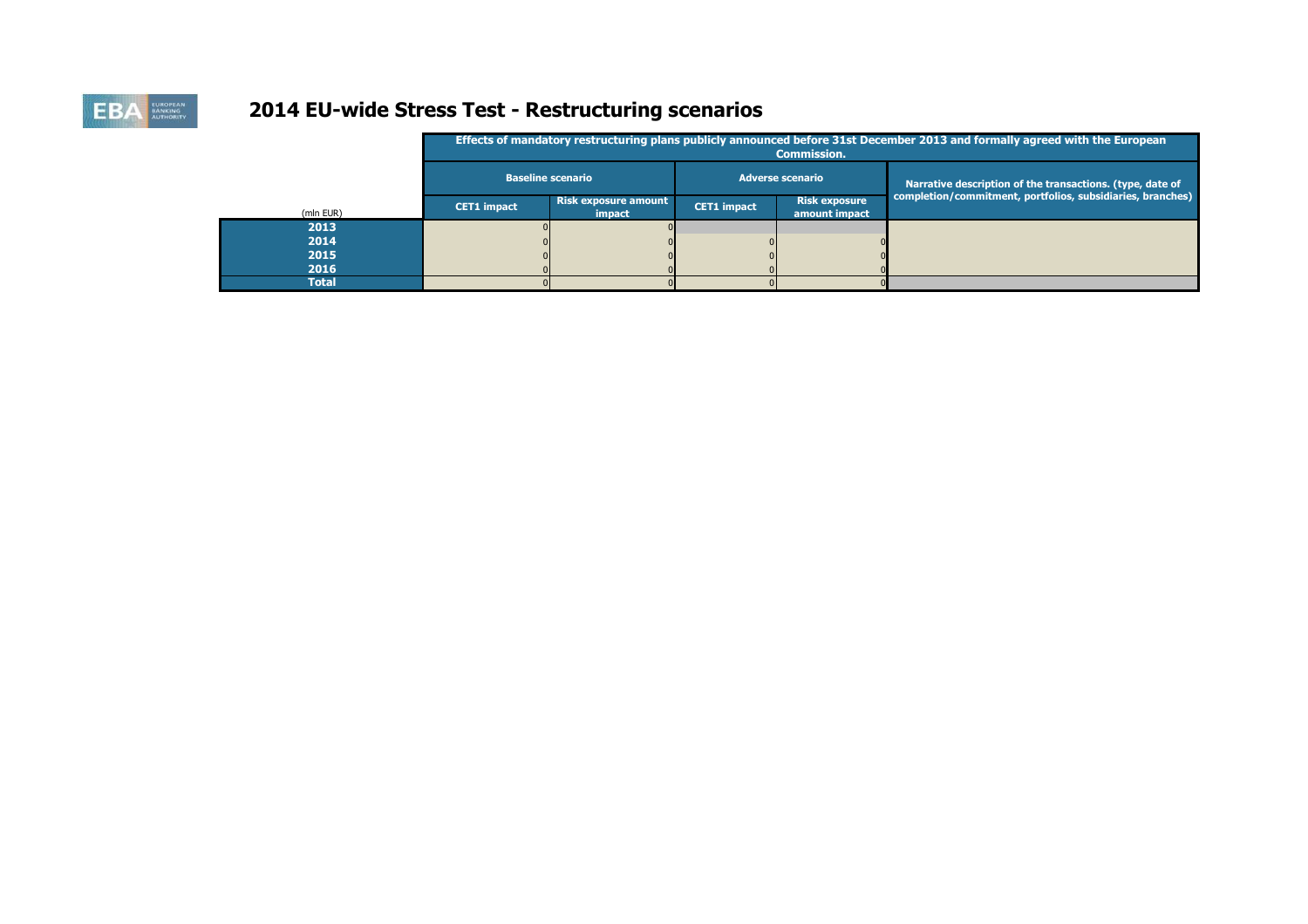

**Outcome of the Stress Test based on the Restructuring plan for banks whose plan was formally agreed with the European Commission after 31 December 2013**

|                                                                                              |                     |                     | <b>Baseline scenario</b> |                     |                     |                     |                     |
|----------------------------------------------------------------------------------------------|---------------------|---------------------|--------------------------|---------------------|---------------------|---------------------|---------------------|
| (mln EUR)                                                                                    | As of<br>31/12/2013 | As of<br>31/12/2014 | As of<br>31/12/2015      | As of<br>31/12/2016 | As of<br>31/12/2014 | As of<br>31/12/2015 | As of<br>31/12/2016 |
| COMMON EQUITY TIER 1 CAPITAL (net of deductions and after applying transitional adjustments) |                     |                     |                          |                     |                     |                     |                     |
| <b>TOTAL RISK EXPOSURE AMOUNT</b>                                                            |                     |                     |                          |                     |                     |                     |                     |
| <b>COMMON EQUITY TIER 1 RATIO</b>                                                            | #DIV/0!             | #DIV/0!             | #DIV/0!                  | #DIV/0!             | #DIV/0!             | #DIV/0!             | #DIV/0!             |